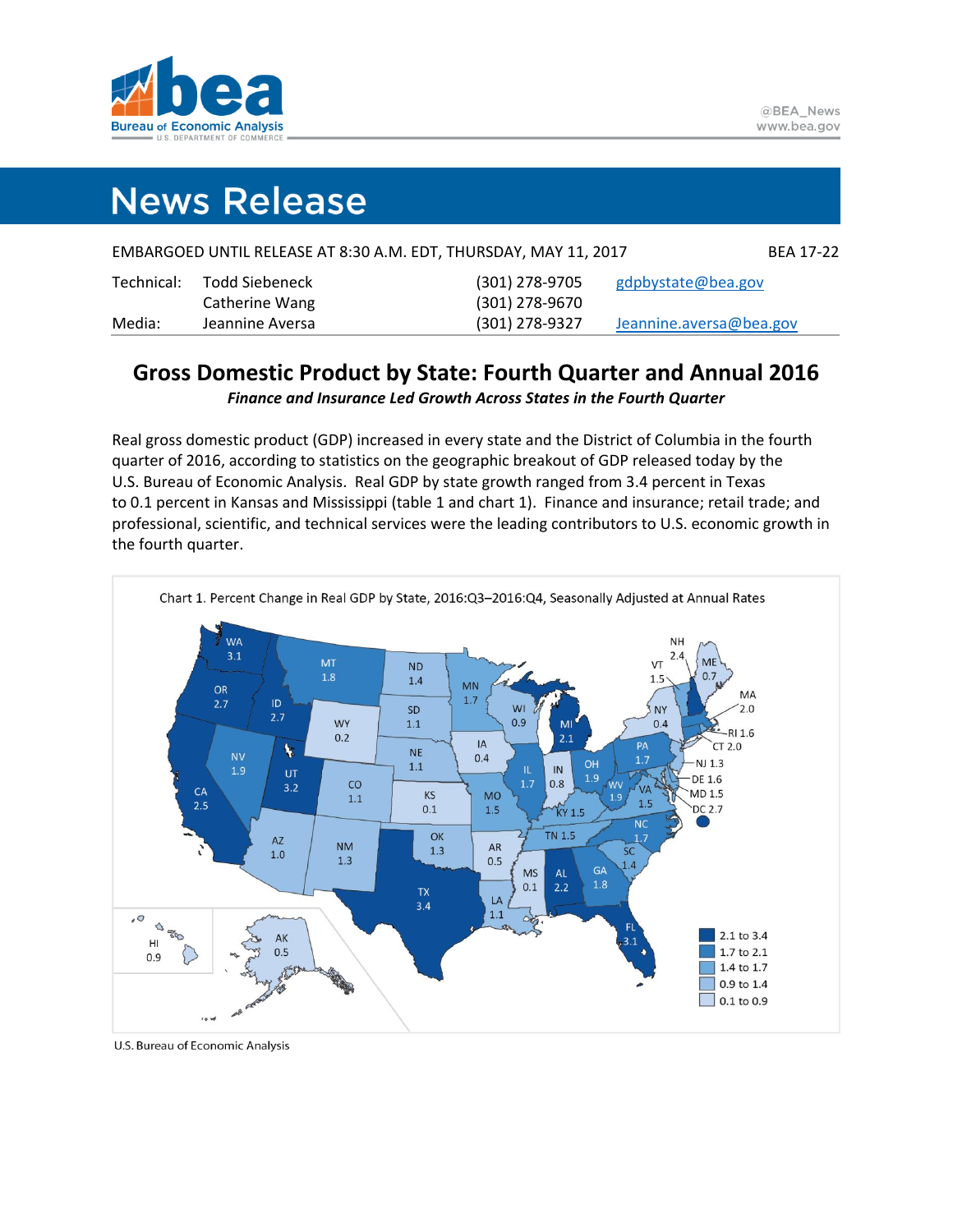- Finance and insurance grew 6.3 percent in the fourth quarter of 2016. This industry contributed to growth in 49 states and the District of Columbia (table 2). The largest contributions to growth occurred in Delaware and South Dakota; these states grew 1.6 percent and 1.1 percent, respectively.
- Retail trade grew 5.7 percent. This industry contributed to growth in every state. The largest contributions to growth occurred in Washington and Texas; these states grew 3.1 percent and 3.4 percent, respectively.
- Professional, scientific, and technical services grew 3.6 percent. This industry contributed to growth in 47 states and the District of Columbia. The largest contributions to growth occurred in the District of Columbia and Utah. The District of Columbia grew 2.7 percent while Utah grew 3.2 percent.

#### **Other fourth quarter highlights**

- Mining grew 5.2 percent after six straight quarters of decline. It was the largest contributor to growth in West Virginia, North Dakota, and Oklahoma; these states grew 1.9 percent, 1.4 percent and 1.3 percent, respectively.
- The fastest growing states were Texas, Utah, and Washington which grew 3.4 percent, 3.2 percent, and 3.1 percent, respectively. The largest contributor to growth in Texas was real estate and rental and leasing while the largest contributors to growth in Utah and Washington were finance and insurance and information services, respectively.
- The slowest growing states were Mississippi, Kansas, and Wyoming which grew 0.1 percent, 0.1 percent, and 0.2 percent, respectively. Nondurable-goods manufacturing subtracted the most from growth in Mississippi and Kansas while agriculture, forestry, fishing, and hunting subtracted the most from growth in Wyoming.

#### **Annual GDP by State in 2016**

Real GDP growth slowed to 1.5 percent in 2016 after increasing 2.6 percent in 2015. Real GDP grew in 43 states and the District of Columbia. Real GDP by state growth ranged from 3.7 percent in Washington to –6.5 percent in North Dakota (table 4 and chart 2). Information services; professional, scientific, and technical services; and health care and social assistance were the leading contributors to growth in 2016. In contrast, a decline in mining subtracted from growth nationally.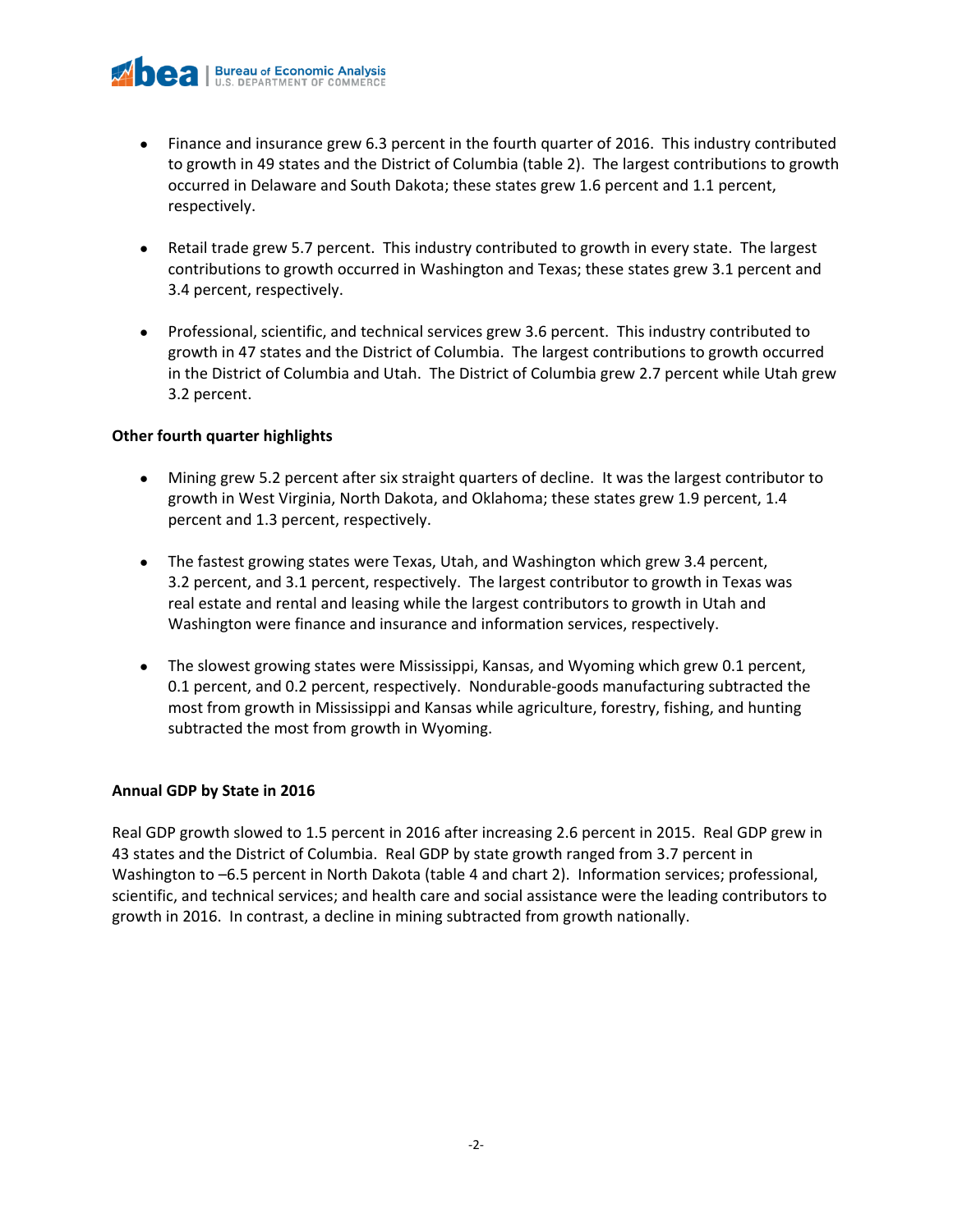

![](_page_2_Figure_1.jpeg)

U.S. Bureau of Economic Analysis

- Information services grew 6.4 percent in 2016. This industry contributed to growth in 46 states and the District of Columbia. The largest contributions to growth occurred in Washington and California; these states grew 3.7 percent and 2.9 percent, respectively.
- Professional, scientific, and technical services grew 3.3 percent. This industry contributed to growth in 44 states and the District of Columbia. The largest contributions to growth occurred in the District of Columbia and Minnesota. The District of Columbia grew 2.4 percent while Minnesota grew 1.3 percent.
- Health care and social assistance grew 3.0 percent. This industry contributed to growth in 48 states and the District of Columbia. The largest contributions to growth occurred in Arizona and Montana; these states grew 2.1 percent and 0.2 percent, respectively.

#### **Other annual highlights**

- The fastest growing states were Washington, Oregon, and Utah which grew 3.7 percent, 3.3 percent, and 3.0 percent, respectively. The largest contributor to growth in Washington and Utah was information services while the largest contributor to growth in Oregon was durable-goods manufacturing.
- The states with the largest declines were North Dakota, Alaska, and Wyoming which declined 6.5 percent, 5.0 percent, and 3.6 percent, respectively. Mining was the largest contributor to the decline in each of these states.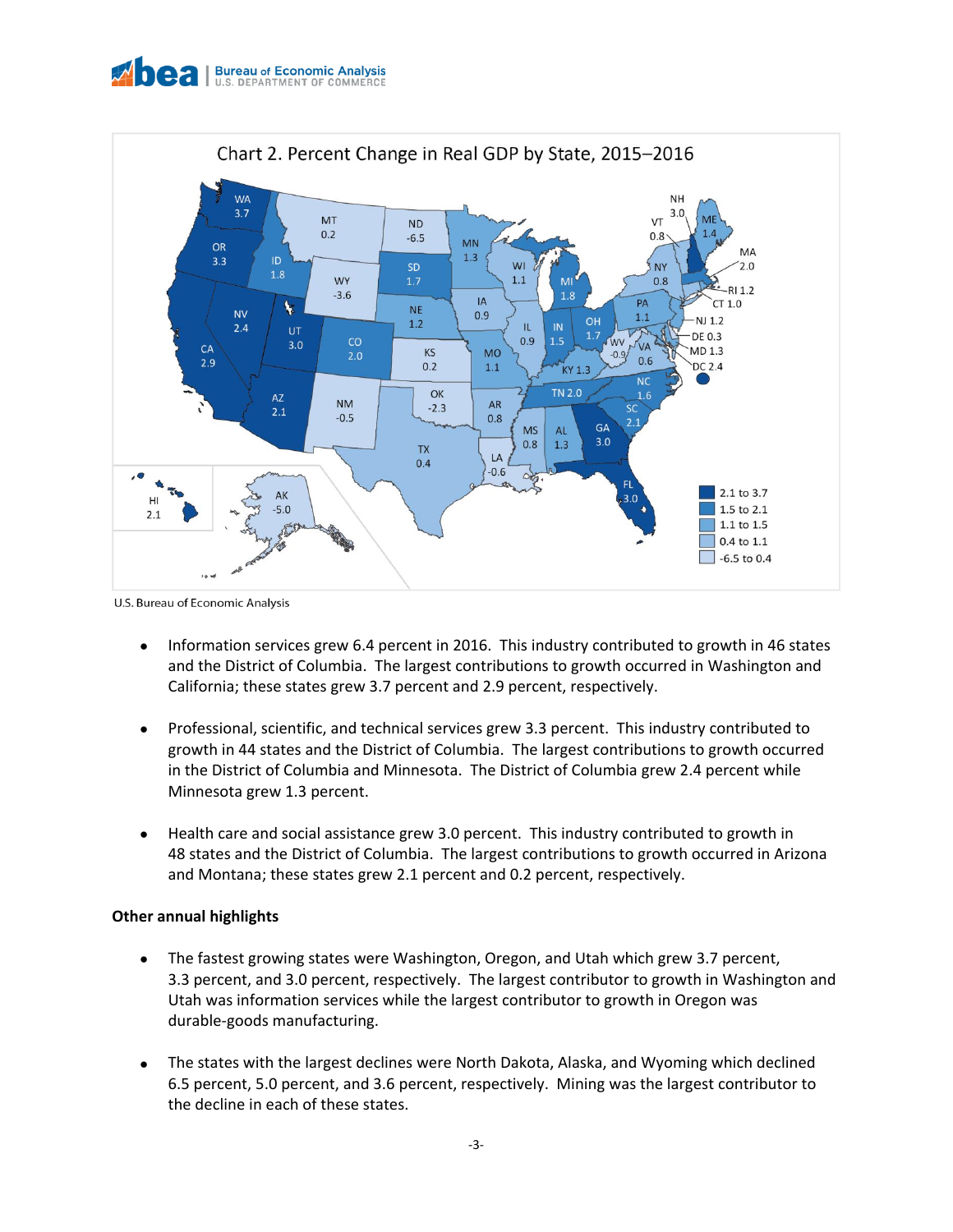![](_page_3_Picture_0.jpeg)

#### **Updates to Gross Domestic Product by State**

In addition to the statistics presented in this news release, BEA also revised quarterly GDP by state statistics for 2013:Q1 to 2016:Q3 and annual statistics for 2013–2015. Updates are made each year about this time to incorporate new and revised state source data.

An article in the June 2017 issue of the *Survey of Current Business* will provide additional information about the update to GDP by state.

\* \* \*

Next release — July 26, 2017 at 8:30 A.M. EDT for: Gross Domestic Product by State: First Quarter 2017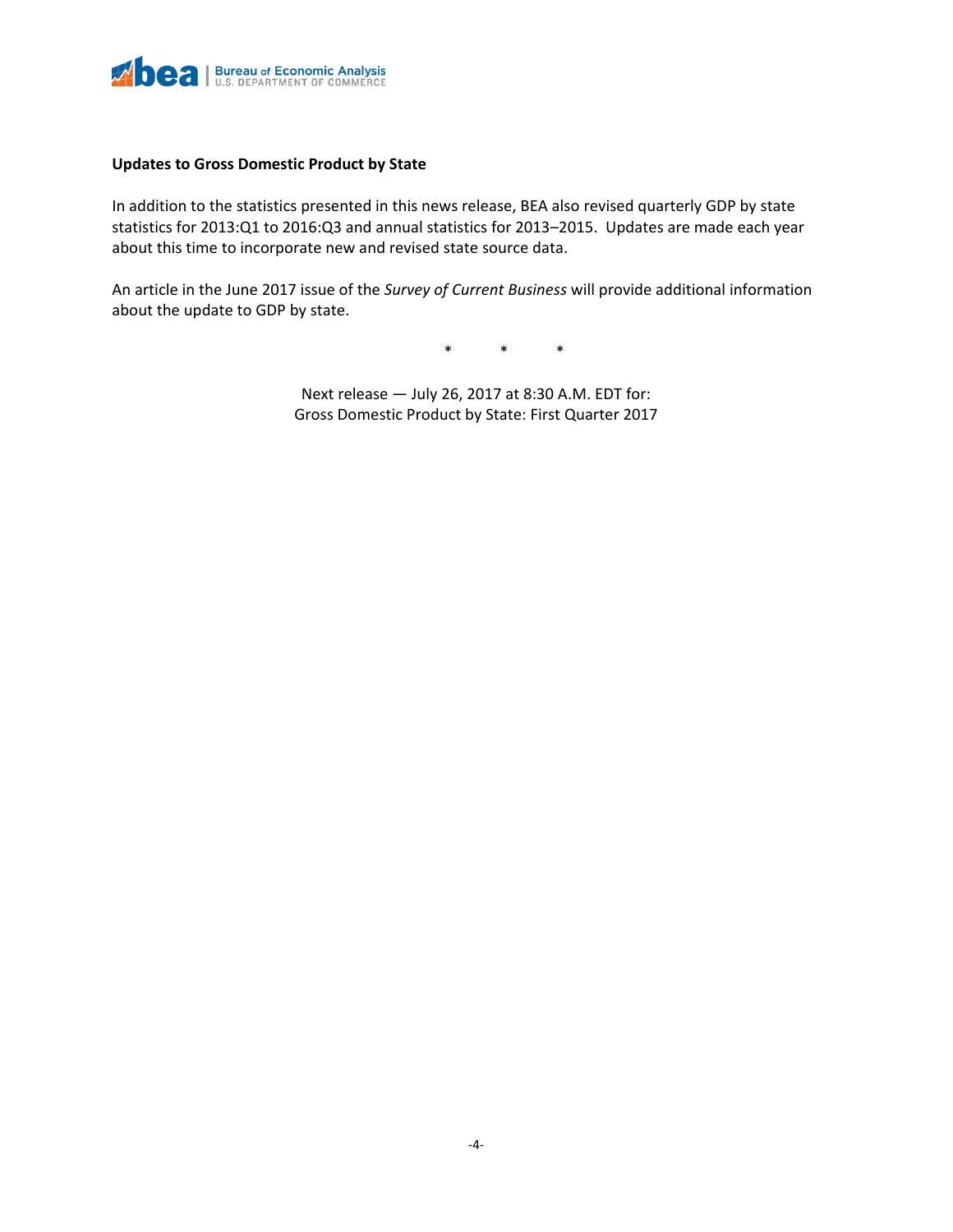### **Additional Information**

#### **Resources**

- Stay informed about BEA developments by reading the BE[A blog,](http://blog.bea.gov/) signing up for BEA's email [subscription service,](http://www.bea.gov/_subscribe/) or following BEA on Twitter [@BEA\\_News.](http://www.twitter.com/BEA_News)
- Historical time series for these estimates can be accessed in BEA's [Interactive Data Application.](http://www.bea.gov/itable/)
- Access BEA data by registering for BEA's Data [Application Programming Interface](http://www.bea.gov/API/signup/index.cfm) (API).
- For more on BEA's statistics, see our monthly online journal, the *[Survey of Current Business](http://www.bea.gov/scb/index.htm)*.
- BEA'[s news release schedule.](http://www.bea.gov/newsreleases/2016rd.htm)

#### **Definitions**

**Gross domestic product** (GDP) **by state** is the market value of goods and services produced by the labor and property located in a state. GDP by state is the state counterpart of the Nation's GDP, the Bureau's featured and most comprehensive measure of U.S. economic activity.

**Current-dollar statistics** are valued in the prices of the period when the transactions occurred—that is, at "market value." Also referred to as "nominal GDP" or "current-price GDP."

**Real values** are inflation-adjusted statistics—that is, these exclude the effects of price changes.

#### **Statistical conventions**

**Seasonal adjustment and annual rates.** Quarterly values are expressed at seasonally-adjusted annual rates (SAAR). For details, see the FAQ "Why does BEA publish estimates [at annual rates](http://www.bea.gov/faq/index.cfm?faq_id=121)?"

**Quantities and prices.** Quantities, or "real" measures, are expressed as index numbers with a specified reference year equal to 100 (currently 2009). Quantity indexes are calculated using a Fisher-chained weighted formula that incorporates weights from two adjacent periods (quarters for quarterly data and annuals for annual data). "Real" dollar series are calculated by multiplying the published quantity index by the current dollar value in the reference year (2009) and then dividing by 100. Percent changes calculated from chained-dollar levels and quantity indexes are conceptually the same; any differences are due to rounding.

**Chained-dollar values** are not additive because the relative weights for a given period differ from those of the reference year.

Chained-dollar values of GDP by state are derived by applying national chain-type price indexes to the current dollar values of GDP by state for the 21 NAICS-based industry sectors. The chain-type index formula that is used in the national accounts is then used to calculate the values of total real GDP by state and real GDP by state at more aggregated industry levels. Real GDP by state may reflect a substantial volume of output that is sold to other states and countries. To the extent that a state's output is produced and sold in national markets at relatively uniform prices (or sold locally at national prices), real GDP by state captures the differences across states that reflect the relative differences in the mix of goods and services that the states produce. However, real GDP by state does not capture geographic differences in the prices of goods and services that are produced and sold locally.

**Relation of Gross Domestic Product (GDP) by State for the U.S. to GDP in the National Accounts.** An industry's GDP by state, or its value added, in practice, is calculated as the sum of incomes earned by labor and capital and the costs incurred in the production of goods and services. That is, it includes the wages and salaries that workers earn, the income earned by individual or joint entrepreneurs as well as by corporations, and business taxes such as sales, property, and Federal excise taxes that count as a business expense.

GDP is calculated as the sum of what consumers, businesses, and government spend on final goods and services, plus investment and net foreign trade. In theory, incomes earned should equal what is spent, but due to different data sources, the measurement of income earned, usually referred to as gross domestic income (GDI), does not always equal the measurement of what is spent (GDP). The difference is referred to as the "statistical discrepancy."

GDP by state for the U.S. differs from the GDP in the national income and product accounts (NIPAs) and thus from the Industry Economic Accounts' GDP by industry, because GDP by state for the U.S. excludes federal military and civilian activity located overseas, which cannot be attributed to a particular state.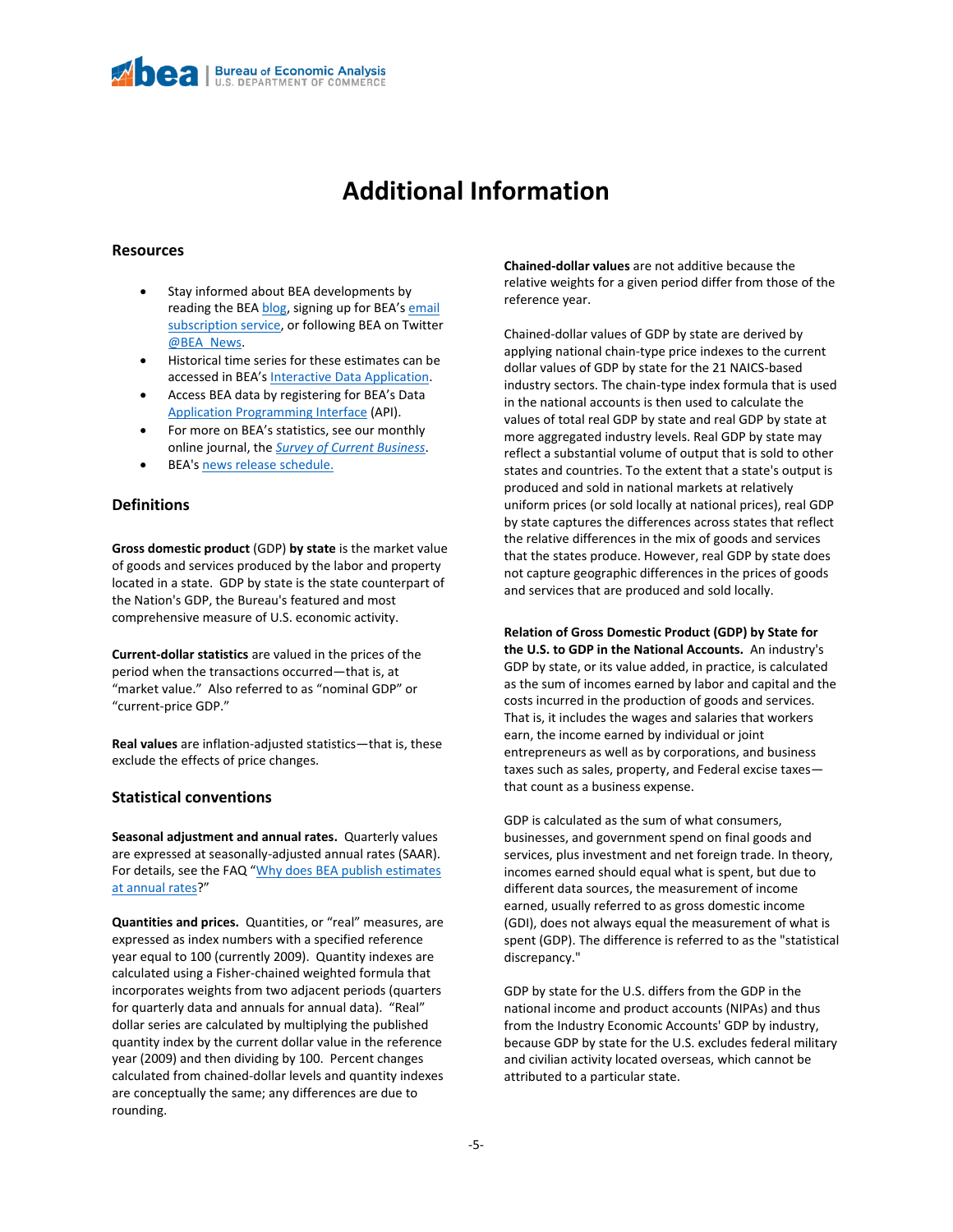![](_page_5_Picture_0.jpeg)

#### **List of News Release Tables**

- Table 1. Percent Change in Real Gross Domestic Product (GDP) by State, 2015:Q1–2016:Q4
- Table 2. Contributions to Percent Change in Real Gross Domestic Product (GDP) by State, 2016:Q3–2016:Q4
- Table 3. Current-Dollar Gross Domestic Product (GDP) by State, 2015:Q1–2016:Q4
- Table 4. Percent Change in Real Gross Domestic Product (GDP) by State, 2013–2016
- Table 5. Contributions to Percent Change in Real Gross Domestic Product (GDP) by State, 2015–2016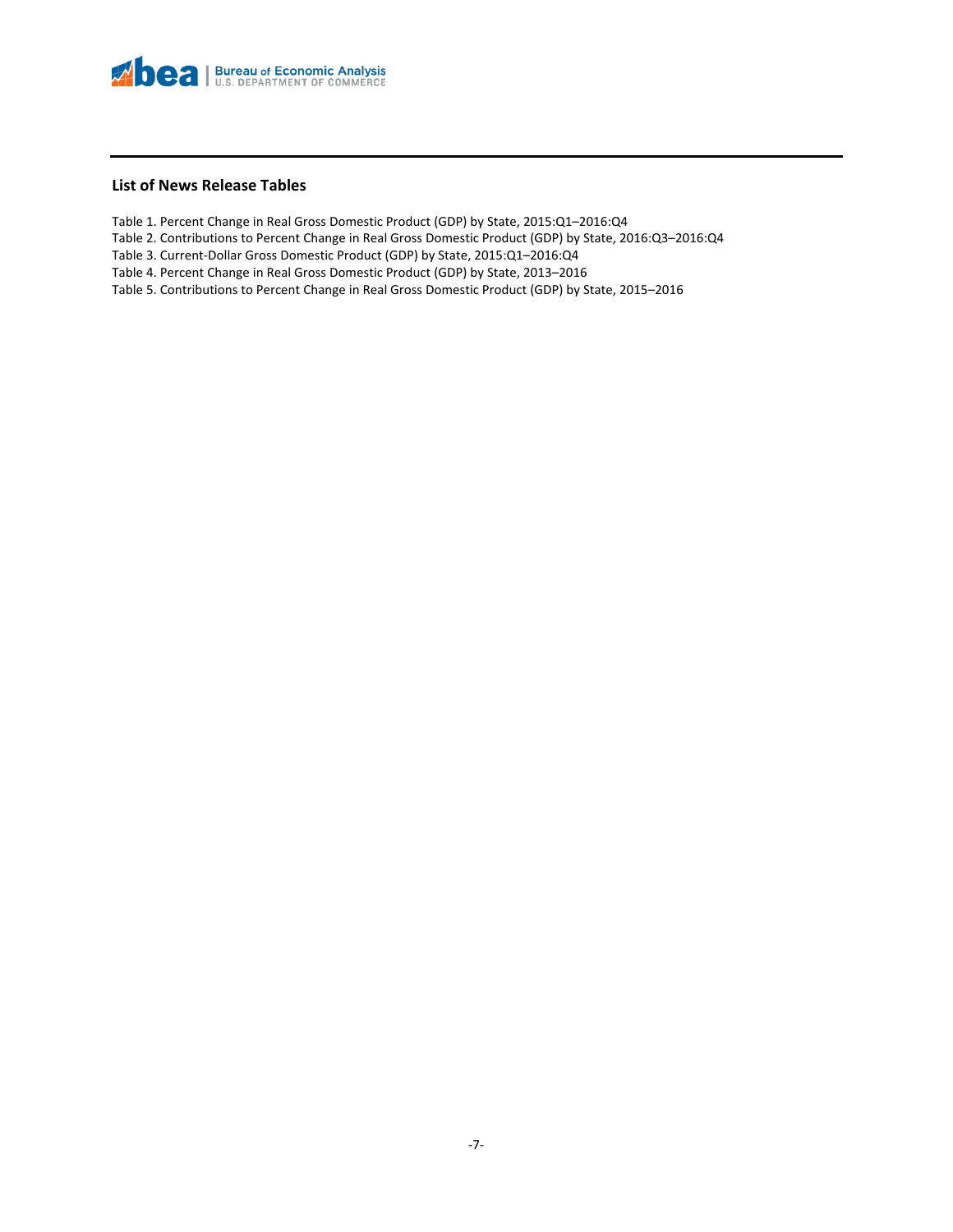|                             |                |               |                |                  | Seasonally adjusted at annual rates |               | - ,           |            |                |
|-----------------------------|----------------|---------------|----------------|------------------|-------------------------------------|---------------|---------------|------------|----------------|
|                             |                |               | 2015           |                  |                                     | 2016          |               |            | Rank 2016:Q4   |
|                             | Q <sub>1</sub> | Q2            | Q <sub>3</sub> | Q <sub>4</sub>   | Q <sub>1</sub>                      | Q2            | Q3            | Q4         |                |
| United States'              | 2.1            | 2.2           | 1.9            | 1.0              | 0.8                                 | 1.1           | 3.5           | 1.9        |                |
| New England                 | 0.1            | 4.9           | 0.1            | 5.6              | $-1.3$                              | 0.7           | 3.6           | 1.9        |                |
| Connecticut                 | $-1.7$         | 7.2           | 0.0            | 2.0              | $-0.9$                              | 0.6           | 1.1           | 2.0        | 11             |
| Maine                       | $-7.7$         | 6.8           | 0.7            | 3.4              | $-1.3$                              | 2.6           | 0.4           | 0.7        | 43             |
| Massachusetts               | 3.3            | 3.9           | $-1.1$         | 9.2              | $-2.0$                              | 0.2           | 4.9           | 2.0        | 12             |
| New Hampshire               | $-3.9$         | 5.7           | 4.5            | 2.8              | 3.1                                 | 0.5           | 4.6           | 2.4        | 8              |
| Rhode Island                | $-0.7$         | 1.4           | 1.3            | 2.3              | $-4.4$                              | 5.0           | 5.0           | 1.6        | 23             |
| Vermont                     | $-6.4$         | 1.7           | 4.8            | $-2.2$           | 1.5                                 | $-1.7$        | 3.1           | 1.5        | 28             |
| Mideast                     | $-0.4$         | 3.4           | 1.9            | $-1.6$           | 1.9                                 | 1.1           | 1.1           | 1.1        |                |
| Delaware                    | 4.5            | 1.1           | $-1.1$         | $-0.3$           | $-2.9$                              | 1.8           | 5.6           | 1.6        | 22             |
| District of Columbia        | 3.1            | 1.6           | $-1.9$<br>1.1  | $-0.4$<br>3.9    | 9.0                                 | 0.4<br>3.7    | 1.6<br>3.1    | 2.7        | .<br>25        |
| Maryland                    | 4.5<br>$-6.0$  | 0.3           |                |                  | $-2.9$                              |               |               | 1.5        | 32             |
| New Jersey<br>New York      |                | 12.0<br>2.4   | 1.6<br>2.3     | $-0.4$<br>$-5.7$ | $-0.8$                              | 0.5           | 3.0<br>$-2.7$ | 1.3        | 46             |
|                             | $-0.9$<br>1.5  | 1.2           | 2.7            | 3.0              | 7.5<br>$-5.1$                       | $-0.3$<br>3.2 | 6.0           | 0.4<br>1.7 | 18             |
| Pennsylvania<br>Great Lakes | $-1.5$         | 1.4           | 2.1            | 2.1              | $-0.3$                              | 1.1           | 3.3           | 1.6        |                |
| Illinois                    | $-1.0$         | $-0.8$        | 4.2            | $-0.6$           | 3.3                                 | $-2.4$        | 0.9           | 1.7        | <br>20         |
| Indiana                     | $-3.4$         | 3.2           | $-0.3$         | 3.2              | $-0.1$                              | 1.2           | 3.9           | 0.8        | 42             |
| Michigan                    | 2.4            | 4.0           | 1.8            | 2.9              | $-2.3$                              | 5.0           | 2.9           | 2.1        | 10             |
| Ohio                        | $-3.7$         | 1.2           | 0.6            | 3.9              | $-2.4$                              | 3.3           | 5.4           | 1.9        | 15             |
| Wisconsin                   | $-1.9$         | 1.6           | 2.6            | 2.8              | $-2.5$                              | 0.2           | 5.2           | 0.9        | 40             |
| Plains                      | $-2.0$         | 1.6           | 1.9            | 0.7              | $-2.5$                              | 1.6           | 3.9           | 1.1        |                |
| lowa                        | 1.2            | 3.1           | 3.4            | 1.7              | $-3.6$                              | 1.3           | 4.8           | 0.4        | <br>47         |
| Kansas                      | $-9.0$         | 9.2           | 1.0            | $-2.1$           | $-2.1$                              | 1.2           | 2.1           | 0.1        | 49             |
| Minnesota                   | 1.0            | $-2.1$        | 1.2            | 5.6              | $-4.0$                              | 1.7           | 6.9           | 1.7        | 21             |
| Missouri                    | $-0.1$         | 2.5           | 1.6            | $-0.9$           | 1.7                                 | 1.4           | 1.5           | 1.5        | 27             |
| Nebraska                    | $-7.6$         | 5.6           | 2.8            | $-2.8$           | $-0.6$                              | 3.0           | 4.2           | 1.1        | 35             |
| North Dakota                | $-13.4$        | $-11.9$       | $-3.2$         | $-8.5$           | $-12.9$                             | $-1.5$        | $-1.7$        | 1.4        | 31             |
| South Dakota                | 8.7            | 2.0           | 11.1           | 2.5              | $-7.5$                              | 5.1           | 5.7           | 1.1        | 38             |
| Southeast                   | 1.2            | 2.6           | 2.9            | 2.2              | 0.1                                 | 1.2           | 3.9           | 1.9        |                |
| Alabama                     | $-1.9$         | 3.3           | 2.1            | 0.3              | 0.8                                 | 1.7           | 1.1           | 2.2        | 9              |
| Arkansas                    | $-5.9$         | 2.6           | 2.3            | $-0.4$           | 1.7                                 | 0.5           | $-0.9$        | 0.5        | 45             |
| Florida                     | 4.9            | 2.5           | 4.0            | 4.9              | $-0.8$                              | 3.3           | 6.7           | 3.1        |                |
| Georgia                     | $-0.6$         | 3.3           | 3.1            | 2.5              | 6.5                                 | $-1.9$        | 4.5           | 1.8        | 16             |
| Kentucky                    | $-1.9$         | 3.5           | 1.6            | 2.9              | $-7.2$                              | 6.8           | 7.0           | 1.5        | 29             |
| Louisiana                   | $-1.3$         | $-3.2$        | 0.6            | $-3.7$           | 1.6                                 | $-0.9$        | $-0.3$        | 1.1        | 37             |
| Mississippi                 | $-4.5$         | 2.9           | 2.4            | 0.2              | 2.1                                 | $-1.7$        | 0.4           | 0.1        | 50             |
| North Carolina              | 3.2            | 1.9           | 2.7            | 1.9              | $-0.2$                              | 1.2           | 4.3           | 1.7        | 19             |
| South Carolina              | 2.1            | 2.7           | 4.0            | 4.0              | $-0.4$                              | 2.5           | 1.9           | 1.4        | 30             |
| Tennessee                   | 1.9            | 4.0           | 4.2            | 2.1              | $-0.3$                              | 1.1           | 4.8           | 1.5        | 24             |
| Virginia                    | 2.0            | 4.0           | 2.3            | 1.8              | $-2.7$                              | 0.1           | 2.1           | 1.5        | 26             |
| West Virginia               | $-6.0$         | 2.3           | 1.2            | $-3.3$           | $-1.9$                              | $-3.3$        | 3.1           | 1.9        | 13             |
| Southwest                   | 8.9            | $-2.5$        | 0.8            | $-2.2$           | 1.8                                 | $-0.8$        | 3.0           | 2.8        |                |
| Arizona<br>New Mexico       | 1.3<br>$-4.1$  | 1.7<br>$-0.7$ | 1.0<br>2.0     | 2.9<br>$-3.9$    | $-0.4$<br>$-0.7$                    | 2.1<br>0.2    | 8.2<br>0.5    | 1.0<br>1.3 | 39<br>33       |
| Oklahoma                    | 7.3            | $-7.6$        | 2.0            | $-6.5$           | $-1.1$                              | $-1.8$        | $-2.2$        | 1.3        | 34             |
| Texas                       | 11.3           | $-2.6$        | 0.6            | $-2.5$           | 2.7                                 | $-1.3$        | 2.7           | 3.4        |                |
| Rocky Mountain              | 1.2            | 1.6           | 1.9            | 0.8              | 1.8                                 | 0.0           | 5.7           | 1.8        |                |
| Colorado                    | $-0.5$         | 1.6           | 1.6            | 1.0              | 1.4                                 | 1.7           | 6.5           | 1.1        | <br>36         |
| Idaho                       | 2.4            | $-0.4$        | 1.6            | $-0.7$           | 1.6                                 | 3.8           | 4.2           | 2.7        | 6              |
| Montana                     | 3.3            | 5.8           | $-0.6$         | $-0.8$           | 1.2                                 | $-3.6$        | 2.5           | 1.8        | 17             |
| Utah                        | 5.8            | 3.1           | 3.4            | 3.3              | 3.2                                 | $-1.0$        | 7.9           | 3.2        | $\overline{2}$ |
| Wyoming                     | $-4.7$         | $-4.5$        | 2.3            | $-5.6$           | 0.9                                 | $-12.1$       | $-3.3$        | 0.2        | 48             |
| Far West                    | 6.3            | 4.1           | 1.8            | 2.5              | 2.5                                 | 2.6           | 5.5           | 2.5        |                |
| Alaska                      | 0.1            | $-0.3$        | $-3.8$         | $-6.6$           | $-7.0$                              | $-5.9$        | $-3.3$        | 0.5        | 44             |
| California                  | 7.2            | 4.5           | 1.3            | 3.0              | 1.2                                 | 3.8           | 6.1           | 2.5        |                |
| Hawaii                      | 5.2            | 2.2           | 1.0            | 1.8              | 3.9                                 | 1.4           | 2.1           | 0.9        | 41             |
| Nevada                      | 2.5            | 4.1           | 6.3            | 0.4              | $-1.6$                              | 0.9           | 11.4          | 1.9        | 14             |
| Oregon                      | 9.0            | 1.6           | 5.6            | 1.1              | 6.5                                 | 1.7           | 1.8           | 2.7        | $\overline{5}$ |
| Washington                  | 2.3            | 3.5           | 2.4            | 1.9              | 10.1                                | $-1.7$        | 4.0           | 3.1        | 3              |

1. The U.S. values may differ from the values in the national income and product accounts (NIPAs) because the GDP by state accounts exclude federal military and civilian activity located overseas (because these activities cannot be attributed to a particular state).

Source: U.S. Bureau of Economic Analysis

### **Table 1. Percent Change in Real Gross Domestic Product (GDP) by State, 2015:Q1-2016:Q4**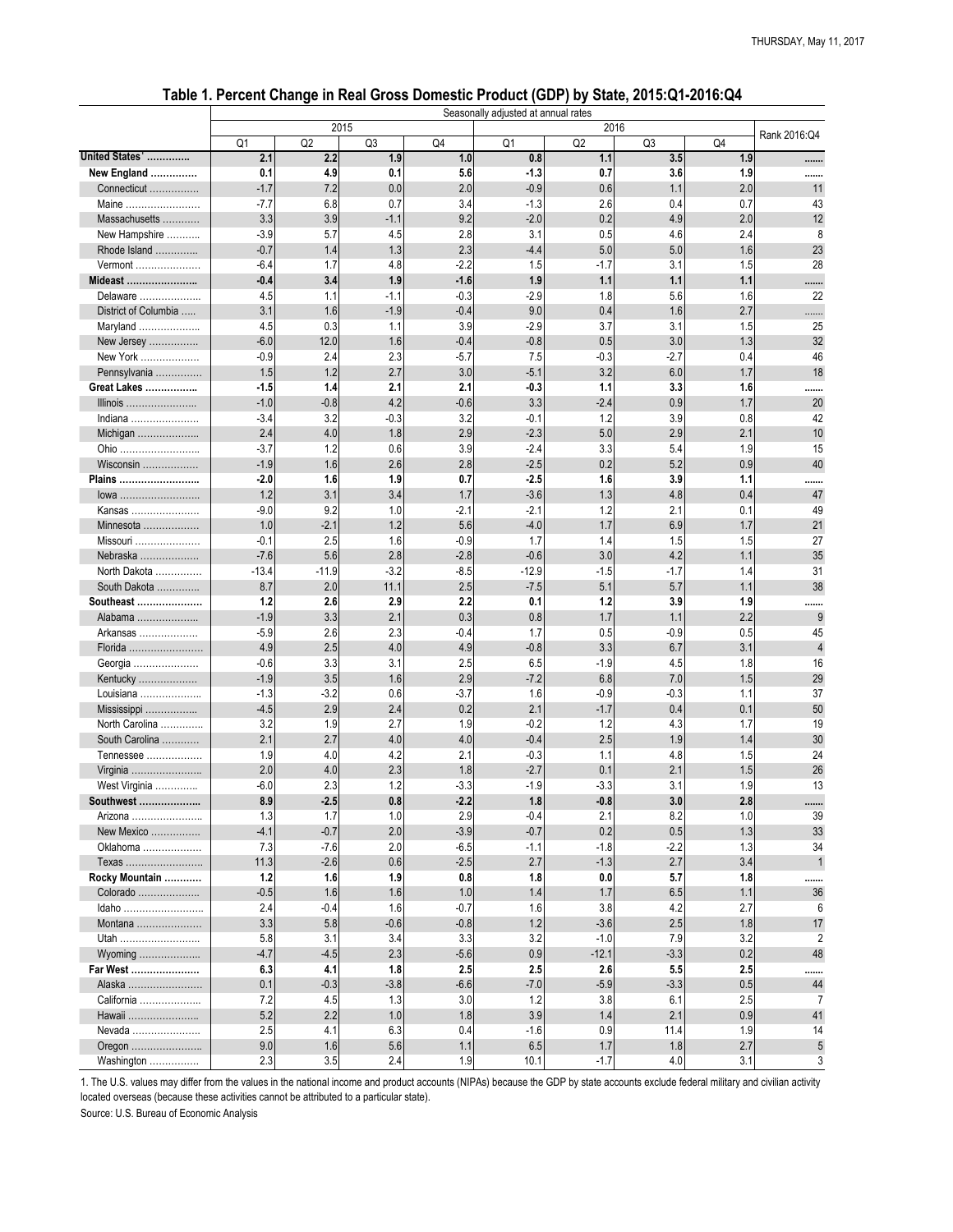1. The U.S. values may differ from the values in the national income and product accounts (NIPAs) because the GDP by state accounts exclude federal military and civilian activity located overseas (because these activities particular state).

|                                                                                         |                                           | Percentage points                                 |                 |                    |                    |                                |                                   |                 |              |                                   |                 |                          |
|-----------------------------------------------------------------------------------------|-------------------------------------------|---------------------------------------------------|-----------------|--------------------|--------------------|--------------------------------|-----------------------------------|-----------------|--------------|-----------------------------------|-----------------|--------------------------|
|                                                                                         | Percent change<br>in real GDP by<br>state | Agriculture,<br>forestry, fishing,<br>and hunting | Mining          | <b>Utilities</b>   | Construction       | Durable-goods<br>manufacturing | Nondurable-goods<br>manufacturing | Wholesale trade | Retail trade | Transportation and<br>warehousing | Information     | Finance and<br>insurance |
| United States'                                                                          | 1.9                                       | $-0.07$                                           | 0.08            | $-0.03$            | 0.03               | 0.04                           | $-0.39$                           | 0.15            | 0.33         | 0.14                              | 0.04            | 0.46                     |
| New England                                                                             | 1.9                                       | (D)                                               | (D)             | $-0.05$            | 0.04               | $-0.01$                        | $-0.28$                           | 0.14            | 0.24         | 0.07                              | 0.05            | 0.58                     |
| Connecticut                                                                             | 2.0                                       | 0.01                                              | 0.01            | $-0.09$            | $-0.01$            | 0.04                           | $-0.24$                           | 0.21            | 0.24         | 0.08                              | $-0.01$         | 0.84                     |
| Maine                                                                                   | 0.7                                       | 0.46                                              | $-0.01$         | $-0.06$            | 0.15               | 0.05                           | $-0.39$                           | 0.10            | 0.30         | 0.01                              | 0.05            | 0.19                     |
| Massachusetts                                                                           | 2.0                                       | 0.05                                              | 0.00            | $-0.04$            | 0.04               | $-0.08$                        | $-0.27$                           | 0.07            | 0.21         | 0.07                              | 0.07            | 0.56                     |
| New Hampshire                                                                           | 2.4                                       | 0.06                                              | $-0.01$         | $-0.02$            | 0.11               | 0.23                           | $-0.19$                           | 0.26            | 0.24         | 0.12                              | 0.16            | 0.40                     |
| Rhode Island                                                                            | 1.6                                       | (D)                                               | (D)             | $-0.03$            | 0.12               | $-0.02$                        | $-0.45$                           | 0.23            | 0.33         | 0.05                              | $-0.01$         | 0.30                     |
| Vermont                                                                                 | 1.5                                       | $-0.06$                                           | $-0.05$         | $-0.12$            | 0.03               | 0.03                           | $-0.29$                           | 0.13            | 0.35         | 0.06                              | 0.04            | 0.42                     |
| Mideast                                                                                 | 1.1<br>1.6                                | (D)                                               | (D)             | $-0.04$<br>$-0.05$ | $-0.08$<br>$-0.04$ | 0.00<br>0.03                   | $-0.36$<br>$-0.25$                | 0.14<br>0.08    | 0.22<br>0.17 | 0.08<br>0.08                      | $-0.16$<br>0.03 | 0.52<br>0.99             |
| Delaware<br>District of Columbia                                                        | 2.7                                       | (D)<br>0.00                                       | (D)<br>0.00     | $-0.06$            | 0.01               | 0.00                           | 0.00                              | $-0.04$         | $-0.01$      | 0.02                              | 0.09            | 0.08                     |
| Maryland                                                                                | 1.5                                       | $-0.06$                                           | $-0.01$         | $-0.10$            | $-0.05$            | 0.11                           | $-0.29$                           | $-0.03$         | 0.25         | 0.09                              | $-0.01$         | 0.39                     |
| New Jersey                                                                              | 1.3                                       | 0.01                                              | $-0.01$         | $-0.01$            | 0.08               | $-0.01$                        | $-0.41$                           | 0.16            | 0.23         | 0.18                              | 0.02            | 0.42                     |
| New York                                                                                | 0.4                                       | $-0.01$                                           | 0.00            | $-0.03$            | $-0.19$            | $-0.07$                        | $-0.31$                           | 0.23            | 0.21         | 0.01                              | $-0.37$         | 0.63                     |
| Pennsylvania                                                                            | 1.7                                       | $-0.01$                                           | 0.28            | $-0.03$            | $-0.02$            | 0.10                           | $-0.51$                           | 0.06            | 0.26         | 0.15                              | $-0.03$         | 0.48                     |
| Great Lakes                                                                             | 1.6                                       | $-0.17$                                           | 0.10            | $-0.02$            | $-0.01$            | 0.15                           | $-0.48$                           | 0.11            | 0.26         | 0.11                              | 0.03            | 0.57                     |
| Illinois                                                                                | 1.7                                       | $-0.17$                                           | 0.05            | $-0.03$            | $-0.12$            | 0.02                           | $-0.43$                           | 0.09            | 0.25         | 0.15                              | 0.01            | 0.61                     |
| Indiana                                                                                 | 0.8                                       | $-0.26$                                           | 0.03            | $-0.05$            | $-0.10$            | 0.16                           | $-0.68$                           | 0.11            | 0.28         | 0.13                              | 0.00            | 0.45                     |
| Michigan                                                                                | 2.1                                       | $-0.06$                                           | $-0.03$         | $-0.01$            | 0.18               | 0.40                           | $-0.39$                           | 0.10            | 0.24         | 0.05                              | 0.01            | 0.40                     |
| Ohio                                                                                    | 1.9                                       | $-0.12$                                           | 0.34            | $-0.01$            | 0.02               | 0.08                           | $-0.43$                           | 0.13            | 0.25         | 0.09                              | 0.10            | 0.71                     |
| Wisconsin                                                                               | 0.9                                       | $-0.39$                                           | 0.02            | $-0.03$            | $-0.03$            | 0.19                           | $-0.61$                           | 0.17            | 0.32         | 0.09                              | 0.00            | 0.54                     |
| Plains                                                                                  | 1.1                                       | $-0.55$                                           | 0.06            | $-0.03$            | 0.01               | 0.06                           | $-0.55$                           | 0.18            | 0.34         | 0.14                              | 0.03            | 0.54                     |
| lowa                                                                                    | 0.4                                       | $-0.27$                                           | 0.00            | $-0.02$            | $-0.05$            | 0.08                           | $-1.08$                           | 0.21            | 0.23         | 0.14                              | $-0.11$         | 0.53                     |
| Kansas<br>Minnesota                                                                     | 0.1<br>1.7                                | $-0.51$<br>$-0.59$                                | $-0.01$<br>0.01 | $-0.08$<br>0.02    | 0.05<br>0.05       | $-0.09$<br>0.17                | $-0.57$<br>$-0.40$                | 0.20<br>0.06    | 0.34<br>0.35 | 0.07<br>0.15                      | $-0.06$<br>0.08 | 0.26<br>0.61             |
| Missouri                                                                                | 1.5                                       | $-0.53$                                           | $-0.01$         | $-0.05$            | 0.08               | 0.05                           | $-0.57$                           | 0.18            | 0.40         | 0.17                              | 0.03            | 0.58                     |
| Nebraska                                                                                |                                           | $-0.67$                                           | $-0.03$         | $-0.03$            | 0.00               | 0.03                           | $-0.52$                           | 0.39            | 0.40         | 0.14                              | 0.13            | 0.66                     |
| North Dakota                                                                            | 1.4                                       | $-0.49$                                           | 1.37            | $-0.02$            | $-0.68$            | $-0.08$                        | 0.07                              | 0.22            | 0.13         | 0.13                              | 0.21            | 0.25                     |
| South Dakota                                                                            | 1.1                                       | $-1.34$                                           | $-0.04$         | $-0.03$            | 0.13               | $-0.11$                        | $-0.23$                           | 0.23            | 0.41         | 0.14                              | 0.06            | 0.89                     |
| Southeast                                                                               | 1.9                                       | $-0.03$                                           | 0.05            | $-0.06$            | 0.07               | 0.10                           | $-0.48$                           | 0.14            | 0.35         | 0.15                              | 0.03            | 0.45                     |
| Alabama                                                                                 | 2.2                                       | $-0.02$                                           | 0.13            | $-0.14$            | 0.02               | 0.24                           | $-0.38$                           | 0.04            | 0.43         | 0.12                              | 0.03            | 0.42                     |
| Arkansas                                                                                | 0.5                                       | $-0.30$                                           | 0.01            | $-0.11$            | $-0.07$            | $-0.03$                        | $-0.55$                           | $-0.09$         | 0.27         | 0.17                              | $-0.01$         | 0.38                     |
| Florida                                                                                 | 3.1                                       | 0.10                                              | $-0.02$         | $-0.04$            | 0.10               | 0.14                           | $-0.21$                           | 0.19            | 0.43         | 0.19                              | 0.10            | 0.48                     |
| Georgia                                                                                 | 1.8                                       | $-0.01$                                           | $-0.02$         | $-0.16$            | 0.04               | 0.09                           | $-0.53$                           | 0.27            | 0.33         | 0.12                              | 0.13            | 0.80                     |
| Kentucky                                                                                | 1.5                                       | $-0.12$                                           | 0.16            | $-0.06$            | 0.01               | 0.21                           | $-0.63$                           | 0.22            | 0.31         | 0.20                              | 0.05            | 0.48                     |
| Louisiana.<br>.                                                                         | 1.1                                       | 0.03                                              | 0.12            | $-0.03$            | 0.25               | $-0.12$                        | $-0.59$                           | $-0.03$         | 0.40         | 0.09                              | 0.02            | 0.22                     |
| Mississippi<br>North Carolina                                                           | 0.1<br>1.7                                | $-0.16$<br>$-0.04$                                | 0.00<br>$-0.01$ | $-0.12$<br>$-0.02$ | $-0.11$<br>0.10    | $-0.07$<br>0.18                | $-0.61$<br>$-0.70$                | 0.15<br>0.17    | 0.41<br>0.27 | 0.16<br>0.13                      | 0.00<br>$-0.01$ | 0.20<br>0.49             |
| South Carolina                                                                          | 1.4                                       | $-0.06$                                           | 0.00            | $-0.02$            | 0.07               | 0.19                           | $-0.63$                           | 0.20            | 0.38         | 0.11                              | 0.02            | 0.26                     |
| Tennessee                                                                               | 1.5                                       | $-0.09$                                           | $-0.01$         | $-0.01$            | 0.09               | 0.07                           | $-0.58$                           | 0.04            | 0.40         | 0.19                              | 0.05            | 0.37                     |
| Virginia                                                                                | 1.5                                       | $-0.08$                                           | 0.03            | $-0.05$            | 0.02               | 0.04                           | $-0.42$                           | 0.05            | 0.26         | 0.15                              | $-0.16$         | 0.33                     |
| West Virginia                                                                           | 1.9                                       | $-0.34$                                           | 1.76            | $-0.06$            | 0.10               | $-0.04$                        | $-0.57$                           | 0.03            | 0.23         | 0.25                              | $-0.04$         | $-0.03$                  |
| Southwest                                                                               | 2.8                                       | $-0.12$                                           | 0.35            | 0.01               | $-0.01$            | 0.02                           | $-0.25$                           | 0.22            | 0.47         | 0.25                              | 0.10            | 0.37                     |
| Arizona                                                                                 | 1.0                                       | $-0.02$                                           | 0.11            | $-0.05$            | $-0.04$            | 0.19                           | $-0.22$                           | $-0.09$         | 0.44         | 0.13                              | 0.11            | 0.50                     |
| New Mexico                                                                              | 1.3                                       | $-0.11$                                           | 0.02            | $-0.07$            | 0.15               | 0.33                           | $-0.05$                           | $-0.13$         | 0.14         | 0.24                              | $-0.11$         | 0.24                     |
| Oklahoma                                                                                | 1.3                                       | $-0.43$                                           | 0.51            | $-0.09$            | $-0.48$            | $-0.07$                        | 0.00                              | 0.04            | 0.47         | 0.20                              | 0.13            | 0.30                     |
| Texas                                                                                   | 3.4                                       | $-0.11$                                           | 0.40            | 0.03               | 0.04               | $-0.02$                        | $-0.30$                           | 0.32            | 0.50         | 0.27                              | 0.11            | 0.36                     |
| Rocky Mountain                                                                          | 1.8                                       | $-0.35$                                           | $-0.03$         | $-0.04$            | 0.12               | 0.07                           | $-0.31$                           | 0.18            | 0.34         | 0.23                              | 0.04            | 0.41                     |
| Colorado                                                                                | 1.1<br>2.7                                | $-0.28$<br>$-0.21$                                | 0.06<br>$-0.33$ | 0.00<br>$-0.07$    | 0.17<br>0.01       | $-0.12$<br>0.40                | $-0.31$<br>$-0.39$                | 0.12<br>0.31    | 0.30<br>0.42 | 0.30<br>0.15                      | 0.02<br>0.08    | 0.21<br>0.51             |
| Idaho<br>Montana                                                                        | 1.8                                       | $-1.04$                                           | $-0.13$         | $-0.08$            | 0.18               | 0.04                           | $-0.17$                           | 0.28            | 0.30         | 0.12                              | 0.07            | 0.38                     |
| Utah                                                                                    | 3.2                                       | $-0.33$                                           | $-0.07$         | $-0.06$            | 0.07               | 0.35                           | $-0.32$                           | 0.22            | 0.49         | 0.17                              | 0.08            | 0.86                     |
| Wyoming                                                                                 | 0.2                                       | $-0.50$                                           | $-0.01$         | $-0.24$            | $-0.03$            | $-0.01$                        | $-0.34$                           | 0.19            | 0.07         | 0.13                              | $-0.01$         | 0.04                     |
| Far West                                                                                | 2.5                                       | 0.09                                              | $-0.01$         | $-0.02$            | 0.15               | $-0.03$                        | $-0.32$                           | 0.16            | 0.37         | 0.16                              | 0.22            | 0.33                     |
| Alaska                                                                                  | 0.5                                       | 0.37                                              | $-0.18$         | $-0.05$            | 0.29               | 0.03                           | $-0.42$                           | $-0.11$         | 0.10         | $-0.60$                           | 0.19            | 0.24                     |
| California                                                                              | 2.5                                       | 0.11                                              | 0.00            | $-0.03$            | 0.09               | 0.06                           | $-0.37$                           | 0.17            | 0.37         | 0.14                              | 0.12            | 0.36                     |
| Hawaii                                                                                  | 0.9                                       | 0.07                                              | 0.00            | $-0.07$            | $-0.38$            | $-0.03$                        | $-0.10$                           | 0.02            | 0.35         | 0.16                              | 0.04            | 0.31                     |
| Nevada                                                                                  | 1.9                                       | $-0.20$                                           | $-0.21$         | $-0.01$            | 0.48               | 0.08                           | $-0.11$                           | 0.02            | 0.13         | 0.62                              | $-0.15$         | 0.33                     |
| Oregon                                                                                  | 2.7                                       | 0.16                                              | 0.00            | 0.05               | 0.40               | 0.09                           | $-0.21$                           | 0.16            | 0.31         | 0.09                              | 0.10            | 0.27                     |
| Washington<br>$(D)$ Data are suppressed to avoid disclosure of confidential information | 3.1                                       | 0.06                                              | 0.00            | 0.00               | 0.35               | $-0.64$                        | $-0.20$                           | 0.18            | 0.56         | 0.26                              | 1.00            | 0.22                     |

|                               |                                                                                                   |                 |              |                                   |             | THURSDAY, May 11, 2017   |
|-------------------------------|---------------------------------------------------------------------------------------------------|-----------------|--------------|-----------------------------------|-------------|--------------------------|
|                               | omestic Product (GDP) by State, 2016:Q3-2016:Q4--Continues<br>Seasonally adjusted at annual rates |                 |              |                                   |             |                          |
|                               | Percentage points                                                                                 |                 |              |                                   |             |                          |
| urable-goods<br>nanufacturing | Nondurable-goods<br>manufacturing                                                                 | Wholesale trade | Retail trade | Transportation and<br>warehousing | Information | Finance and<br>insurance |
| 0.04                          | $-0.39$                                                                                           | 0.15            | 0.33         | 0.14                              | 0.04        | 0.46                     |

Source: U.S. Bureau of Economic Analysis

### **Table 2. Contributions to Percent Change in Real Gross Domestic Product (GDP) by State, 2016:Q3-2016:Q4--Continues**

(D) Data are suppressed to avoid disclosure of confidential information.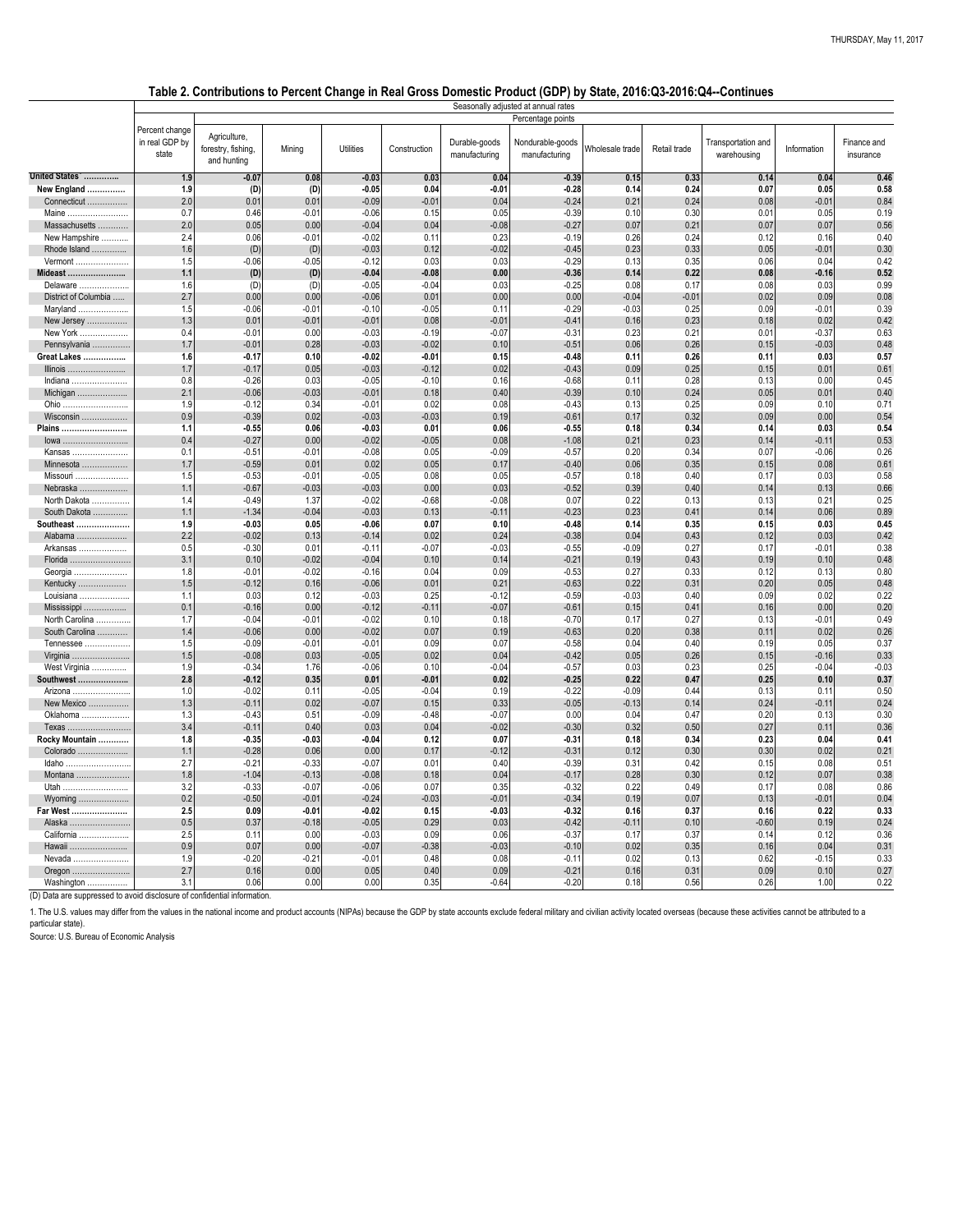| Percentage points<br>Professional,<br>Administrative<br>Management of<br>Other services,<br>Real estate and<br>Arts,<br>Health care and<br>Educational<br>scientific, and<br>Accomodation<br>and waste<br>rental and<br>companies and<br>entertainment,<br>Government<br>except<br>technical<br>social assistance<br>and food services<br>services<br>management<br>leasing<br>enterprises<br>and recreation<br>government<br>services<br>services<br>0.26<br>0.06<br>0.14<br>0.02<br>0.23<br>0.10<br>0.10<br>0.03<br>0.12<br>0.05<br>0.02<br>0.37<br>0.07<br>New England<br>0.06<br>0.09<br>0.05<br>0.23<br>0.09<br>0.08<br>0.05<br>0.04<br>0.25<br>0.25<br>0.10<br>0.03<br>0.17<br>0.00<br>0.05<br>0.04<br>0.04<br>Connecticut<br>$-0.79$<br>0.07<br>0.00<br>0.02<br>0.08<br>0.06<br>0.01<br>0.25<br>0.05<br>0.08<br>Maine<br>0.11<br>0.04<br>0.27<br>Massachusetts<br>0.06<br>0.47<br>0.13<br>0.05<br>0.09<br>0.07<br>0.04<br>$-0.14$<br>$-0.03$<br>$-0.07$<br>0.46<br>0.12<br>0.09<br>0.24<br>0.15<br>0.14<br>0.11<br>New Hampshire<br>0.08<br>$-0.27$<br>0.26<br>0.15<br>0.07<br>0.12<br>0.20<br>0.17<br>0.20<br>Rhode Island<br>0.03<br>0.13<br>$-0.18$<br>0.25<br>0.03<br>0.24<br>0.18<br>0.06<br>0.07<br>0.05<br>0.10<br>Vermont<br>0.01<br>0.31<br>0.01<br>$-0.16$<br>0.06<br>0.13<br>0.22<br>0.13<br>0.01<br>0.03<br>Mideast<br>0.02<br>0.37<br>$-0.17$<br>0.10<br>0.20<br>0.08<br>0.03<br>$-0.05$<br>0.01<br>0.08<br>Delaware<br>0.68<br>0.06<br>District of Columbia<br>0.03<br>1.03<br>0.25<br>0.07<br>0.04<br>0.07<br>0.29<br>0.05<br>0.10<br>0.34<br>0.05<br>0.19<br>0.30<br>Maryland<br>0.14<br>0.00<br>0.07<br>0.00<br>0.05<br>0.02<br>0.36<br>0.13<br>0.01<br>$-0.20$<br>0.12<br>0.18<br>0.06<br>$-0.01$<br>$-0.01$<br>New Jersey<br>0.24<br>0.17<br>$-0.05$<br>New York<br>$-0.43$<br>0.05<br>0.13<br>$-0.01$<br>0.26<br>$-0.04$<br>0.03<br>$-0.15$<br>0.25<br>0.26<br>0.08<br>0.11<br>0.02<br>0.22<br>0.13<br>Pennsylvania<br>0.06<br>0.04<br>0.11<br>0.28<br>0.07<br>0.14<br>$-0.01$<br><b>Great Lakes </b><br>0.02<br>0.16<br>0.08<br>0.09<br>0.04<br>0.06<br>0.17<br>0.39<br>0.06<br>0.19<br>0.08<br>0.12<br>0.07<br>0.09<br>0.03<br>Illinois<br>$-0.09$<br>0.22<br>0.13<br>$-0.09$<br>0.05<br>0.18<br>$-0.04$<br>0.19<br>0.07<br>0.07<br>Indiana<br>0.38<br>0.01<br>0.14<br>0.06<br>0.01<br>0.17<br>0.06<br>0.11<br>0.18<br>0.06<br>Michigan<br>0.18<br>0.19<br>0.08<br>0.08<br>$-0.13$<br>0.04<br>0.01<br>0.16<br>0.09<br>0.01<br>Ohio<br>0.08<br>Wisconsin<br>$-0.02$<br>0.07<br>0.11<br>0.07<br>$-0.01$<br>0.15<br>0.05<br>0.08<br>0.04<br>0.16<br>0.19<br>0.07<br>0.13<br>0.22<br>0.07<br>0.07<br>0.05<br>$-0.08$<br>0.01<br>Plains<br>0.27<br>0.02<br>$-0.09$<br>0.10<br>0.12<br>$-0.02$<br>0.21<br>0.02<br>0.05<br>0.05<br>lowa<br>$-0.15$<br>0.02<br>0.02<br>$-0.01$<br>0.14<br>0.03<br>0.08<br>0.15<br>0.15<br>0.03<br>Kansas<br>$-0.09$<br>Minnesota<br>0.12<br>0.24<br>0.31<br>0.14<br>$-0.01$<br>0.31<br>0.05<br>0.03<br>0.05<br>Missouri.<br>0.21<br>0.07<br>0.17<br>0.11<br>$-0.03$<br>0.04<br>0.20<br>0.05<br>0.26<br>0.07<br>.<br>0.09<br>0.00<br>$-0.09$<br>0.16<br>$-0.01$<br>0.13<br>0.02<br>Nebraska<br>0.21<br>0.06<br>0.04<br>$-0.45$<br>North Dakota<br>0.39<br>$-0.15$<br>0.01<br>0.20<br>$-0.03$<br>$-0.03$<br>0.05<br>0.14<br>0.17<br>0.11<br>South Dakota<br>0.18<br>0.12<br>0.05<br>0.05<br>0.21<br>0.09<br>0.13<br>0.07<br>$-0.04$<br>0.10<br>0.28<br>0.06<br>0.17<br>0.21<br>0.12<br>$-0.03$<br>Southeast<br>0.03<br>0.11<br>0.06<br>0.06<br>0.26<br>0.04<br>0.12<br>0.16<br>0.53<br>0.01<br>0.03<br>0.06<br>0.05<br>Alabama<br>0.08<br>0.07<br>0.03<br>$-0.04$<br>0.13<br>0.01<br>0.26<br>0.08<br>0.09<br>0.08<br>Arkansas<br>$-0.06$<br>0.32<br>0.07<br>0.21<br>Florida<br>0.19<br>0.17<br>0.04<br>0.32<br>0.24<br>0.09<br>0.34<br>$-0.26$<br>0.05<br>0.30<br>0.02<br>0.15<br>0.09<br>0.10<br>0.03<br>$-0.03$<br>Georgia<br>0.07<br>0.22<br>0.03<br>0.21<br>$-0.21$<br>0.00<br>0.07<br>0.06<br>0.04<br>Kentucky<br>0.16<br>$-0.02$<br>0.16<br>0.08<br>0.01<br>0.21<br>0.03<br>0.17<br>0.03<br>0.06<br>0.02<br>Louisiana<br>$-0.38$<br>0.13<br>0.08<br>0.00<br>0.00<br>0.16<br>0.08<br>0.12<br>Mississippi<br>$-0.03$<br>0.04<br>0.23<br>0.26<br>$-0.03$<br>0.09<br>0.16<br>0.04<br>0.15<br>0.08<br>0.07<br>0.06<br>North Carolina<br>$-0.07$<br>South Carolina<br>0.08<br>0.25<br>0.04<br>0.02<br>0.19<br>0.15<br>0.09<br>0.11<br>0.05<br>0.29<br>$-0.04$<br>0.09<br>0.19<br>0.03<br>0.19<br>0.02<br>0.09<br>0.11<br>0.05<br>Tennessee<br>0.08<br>0.12<br>0.07<br>0.50<br>0.16<br>0.06<br>0.10<br>0.05<br>0.14<br>0.06<br>Virginia<br>0.37<br>West Virginia<br>$-0.42$<br>0.09<br>0.08<br>0.02<br>$-0.01$<br>0.47<br>0.06<br>$-0.02$<br>0.03<br>0.04<br>0.45<br>0.03<br>0.02<br>Southwest<br>0.21<br>0.03<br>0.32<br>0.06<br>0.15<br>0.07<br>0.22<br>$-0.02$<br>$-0.51$<br>$-0.13$<br>0.07<br>0.09<br>0.01<br>0.10<br>0.18<br>$-0.06$<br>Arizona<br>$-0.18$<br>New Mexico<br>0.31<br>0.24<br>0.00<br>$-0.05$<br>0.07<br>0.07<br>0.10<br>0.00<br>0.10<br>0.19<br>$-0.06$<br>0.27<br>$-0.05$<br>$-0.13$<br>0.00<br>0.36<br>0.02<br>Oklahoma<br>0.05<br>0.05<br>0.08<br>0.66<br>0.04<br>0.02<br>0.04<br>0.35<br>0.16<br>0.28<br>0.05<br>0.10<br>Texas<br>0.34<br>0.14<br>0.00<br>Rocky Mountain<br>$-0.11$<br>0.08<br>0.31<br>0.15<br>0.14<br>0.05<br>0.03<br>0.07<br>$-0.01$<br>$-0.86$<br>0.28<br>0.19<br>0.07<br>0.45<br>0.21<br>0.20<br>Colorado<br>0.03<br>0.35<br>0.94<br>0.09<br>$-0.03$<br>0.03<br>0.23<br>0.03<br>0.14<br>0.04<br>$-0.03$<br>Idaho<br>0.16<br>0.77<br>0.14<br>0.02<br>0.23<br>0.22<br>0.15<br>0.01<br>0.17<br>0.02<br>Montana<br>0.62<br>$-0.05$<br>0.57<br>0.14<br>0.12<br>0.05<br>0.11<br>0.05<br>0.07<br>0.03<br>Utah<br>0.19<br>0.41<br>0.10<br>0.00<br>$-0.01$<br>0.23<br>0.12<br>0.00<br>0.05<br>$-0.14$<br>Wyoming<br>0.24<br>0.29<br>0.05<br>0.22<br>0.16<br>Far West<br>0.07<br>0.02<br>0.13<br>0.14<br>0.07<br>$-0.28$<br>0.83<br>$-0.08$<br>$-0.04$<br>0.02<br>0.34<br>Alaska<br>$-0.08$<br>0.01<br>$-0.14$<br>0.06<br>0.34<br>0.31<br>0.05<br>0.08<br>0.02<br>0.19<br>0.14<br>0.12<br>0.06<br>0.17<br>California<br>$-0.47$<br>0.05<br>0.04<br>0.18<br>$-0.02$<br>0.13<br>0.50<br>0.01<br>0.00<br>0.07<br>Hawaii<br>0.49<br>0.01<br>0.07<br>$-0.23$<br>0.01<br>0.18<br>0.33<br>0.14<br>0.04<br>$-0.09$<br>Nevada<br>0.19<br>0.21<br>0.17<br>0.17<br>$-0.01$<br>0.38<br>$-0.02$<br>0.04<br>0.07<br>0.09<br>Oregon |                |         |      |      |      |      | Seasonally adjusted at annual rates |      |      |      |      |
|-----------------------------------------------------------------------------------------------------------------------------------------------------------------------------------------------------------------------------------------------------------------------------------------------------------------------------------------------------------------------------------------------------------------------------------------------------------------------------------------------------------------------------------------------------------------------------------------------------------------------------------------------------------------------------------------------------------------------------------------------------------------------------------------------------------------------------------------------------------------------------------------------------------------------------------------------------------------------------------------------------------------------------------------------------------------------------------------------------------------------------------------------------------------------------------------------------------------------------------------------------------------------------------------------------------------------------------------------------------------------------------------------------------------------------------------------------------------------------------------------------------------------------------------------------------------------------------------------------------------------------------------------------------------------------------------------------------------------------------------------------------------------------------------------------------------------------------------------------------------------------------------------------------------------------------------------------------------------------------------------------------------------------------------------------------------------------------------------------------------------------------------------------------------------------------------------------------------------------------------------------------------------------------------------------------------------------------------------------------------------------------------------------------------------------------------------------------------------------------------------------------------------------------------------------------------------------------------------------------------------------------------------------------------------------------------------------------------------------------------------------------------------------------------------------------------------------------------------------------------------------------------------------------------------------------------------------------------------------------------------------------------------------------------------------------------------------------------------------------------------------------------------------------------------------------------------------------------------------------------------------------------------------------------------------------------------------------------------------------------------------------------------------------------------------------------------------------------------------------------------------------------------------------------------------------------------------------------------------------------------------------------------------------------------------------------------------------------------------------------------------------------------------------------------------------------------------------------------------------------------------------------------------------------------------------------------------------------------------------------------------------------------------------------------------------------------------------------------------------------------------------------------------------------------------------------------------------------------------------------------------------------------------------------------------------------------------------------------------------------------------------------------------------------------------------------------------------------------------------------------------------------------------------------------------------------------------------------------------------------------------------------------------------------------------------------------------------------------------------------------------------------------------------------------------------------------------------------------------------------------------------------------------------------------------------------------------------------------------------------------------------------------------------------------------------------------------------------------------------------------------------------------------------------------------------------------------------------------------------------------------------------------------------------------------------------------------------------------------------------------------------------------------------------------------------------------------------------------------------------------------------------------------------------------------------------------------------------------------------------------------------------------------------------------------------------------------------------------------------------------------------------------------------------------------------------------------------------------------------------------------------------------------------------------------------------------------------------------------------------------------------------------------------------------------------------------------------------------------------------------------------------------------------------------------------------------------------------------------------------------------------------------------------------------------------------------------------------------------------------------------------------------------------|----------------|---------|------|------|------|------|-------------------------------------|------|------|------|------|
|                                                                                                                                                                                                                                                                                                                                                                                                                                                                                                                                                                                                                                                                                                                                                                                                                                                                                                                                                                                                                                                                                                                                                                                                                                                                                                                                                                                                                                                                                                                                                                                                                                                                                                                                                                                                                                                                                                                                                                                                                                                                                                                                                                                                                                                                                                                                                                                                                                                                                                                                                                                                                                                                                                                                                                                                                                                                                                                                                                                                                                                                                                                                                                                                                                                                                                                                                                                                                                                                                                                                                                                                                                                                                                                                                                                                                                                                                                                                                                                                                                                                                                                                                                                                                                                                                                                                                                                                                                                                                                                                                                                                                                                                                                                                                                                                                                                                                                                                                                                                                                                                                                                                                                                                                                                                                                                                                                                                                                                                                                                                                                                                                                                                                                                                                                                                                                                                                                                                                                                                                                                                                                                                                                                                                                                                                                                                                                                                           |                |         |      |      |      |      |                                     |      |      |      |      |
|                                                                                                                                                                                                                                                                                                                                                                                                                                                                                                                                                                                                                                                                                                                                                                                                                                                                                                                                                                                                                                                                                                                                                                                                                                                                                                                                                                                                                                                                                                                                                                                                                                                                                                                                                                                                                                                                                                                                                                                                                                                                                                                                                                                                                                                                                                                                                                                                                                                                                                                                                                                                                                                                                                                                                                                                                                                                                                                                                                                                                                                                                                                                                                                                                                                                                                                                                                                                                                                                                                                                                                                                                                                                                                                                                                                                                                                                                                                                                                                                                                                                                                                                                                                                                                                                                                                                                                                                                                                                                                                                                                                                                                                                                                                                                                                                                                                                                                                                                                                                                                                                                                                                                                                                                                                                                                                                                                                                                                                                                                                                                                                                                                                                                                                                                                                                                                                                                                                                                                                                                                                                                                                                                                                                                                                                                                                                                                                                           |                |         |      |      |      |      |                                     |      |      |      |      |
|                                                                                                                                                                                                                                                                                                                                                                                                                                                                                                                                                                                                                                                                                                                                                                                                                                                                                                                                                                                                                                                                                                                                                                                                                                                                                                                                                                                                                                                                                                                                                                                                                                                                                                                                                                                                                                                                                                                                                                                                                                                                                                                                                                                                                                                                                                                                                                                                                                                                                                                                                                                                                                                                                                                                                                                                                                                                                                                                                                                                                                                                                                                                                                                                                                                                                                                                                                                                                                                                                                                                                                                                                                                                                                                                                                                                                                                                                                                                                                                                                                                                                                                                                                                                                                                                                                                                                                                                                                                                                                                                                                                                                                                                                                                                                                                                                                                                                                                                                                                                                                                                                                                                                                                                                                                                                                                                                                                                                                                                                                                                                                                                                                                                                                                                                                                                                                                                                                                                                                                                                                                                                                                                                                                                                                                                                                                                                                                                           | United States' |         |      |      |      |      |                                     |      |      |      |      |
|                                                                                                                                                                                                                                                                                                                                                                                                                                                                                                                                                                                                                                                                                                                                                                                                                                                                                                                                                                                                                                                                                                                                                                                                                                                                                                                                                                                                                                                                                                                                                                                                                                                                                                                                                                                                                                                                                                                                                                                                                                                                                                                                                                                                                                                                                                                                                                                                                                                                                                                                                                                                                                                                                                                                                                                                                                                                                                                                                                                                                                                                                                                                                                                                                                                                                                                                                                                                                                                                                                                                                                                                                                                                                                                                                                                                                                                                                                                                                                                                                                                                                                                                                                                                                                                                                                                                                                                                                                                                                                                                                                                                                                                                                                                                                                                                                                                                                                                                                                                                                                                                                                                                                                                                                                                                                                                                                                                                                                                                                                                                                                                                                                                                                                                                                                                                                                                                                                                                                                                                                                                                                                                                                                                                                                                                                                                                                                                                           |                |         |      |      |      |      |                                     |      |      |      |      |
|                                                                                                                                                                                                                                                                                                                                                                                                                                                                                                                                                                                                                                                                                                                                                                                                                                                                                                                                                                                                                                                                                                                                                                                                                                                                                                                                                                                                                                                                                                                                                                                                                                                                                                                                                                                                                                                                                                                                                                                                                                                                                                                                                                                                                                                                                                                                                                                                                                                                                                                                                                                                                                                                                                                                                                                                                                                                                                                                                                                                                                                                                                                                                                                                                                                                                                                                                                                                                                                                                                                                                                                                                                                                                                                                                                                                                                                                                                                                                                                                                                                                                                                                                                                                                                                                                                                                                                                                                                                                                                                                                                                                                                                                                                                                                                                                                                                                                                                                                                                                                                                                                                                                                                                                                                                                                                                                                                                                                                                                                                                                                                                                                                                                                                                                                                                                                                                                                                                                                                                                                                                                                                                                                                                                                                                                                                                                                                                                           |                |         |      |      |      |      |                                     |      |      |      |      |
|                                                                                                                                                                                                                                                                                                                                                                                                                                                                                                                                                                                                                                                                                                                                                                                                                                                                                                                                                                                                                                                                                                                                                                                                                                                                                                                                                                                                                                                                                                                                                                                                                                                                                                                                                                                                                                                                                                                                                                                                                                                                                                                                                                                                                                                                                                                                                                                                                                                                                                                                                                                                                                                                                                                                                                                                                                                                                                                                                                                                                                                                                                                                                                                                                                                                                                                                                                                                                                                                                                                                                                                                                                                                                                                                                                                                                                                                                                                                                                                                                                                                                                                                                                                                                                                                                                                                                                                                                                                                                                                                                                                                                                                                                                                                                                                                                                                                                                                                                                                                                                                                                                                                                                                                                                                                                                                                                                                                                                                                                                                                                                                                                                                                                                                                                                                                                                                                                                                                                                                                                                                                                                                                                                                                                                                                                                                                                                                                           |                |         |      |      |      |      |                                     |      |      |      |      |
|                                                                                                                                                                                                                                                                                                                                                                                                                                                                                                                                                                                                                                                                                                                                                                                                                                                                                                                                                                                                                                                                                                                                                                                                                                                                                                                                                                                                                                                                                                                                                                                                                                                                                                                                                                                                                                                                                                                                                                                                                                                                                                                                                                                                                                                                                                                                                                                                                                                                                                                                                                                                                                                                                                                                                                                                                                                                                                                                                                                                                                                                                                                                                                                                                                                                                                                                                                                                                                                                                                                                                                                                                                                                                                                                                                                                                                                                                                                                                                                                                                                                                                                                                                                                                                                                                                                                                                                                                                                                                                                                                                                                                                                                                                                                                                                                                                                                                                                                                                                                                                                                                                                                                                                                                                                                                                                                                                                                                                                                                                                                                                                                                                                                                                                                                                                                                                                                                                                                                                                                                                                                                                                                                                                                                                                                                                                                                                                                           |                |         |      |      |      |      |                                     |      |      |      |      |
|                                                                                                                                                                                                                                                                                                                                                                                                                                                                                                                                                                                                                                                                                                                                                                                                                                                                                                                                                                                                                                                                                                                                                                                                                                                                                                                                                                                                                                                                                                                                                                                                                                                                                                                                                                                                                                                                                                                                                                                                                                                                                                                                                                                                                                                                                                                                                                                                                                                                                                                                                                                                                                                                                                                                                                                                                                                                                                                                                                                                                                                                                                                                                                                                                                                                                                                                                                                                                                                                                                                                                                                                                                                                                                                                                                                                                                                                                                                                                                                                                                                                                                                                                                                                                                                                                                                                                                                                                                                                                                                                                                                                                                                                                                                                                                                                                                                                                                                                                                                                                                                                                                                                                                                                                                                                                                                                                                                                                                                                                                                                                                                                                                                                                                                                                                                                                                                                                                                                                                                                                                                                                                                                                                                                                                                                                                                                                                                                           |                |         |      |      |      |      |                                     |      |      |      |      |
|                                                                                                                                                                                                                                                                                                                                                                                                                                                                                                                                                                                                                                                                                                                                                                                                                                                                                                                                                                                                                                                                                                                                                                                                                                                                                                                                                                                                                                                                                                                                                                                                                                                                                                                                                                                                                                                                                                                                                                                                                                                                                                                                                                                                                                                                                                                                                                                                                                                                                                                                                                                                                                                                                                                                                                                                                                                                                                                                                                                                                                                                                                                                                                                                                                                                                                                                                                                                                                                                                                                                                                                                                                                                                                                                                                                                                                                                                                                                                                                                                                                                                                                                                                                                                                                                                                                                                                                                                                                                                                                                                                                                                                                                                                                                                                                                                                                                                                                                                                                                                                                                                                                                                                                                                                                                                                                                                                                                                                                                                                                                                                                                                                                                                                                                                                                                                                                                                                                                                                                                                                                                                                                                                                                                                                                                                                                                                                                                           |                |         |      |      |      |      |                                     |      |      |      |      |
|                                                                                                                                                                                                                                                                                                                                                                                                                                                                                                                                                                                                                                                                                                                                                                                                                                                                                                                                                                                                                                                                                                                                                                                                                                                                                                                                                                                                                                                                                                                                                                                                                                                                                                                                                                                                                                                                                                                                                                                                                                                                                                                                                                                                                                                                                                                                                                                                                                                                                                                                                                                                                                                                                                                                                                                                                                                                                                                                                                                                                                                                                                                                                                                                                                                                                                                                                                                                                                                                                                                                                                                                                                                                                                                                                                                                                                                                                                                                                                                                                                                                                                                                                                                                                                                                                                                                                                                                                                                                                                                                                                                                                                                                                                                                                                                                                                                                                                                                                                                                                                                                                                                                                                                                                                                                                                                                                                                                                                                                                                                                                                                                                                                                                                                                                                                                                                                                                                                                                                                                                                                                                                                                                                                                                                                                                                                                                                                                           |                |         |      |      |      |      |                                     |      |      |      |      |
|                                                                                                                                                                                                                                                                                                                                                                                                                                                                                                                                                                                                                                                                                                                                                                                                                                                                                                                                                                                                                                                                                                                                                                                                                                                                                                                                                                                                                                                                                                                                                                                                                                                                                                                                                                                                                                                                                                                                                                                                                                                                                                                                                                                                                                                                                                                                                                                                                                                                                                                                                                                                                                                                                                                                                                                                                                                                                                                                                                                                                                                                                                                                                                                                                                                                                                                                                                                                                                                                                                                                                                                                                                                                                                                                                                                                                                                                                                                                                                                                                                                                                                                                                                                                                                                                                                                                                                                                                                                                                                                                                                                                                                                                                                                                                                                                                                                                                                                                                                                                                                                                                                                                                                                                                                                                                                                                                                                                                                                                                                                                                                                                                                                                                                                                                                                                                                                                                                                                                                                                                                                                                                                                                                                                                                                                                                                                                                                                           |                |         |      |      |      |      |                                     |      |      |      |      |
|                                                                                                                                                                                                                                                                                                                                                                                                                                                                                                                                                                                                                                                                                                                                                                                                                                                                                                                                                                                                                                                                                                                                                                                                                                                                                                                                                                                                                                                                                                                                                                                                                                                                                                                                                                                                                                                                                                                                                                                                                                                                                                                                                                                                                                                                                                                                                                                                                                                                                                                                                                                                                                                                                                                                                                                                                                                                                                                                                                                                                                                                                                                                                                                                                                                                                                                                                                                                                                                                                                                                                                                                                                                                                                                                                                                                                                                                                                                                                                                                                                                                                                                                                                                                                                                                                                                                                                                                                                                                                                                                                                                                                                                                                                                                                                                                                                                                                                                                                                                                                                                                                                                                                                                                                                                                                                                                                                                                                                                                                                                                                                                                                                                                                                                                                                                                                                                                                                                                                                                                                                                                                                                                                                                                                                                                                                                                                                                                           |                |         |      |      |      |      |                                     |      |      |      |      |
|                                                                                                                                                                                                                                                                                                                                                                                                                                                                                                                                                                                                                                                                                                                                                                                                                                                                                                                                                                                                                                                                                                                                                                                                                                                                                                                                                                                                                                                                                                                                                                                                                                                                                                                                                                                                                                                                                                                                                                                                                                                                                                                                                                                                                                                                                                                                                                                                                                                                                                                                                                                                                                                                                                                                                                                                                                                                                                                                                                                                                                                                                                                                                                                                                                                                                                                                                                                                                                                                                                                                                                                                                                                                                                                                                                                                                                                                                                                                                                                                                                                                                                                                                                                                                                                                                                                                                                                                                                                                                                                                                                                                                                                                                                                                                                                                                                                                                                                                                                                                                                                                                                                                                                                                                                                                                                                                                                                                                                                                                                                                                                                                                                                                                                                                                                                                                                                                                                                                                                                                                                                                                                                                                                                                                                                                                                                                                                                                           |                |         |      |      |      |      |                                     |      |      |      |      |
|                                                                                                                                                                                                                                                                                                                                                                                                                                                                                                                                                                                                                                                                                                                                                                                                                                                                                                                                                                                                                                                                                                                                                                                                                                                                                                                                                                                                                                                                                                                                                                                                                                                                                                                                                                                                                                                                                                                                                                                                                                                                                                                                                                                                                                                                                                                                                                                                                                                                                                                                                                                                                                                                                                                                                                                                                                                                                                                                                                                                                                                                                                                                                                                                                                                                                                                                                                                                                                                                                                                                                                                                                                                                                                                                                                                                                                                                                                                                                                                                                                                                                                                                                                                                                                                                                                                                                                                                                                                                                                                                                                                                                                                                                                                                                                                                                                                                                                                                                                                                                                                                                                                                                                                                                                                                                                                                                                                                                                                                                                                                                                                                                                                                                                                                                                                                                                                                                                                                                                                                                                                                                                                                                                                                                                                                                                                                                                                                           |                |         |      |      |      |      |                                     |      |      |      |      |
|                                                                                                                                                                                                                                                                                                                                                                                                                                                                                                                                                                                                                                                                                                                                                                                                                                                                                                                                                                                                                                                                                                                                                                                                                                                                                                                                                                                                                                                                                                                                                                                                                                                                                                                                                                                                                                                                                                                                                                                                                                                                                                                                                                                                                                                                                                                                                                                                                                                                                                                                                                                                                                                                                                                                                                                                                                                                                                                                                                                                                                                                                                                                                                                                                                                                                                                                                                                                                                                                                                                                                                                                                                                                                                                                                                                                                                                                                                                                                                                                                                                                                                                                                                                                                                                                                                                                                                                                                                                                                                                                                                                                                                                                                                                                                                                                                                                                                                                                                                                                                                                                                                                                                                                                                                                                                                                                                                                                                                                                                                                                                                                                                                                                                                                                                                                                                                                                                                                                                                                                                                                                                                                                                                                                                                                                                                                                                                                                           |                |         |      |      |      |      |                                     |      |      |      |      |
|                                                                                                                                                                                                                                                                                                                                                                                                                                                                                                                                                                                                                                                                                                                                                                                                                                                                                                                                                                                                                                                                                                                                                                                                                                                                                                                                                                                                                                                                                                                                                                                                                                                                                                                                                                                                                                                                                                                                                                                                                                                                                                                                                                                                                                                                                                                                                                                                                                                                                                                                                                                                                                                                                                                                                                                                                                                                                                                                                                                                                                                                                                                                                                                                                                                                                                                                                                                                                                                                                                                                                                                                                                                                                                                                                                                                                                                                                                                                                                                                                                                                                                                                                                                                                                                                                                                                                                                                                                                                                                                                                                                                                                                                                                                                                                                                                                                                                                                                                                                                                                                                                                                                                                                                                                                                                                                                                                                                                                                                                                                                                                                                                                                                                                                                                                                                                                                                                                                                                                                                                                                                                                                                                                                                                                                                                                                                                                                                           |                |         |      |      |      |      |                                     |      |      |      |      |
|                                                                                                                                                                                                                                                                                                                                                                                                                                                                                                                                                                                                                                                                                                                                                                                                                                                                                                                                                                                                                                                                                                                                                                                                                                                                                                                                                                                                                                                                                                                                                                                                                                                                                                                                                                                                                                                                                                                                                                                                                                                                                                                                                                                                                                                                                                                                                                                                                                                                                                                                                                                                                                                                                                                                                                                                                                                                                                                                                                                                                                                                                                                                                                                                                                                                                                                                                                                                                                                                                                                                                                                                                                                                                                                                                                                                                                                                                                                                                                                                                                                                                                                                                                                                                                                                                                                                                                                                                                                                                                                                                                                                                                                                                                                                                                                                                                                                                                                                                                                                                                                                                                                                                                                                                                                                                                                                                                                                                                                                                                                                                                                                                                                                                                                                                                                                                                                                                                                                                                                                                                                                                                                                                                                                                                                                                                                                                                                                           |                |         |      |      |      |      |                                     |      |      |      |      |
|                                                                                                                                                                                                                                                                                                                                                                                                                                                                                                                                                                                                                                                                                                                                                                                                                                                                                                                                                                                                                                                                                                                                                                                                                                                                                                                                                                                                                                                                                                                                                                                                                                                                                                                                                                                                                                                                                                                                                                                                                                                                                                                                                                                                                                                                                                                                                                                                                                                                                                                                                                                                                                                                                                                                                                                                                                                                                                                                                                                                                                                                                                                                                                                                                                                                                                                                                                                                                                                                                                                                                                                                                                                                                                                                                                                                                                                                                                                                                                                                                                                                                                                                                                                                                                                                                                                                                                                                                                                                                                                                                                                                                                                                                                                                                                                                                                                                                                                                                                                                                                                                                                                                                                                                                                                                                                                                                                                                                                                                                                                                                                                                                                                                                                                                                                                                                                                                                                                                                                                                                                                                                                                                                                                                                                                                                                                                                                                                           |                |         |      |      |      |      |                                     |      |      |      |      |
|                                                                                                                                                                                                                                                                                                                                                                                                                                                                                                                                                                                                                                                                                                                                                                                                                                                                                                                                                                                                                                                                                                                                                                                                                                                                                                                                                                                                                                                                                                                                                                                                                                                                                                                                                                                                                                                                                                                                                                                                                                                                                                                                                                                                                                                                                                                                                                                                                                                                                                                                                                                                                                                                                                                                                                                                                                                                                                                                                                                                                                                                                                                                                                                                                                                                                                                                                                                                                                                                                                                                                                                                                                                                                                                                                                                                                                                                                                                                                                                                                                                                                                                                                                                                                                                                                                                                                                                                                                                                                                                                                                                                                                                                                                                                                                                                                                                                                                                                                                                                                                                                                                                                                                                                                                                                                                                                                                                                                                                                                                                                                                                                                                                                                                                                                                                                                                                                                                                                                                                                                                                                                                                                                                                                                                                                                                                                                                                                           |                |         |      |      |      |      |                                     |      |      |      |      |
|                                                                                                                                                                                                                                                                                                                                                                                                                                                                                                                                                                                                                                                                                                                                                                                                                                                                                                                                                                                                                                                                                                                                                                                                                                                                                                                                                                                                                                                                                                                                                                                                                                                                                                                                                                                                                                                                                                                                                                                                                                                                                                                                                                                                                                                                                                                                                                                                                                                                                                                                                                                                                                                                                                                                                                                                                                                                                                                                                                                                                                                                                                                                                                                                                                                                                                                                                                                                                                                                                                                                                                                                                                                                                                                                                                                                                                                                                                                                                                                                                                                                                                                                                                                                                                                                                                                                                                                                                                                                                                                                                                                                                                                                                                                                                                                                                                                                                                                                                                                                                                                                                                                                                                                                                                                                                                                                                                                                                                                                                                                                                                                                                                                                                                                                                                                                                                                                                                                                                                                                                                                                                                                                                                                                                                                                                                                                                                                                           |                |         |      |      |      |      |                                     |      |      |      |      |
|                                                                                                                                                                                                                                                                                                                                                                                                                                                                                                                                                                                                                                                                                                                                                                                                                                                                                                                                                                                                                                                                                                                                                                                                                                                                                                                                                                                                                                                                                                                                                                                                                                                                                                                                                                                                                                                                                                                                                                                                                                                                                                                                                                                                                                                                                                                                                                                                                                                                                                                                                                                                                                                                                                                                                                                                                                                                                                                                                                                                                                                                                                                                                                                                                                                                                                                                                                                                                                                                                                                                                                                                                                                                                                                                                                                                                                                                                                                                                                                                                                                                                                                                                                                                                                                                                                                                                                                                                                                                                                                                                                                                                                                                                                                                                                                                                                                                                                                                                                                                                                                                                                                                                                                                                                                                                                                                                                                                                                                                                                                                                                                                                                                                                                                                                                                                                                                                                                                                                                                                                                                                                                                                                                                                                                                                                                                                                                                                           |                |         |      |      |      |      |                                     |      |      |      |      |
|                                                                                                                                                                                                                                                                                                                                                                                                                                                                                                                                                                                                                                                                                                                                                                                                                                                                                                                                                                                                                                                                                                                                                                                                                                                                                                                                                                                                                                                                                                                                                                                                                                                                                                                                                                                                                                                                                                                                                                                                                                                                                                                                                                                                                                                                                                                                                                                                                                                                                                                                                                                                                                                                                                                                                                                                                                                                                                                                                                                                                                                                                                                                                                                                                                                                                                                                                                                                                                                                                                                                                                                                                                                                                                                                                                                                                                                                                                                                                                                                                                                                                                                                                                                                                                                                                                                                                                                                                                                                                                                                                                                                                                                                                                                                                                                                                                                                                                                                                                                                                                                                                                                                                                                                                                                                                                                                                                                                                                                                                                                                                                                                                                                                                                                                                                                                                                                                                                                                                                                                                                                                                                                                                                                                                                                                                                                                                                                                           |                |         |      |      |      |      |                                     |      |      |      |      |
|                                                                                                                                                                                                                                                                                                                                                                                                                                                                                                                                                                                                                                                                                                                                                                                                                                                                                                                                                                                                                                                                                                                                                                                                                                                                                                                                                                                                                                                                                                                                                                                                                                                                                                                                                                                                                                                                                                                                                                                                                                                                                                                                                                                                                                                                                                                                                                                                                                                                                                                                                                                                                                                                                                                                                                                                                                                                                                                                                                                                                                                                                                                                                                                                                                                                                                                                                                                                                                                                                                                                                                                                                                                                                                                                                                                                                                                                                                                                                                                                                                                                                                                                                                                                                                                                                                                                                                                                                                                                                                                                                                                                                                                                                                                                                                                                                                                                                                                                                                                                                                                                                                                                                                                                                                                                                                                                                                                                                                                                                                                                                                                                                                                                                                                                                                                                                                                                                                                                                                                                                                                                                                                                                                                                                                                                                                                                                                                                           |                |         |      |      |      |      |                                     |      |      |      |      |
|                                                                                                                                                                                                                                                                                                                                                                                                                                                                                                                                                                                                                                                                                                                                                                                                                                                                                                                                                                                                                                                                                                                                                                                                                                                                                                                                                                                                                                                                                                                                                                                                                                                                                                                                                                                                                                                                                                                                                                                                                                                                                                                                                                                                                                                                                                                                                                                                                                                                                                                                                                                                                                                                                                                                                                                                                                                                                                                                                                                                                                                                                                                                                                                                                                                                                                                                                                                                                                                                                                                                                                                                                                                                                                                                                                                                                                                                                                                                                                                                                                                                                                                                                                                                                                                                                                                                                                                                                                                                                                                                                                                                                                                                                                                                                                                                                                                                                                                                                                                                                                                                                                                                                                                                                                                                                                                                                                                                                                                                                                                                                                                                                                                                                                                                                                                                                                                                                                                                                                                                                                                                                                                                                                                                                                                                                                                                                                                                           |                |         |      |      |      |      |                                     |      |      |      |      |
|                                                                                                                                                                                                                                                                                                                                                                                                                                                                                                                                                                                                                                                                                                                                                                                                                                                                                                                                                                                                                                                                                                                                                                                                                                                                                                                                                                                                                                                                                                                                                                                                                                                                                                                                                                                                                                                                                                                                                                                                                                                                                                                                                                                                                                                                                                                                                                                                                                                                                                                                                                                                                                                                                                                                                                                                                                                                                                                                                                                                                                                                                                                                                                                                                                                                                                                                                                                                                                                                                                                                                                                                                                                                                                                                                                                                                                                                                                                                                                                                                                                                                                                                                                                                                                                                                                                                                                                                                                                                                                                                                                                                                                                                                                                                                                                                                                                                                                                                                                                                                                                                                                                                                                                                                                                                                                                                                                                                                                                                                                                                                                                                                                                                                                                                                                                                                                                                                                                                                                                                                                                                                                                                                                                                                                                                                                                                                                                                           |                |         |      |      |      |      |                                     |      |      |      |      |
|                                                                                                                                                                                                                                                                                                                                                                                                                                                                                                                                                                                                                                                                                                                                                                                                                                                                                                                                                                                                                                                                                                                                                                                                                                                                                                                                                                                                                                                                                                                                                                                                                                                                                                                                                                                                                                                                                                                                                                                                                                                                                                                                                                                                                                                                                                                                                                                                                                                                                                                                                                                                                                                                                                                                                                                                                                                                                                                                                                                                                                                                                                                                                                                                                                                                                                                                                                                                                                                                                                                                                                                                                                                                                                                                                                                                                                                                                                                                                                                                                                                                                                                                                                                                                                                                                                                                                                                                                                                                                                                                                                                                                                                                                                                                                                                                                                                                                                                                                                                                                                                                                                                                                                                                                                                                                                                                                                                                                                                                                                                                                                                                                                                                                                                                                                                                                                                                                                                                                                                                                                                                                                                                                                                                                                                                                                                                                                                                           |                |         |      |      |      |      |                                     |      |      |      |      |
|                                                                                                                                                                                                                                                                                                                                                                                                                                                                                                                                                                                                                                                                                                                                                                                                                                                                                                                                                                                                                                                                                                                                                                                                                                                                                                                                                                                                                                                                                                                                                                                                                                                                                                                                                                                                                                                                                                                                                                                                                                                                                                                                                                                                                                                                                                                                                                                                                                                                                                                                                                                                                                                                                                                                                                                                                                                                                                                                                                                                                                                                                                                                                                                                                                                                                                                                                                                                                                                                                                                                                                                                                                                                                                                                                                                                                                                                                                                                                                                                                                                                                                                                                                                                                                                                                                                                                                                                                                                                                                                                                                                                                                                                                                                                                                                                                                                                                                                                                                                                                                                                                                                                                                                                                                                                                                                                                                                                                                                                                                                                                                                                                                                                                                                                                                                                                                                                                                                                                                                                                                                                                                                                                                                                                                                                                                                                                                                                           |                |         |      |      |      |      |                                     |      |      |      |      |
|                                                                                                                                                                                                                                                                                                                                                                                                                                                                                                                                                                                                                                                                                                                                                                                                                                                                                                                                                                                                                                                                                                                                                                                                                                                                                                                                                                                                                                                                                                                                                                                                                                                                                                                                                                                                                                                                                                                                                                                                                                                                                                                                                                                                                                                                                                                                                                                                                                                                                                                                                                                                                                                                                                                                                                                                                                                                                                                                                                                                                                                                                                                                                                                                                                                                                                                                                                                                                                                                                                                                                                                                                                                                                                                                                                                                                                                                                                                                                                                                                                                                                                                                                                                                                                                                                                                                                                                                                                                                                                                                                                                                                                                                                                                                                                                                                                                                                                                                                                                                                                                                                                                                                                                                                                                                                                                                                                                                                                                                                                                                                                                                                                                                                                                                                                                                                                                                                                                                                                                                                                                                                                                                                                                                                                                                                                                                                                                                           |                |         |      |      |      |      |                                     |      |      |      |      |
|                                                                                                                                                                                                                                                                                                                                                                                                                                                                                                                                                                                                                                                                                                                                                                                                                                                                                                                                                                                                                                                                                                                                                                                                                                                                                                                                                                                                                                                                                                                                                                                                                                                                                                                                                                                                                                                                                                                                                                                                                                                                                                                                                                                                                                                                                                                                                                                                                                                                                                                                                                                                                                                                                                                                                                                                                                                                                                                                                                                                                                                                                                                                                                                                                                                                                                                                                                                                                                                                                                                                                                                                                                                                                                                                                                                                                                                                                                                                                                                                                                                                                                                                                                                                                                                                                                                                                                                                                                                                                                                                                                                                                                                                                                                                                                                                                                                                                                                                                                                                                                                                                                                                                                                                                                                                                                                                                                                                                                                                                                                                                                                                                                                                                                                                                                                                                                                                                                                                                                                                                                                                                                                                                                                                                                                                                                                                                                                                           |                |         |      |      |      |      |                                     |      |      |      |      |
|                                                                                                                                                                                                                                                                                                                                                                                                                                                                                                                                                                                                                                                                                                                                                                                                                                                                                                                                                                                                                                                                                                                                                                                                                                                                                                                                                                                                                                                                                                                                                                                                                                                                                                                                                                                                                                                                                                                                                                                                                                                                                                                                                                                                                                                                                                                                                                                                                                                                                                                                                                                                                                                                                                                                                                                                                                                                                                                                                                                                                                                                                                                                                                                                                                                                                                                                                                                                                                                                                                                                                                                                                                                                                                                                                                                                                                                                                                                                                                                                                                                                                                                                                                                                                                                                                                                                                                                                                                                                                                                                                                                                                                                                                                                                                                                                                                                                                                                                                                                                                                                                                                                                                                                                                                                                                                                                                                                                                                                                                                                                                                                                                                                                                                                                                                                                                                                                                                                                                                                                                                                                                                                                                                                                                                                                                                                                                                                                           |                |         |      |      |      |      |                                     |      |      |      |      |
|                                                                                                                                                                                                                                                                                                                                                                                                                                                                                                                                                                                                                                                                                                                                                                                                                                                                                                                                                                                                                                                                                                                                                                                                                                                                                                                                                                                                                                                                                                                                                                                                                                                                                                                                                                                                                                                                                                                                                                                                                                                                                                                                                                                                                                                                                                                                                                                                                                                                                                                                                                                                                                                                                                                                                                                                                                                                                                                                                                                                                                                                                                                                                                                                                                                                                                                                                                                                                                                                                                                                                                                                                                                                                                                                                                                                                                                                                                                                                                                                                                                                                                                                                                                                                                                                                                                                                                                                                                                                                                                                                                                                                                                                                                                                                                                                                                                                                                                                                                                                                                                                                                                                                                                                                                                                                                                                                                                                                                                                                                                                                                                                                                                                                                                                                                                                                                                                                                                                                                                                                                                                                                                                                                                                                                                                                                                                                                                                           |                |         |      |      |      |      |                                     |      |      |      |      |
|                                                                                                                                                                                                                                                                                                                                                                                                                                                                                                                                                                                                                                                                                                                                                                                                                                                                                                                                                                                                                                                                                                                                                                                                                                                                                                                                                                                                                                                                                                                                                                                                                                                                                                                                                                                                                                                                                                                                                                                                                                                                                                                                                                                                                                                                                                                                                                                                                                                                                                                                                                                                                                                                                                                                                                                                                                                                                                                                                                                                                                                                                                                                                                                                                                                                                                                                                                                                                                                                                                                                                                                                                                                                                                                                                                                                                                                                                                                                                                                                                                                                                                                                                                                                                                                                                                                                                                                                                                                                                                                                                                                                                                                                                                                                                                                                                                                                                                                                                                                                                                                                                                                                                                                                                                                                                                                                                                                                                                                                                                                                                                                                                                                                                                                                                                                                                                                                                                                                                                                                                                                                                                                                                                                                                                                                                                                                                                                                           |                |         |      |      |      |      |                                     |      |      |      |      |
|                                                                                                                                                                                                                                                                                                                                                                                                                                                                                                                                                                                                                                                                                                                                                                                                                                                                                                                                                                                                                                                                                                                                                                                                                                                                                                                                                                                                                                                                                                                                                                                                                                                                                                                                                                                                                                                                                                                                                                                                                                                                                                                                                                                                                                                                                                                                                                                                                                                                                                                                                                                                                                                                                                                                                                                                                                                                                                                                                                                                                                                                                                                                                                                                                                                                                                                                                                                                                                                                                                                                                                                                                                                                                                                                                                                                                                                                                                                                                                                                                                                                                                                                                                                                                                                                                                                                                                                                                                                                                                                                                                                                                                                                                                                                                                                                                                                                                                                                                                                                                                                                                                                                                                                                                                                                                                                                                                                                                                                                                                                                                                                                                                                                                                                                                                                                                                                                                                                                                                                                                                                                                                                                                                                                                                                                                                                                                                                                           |                |         |      |      |      |      |                                     |      |      |      |      |
|                                                                                                                                                                                                                                                                                                                                                                                                                                                                                                                                                                                                                                                                                                                                                                                                                                                                                                                                                                                                                                                                                                                                                                                                                                                                                                                                                                                                                                                                                                                                                                                                                                                                                                                                                                                                                                                                                                                                                                                                                                                                                                                                                                                                                                                                                                                                                                                                                                                                                                                                                                                                                                                                                                                                                                                                                                                                                                                                                                                                                                                                                                                                                                                                                                                                                                                                                                                                                                                                                                                                                                                                                                                                                                                                                                                                                                                                                                                                                                                                                                                                                                                                                                                                                                                                                                                                                                                                                                                                                                                                                                                                                                                                                                                                                                                                                                                                                                                                                                                                                                                                                                                                                                                                                                                                                                                                                                                                                                                                                                                                                                                                                                                                                                                                                                                                                                                                                                                                                                                                                                                                                                                                                                                                                                                                                                                                                                                                           |                |         |      |      |      |      |                                     |      |      |      |      |
|                                                                                                                                                                                                                                                                                                                                                                                                                                                                                                                                                                                                                                                                                                                                                                                                                                                                                                                                                                                                                                                                                                                                                                                                                                                                                                                                                                                                                                                                                                                                                                                                                                                                                                                                                                                                                                                                                                                                                                                                                                                                                                                                                                                                                                                                                                                                                                                                                                                                                                                                                                                                                                                                                                                                                                                                                                                                                                                                                                                                                                                                                                                                                                                                                                                                                                                                                                                                                                                                                                                                                                                                                                                                                                                                                                                                                                                                                                                                                                                                                                                                                                                                                                                                                                                                                                                                                                                                                                                                                                                                                                                                                                                                                                                                                                                                                                                                                                                                                                                                                                                                                                                                                                                                                                                                                                                                                                                                                                                                                                                                                                                                                                                                                                                                                                                                                                                                                                                                                                                                                                                                                                                                                                                                                                                                                                                                                                                                           |                |         |      |      |      |      |                                     |      |      |      |      |
|                                                                                                                                                                                                                                                                                                                                                                                                                                                                                                                                                                                                                                                                                                                                                                                                                                                                                                                                                                                                                                                                                                                                                                                                                                                                                                                                                                                                                                                                                                                                                                                                                                                                                                                                                                                                                                                                                                                                                                                                                                                                                                                                                                                                                                                                                                                                                                                                                                                                                                                                                                                                                                                                                                                                                                                                                                                                                                                                                                                                                                                                                                                                                                                                                                                                                                                                                                                                                                                                                                                                                                                                                                                                                                                                                                                                                                                                                                                                                                                                                                                                                                                                                                                                                                                                                                                                                                                                                                                                                                                                                                                                                                                                                                                                                                                                                                                                                                                                                                                                                                                                                                                                                                                                                                                                                                                                                                                                                                                                                                                                                                                                                                                                                                                                                                                                                                                                                                                                                                                                                                                                                                                                                                                                                                                                                                                                                                                                           |                |         |      |      |      |      |                                     |      |      |      |      |
|                                                                                                                                                                                                                                                                                                                                                                                                                                                                                                                                                                                                                                                                                                                                                                                                                                                                                                                                                                                                                                                                                                                                                                                                                                                                                                                                                                                                                                                                                                                                                                                                                                                                                                                                                                                                                                                                                                                                                                                                                                                                                                                                                                                                                                                                                                                                                                                                                                                                                                                                                                                                                                                                                                                                                                                                                                                                                                                                                                                                                                                                                                                                                                                                                                                                                                                                                                                                                                                                                                                                                                                                                                                                                                                                                                                                                                                                                                                                                                                                                                                                                                                                                                                                                                                                                                                                                                                                                                                                                                                                                                                                                                                                                                                                                                                                                                                                                                                                                                                                                                                                                                                                                                                                                                                                                                                                                                                                                                                                                                                                                                                                                                                                                                                                                                                                                                                                                                                                                                                                                                                                                                                                                                                                                                                                                                                                                                                                           |                |         |      |      |      |      |                                     |      |      |      |      |
|                                                                                                                                                                                                                                                                                                                                                                                                                                                                                                                                                                                                                                                                                                                                                                                                                                                                                                                                                                                                                                                                                                                                                                                                                                                                                                                                                                                                                                                                                                                                                                                                                                                                                                                                                                                                                                                                                                                                                                                                                                                                                                                                                                                                                                                                                                                                                                                                                                                                                                                                                                                                                                                                                                                                                                                                                                                                                                                                                                                                                                                                                                                                                                                                                                                                                                                                                                                                                                                                                                                                                                                                                                                                                                                                                                                                                                                                                                                                                                                                                                                                                                                                                                                                                                                                                                                                                                                                                                                                                                                                                                                                                                                                                                                                                                                                                                                                                                                                                                                                                                                                                                                                                                                                                                                                                                                                                                                                                                                                                                                                                                                                                                                                                                                                                                                                                                                                                                                                                                                                                                                                                                                                                                                                                                                                                                                                                                                                           |                |         |      |      |      |      |                                     |      |      |      |      |
|                                                                                                                                                                                                                                                                                                                                                                                                                                                                                                                                                                                                                                                                                                                                                                                                                                                                                                                                                                                                                                                                                                                                                                                                                                                                                                                                                                                                                                                                                                                                                                                                                                                                                                                                                                                                                                                                                                                                                                                                                                                                                                                                                                                                                                                                                                                                                                                                                                                                                                                                                                                                                                                                                                                                                                                                                                                                                                                                                                                                                                                                                                                                                                                                                                                                                                                                                                                                                                                                                                                                                                                                                                                                                                                                                                                                                                                                                                                                                                                                                                                                                                                                                                                                                                                                                                                                                                                                                                                                                                                                                                                                                                                                                                                                                                                                                                                                                                                                                                                                                                                                                                                                                                                                                                                                                                                                                                                                                                                                                                                                                                                                                                                                                                                                                                                                                                                                                                                                                                                                                                                                                                                                                                                                                                                                                                                                                                                                           |                |         |      |      |      |      |                                     |      |      |      |      |
|                                                                                                                                                                                                                                                                                                                                                                                                                                                                                                                                                                                                                                                                                                                                                                                                                                                                                                                                                                                                                                                                                                                                                                                                                                                                                                                                                                                                                                                                                                                                                                                                                                                                                                                                                                                                                                                                                                                                                                                                                                                                                                                                                                                                                                                                                                                                                                                                                                                                                                                                                                                                                                                                                                                                                                                                                                                                                                                                                                                                                                                                                                                                                                                                                                                                                                                                                                                                                                                                                                                                                                                                                                                                                                                                                                                                                                                                                                                                                                                                                                                                                                                                                                                                                                                                                                                                                                                                                                                                                                                                                                                                                                                                                                                                                                                                                                                                                                                                                                                                                                                                                                                                                                                                                                                                                                                                                                                                                                                                                                                                                                                                                                                                                                                                                                                                                                                                                                                                                                                                                                                                                                                                                                                                                                                                                                                                                                                                           |                |         |      |      |      |      |                                     |      |      |      |      |
|                                                                                                                                                                                                                                                                                                                                                                                                                                                                                                                                                                                                                                                                                                                                                                                                                                                                                                                                                                                                                                                                                                                                                                                                                                                                                                                                                                                                                                                                                                                                                                                                                                                                                                                                                                                                                                                                                                                                                                                                                                                                                                                                                                                                                                                                                                                                                                                                                                                                                                                                                                                                                                                                                                                                                                                                                                                                                                                                                                                                                                                                                                                                                                                                                                                                                                                                                                                                                                                                                                                                                                                                                                                                                                                                                                                                                                                                                                                                                                                                                                                                                                                                                                                                                                                                                                                                                                                                                                                                                                                                                                                                                                                                                                                                                                                                                                                                                                                                                                                                                                                                                                                                                                                                                                                                                                                                                                                                                                                                                                                                                                                                                                                                                                                                                                                                                                                                                                                                                                                                                                                                                                                                                                                                                                                                                                                                                                                                           |                |         |      |      |      |      |                                     |      |      |      |      |
|                                                                                                                                                                                                                                                                                                                                                                                                                                                                                                                                                                                                                                                                                                                                                                                                                                                                                                                                                                                                                                                                                                                                                                                                                                                                                                                                                                                                                                                                                                                                                                                                                                                                                                                                                                                                                                                                                                                                                                                                                                                                                                                                                                                                                                                                                                                                                                                                                                                                                                                                                                                                                                                                                                                                                                                                                                                                                                                                                                                                                                                                                                                                                                                                                                                                                                                                                                                                                                                                                                                                                                                                                                                                                                                                                                                                                                                                                                                                                                                                                                                                                                                                                                                                                                                                                                                                                                                                                                                                                                                                                                                                                                                                                                                                                                                                                                                                                                                                                                                                                                                                                                                                                                                                                                                                                                                                                                                                                                                                                                                                                                                                                                                                                                                                                                                                                                                                                                                                                                                                                                                                                                                                                                                                                                                                                                                                                                                                           |                |         |      |      |      |      |                                     |      |      |      |      |
|                                                                                                                                                                                                                                                                                                                                                                                                                                                                                                                                                                                                                                                                                                                                                                                                                                                                                                                                                                                                                                                                                                                                                                                                                                                                                                                                                                                                                                                                                                                                                                                                                                                                                                                                                                                                                                                                                                                                                                                                                                                                                                                                                                                                                                                                                                                                                                                                                                                                                                                                                                                                                                                                                                                                                                                                                                                                                                                                                                                                                                                                                                                                                                                                                                                                                                                                                                                                                                                                                                                                                                                                                                                                                                                                                                                                                                                                                                                                                                                                                                                                                                                                                                                                                                                                                                                                                                                                                                                                                                                                                                                                                                                                                                                                                                                                                                                                                                                                                                                                                                                                                                                                                                                                                                                                                                                                                                                                                                                                                                                                                                                                                                                                                                                                                                                                                                                                                                                                                                                                                                                                                                                                                                                                                                                                                                                                                                                                           |                |         |      |      |      |      |                                     |      |      |      |      |
|                                                                                                                                                                                                                                                                                                                                                                                                                                                                                                                                                                                                                                                                                                                                                                                                                                                                                                                                                                                                                                                                                                                                                                                                                                                                                                                                                                                                                                                                                                                                                                                                                                                                                                                                                                                                                                                                                                                                                                                                                                                                                                                                                                                                                                                                                                                                                                                                                                                                                                                                                                                                                                                                                                                                                                                                                                                                                                                                                                                                                                                                                                                                                                                                                                                                                                                                                                                                                                                                                                                                                                                                                                                                                                                                                                                                                                                                                                                                                                                                                                                                                                                                                                                                                                                                                                                                                                                                                                                                                                                                                                                                                                                                                                                                                                                                                                                                                                                                                                                                                                                                                                                                                                                                                                                                                                                                                                                                                                                                                                                                                                                                                                                                                                                                                                                                                                                                                                                                                                                                                                                                                                                                                                                                                                                                                                                                                                                                           |                |         |      |      |      |      |                                     |      |      |      |      |
|                                                                                                                                                                                                                                                                                                                                                                                                                                                                                                                                                                                                                                                                                                                                                                                                                                                                                                                                                                                                                                                                                                                                                                                                                                                                                                                                                                                                                                                                                                                                                                                                                                                                                                                                                                                                                                                                                                                                                                                                                                                                                                                                                                                                                                                                                                                                                                                                                                                                                                                                                                                                                                                                                                                                                                                                                                                                                                                                                                                                                                                                                                                                                                                                                                                                                                                                                                                                                                                                                                                                                                                                                                                                                                                                                                                                                                                                                                                                                                                                                                                                                                                                                                                                                                                                                                                                                                                                                                                                                                                                                                                                                                                                                                                                                                                                                                                                                                                                                                                                                                                                                                                                                                                                                                                                                                                                                                                                                                                                                                                                                                                                                                                                                                                                                                                                                                                                                                                                                                                                                                                                                                                                                                                                                                                                                                                                                                                                           |                |         |      |      |      |      |                                     |      |      |      |      |
|                                                                                                                                                                                                                                                                                                                                                                                                                                                                                                                                                                                                                                                                                                                                                                                                                                                                                                                                                                                                                                                                                                                                                                                                                                                                                                                                                                                                                                                                                                                                                                                                                                                                                                                                                                                                                                                                                                                                                                                                                                                                                                                                                                                                                                                                                                                                                                                                                                                                                                                                                                                                                                                                                                                                                                                                                                                                                                                                                                                                                                                                                                                                                                                                                                                                                                                                                                                                                                                                                                                                                                                                                                                                                                                                                                                                                                                                                                                                                                                                                                                                                                                                                                                                                                                                                                                                                                                                                                                                                                                                                                                                                                                                                                                                                                                                                                                                                                                                                                                                                                                                                                                                                                                                                                                                                                                                                                                                                                                                                                                                                                                                                                                                                                                                                                                                                                                                                                                                                                                                                                                                                                                                                                                                                                                                                                                                                                                                           |                |         |      |      |      |      |                                     |      |      |      |      |
|                                                                                                                                                                                                                                                                                                                                                                                                                                                                                                                                                                                                                                                                                                                                                                                                                                                                                                                                                                                                                                                                                                                                                                                                                                                                                                                                                                                                                                                                                                                                                                                                                                                                                                                                                                                                                                                                                                                                                                                                                                                                                                                                                                                                                                                                                                                                                                                                                                                                                                                                                                                                                                                                                                                                                                                                                                                                                                                                                                                                                                                                                                                                                                                                                                                                                                                                                                                                                                                                                                                                                                                                                                                                                                                                                                                                                                                                                                                                                                                                                                                                                                                                                                                                                                                                                                                                                                                                                                                                                                                                                                                                                                                                                                                                                                                                                                                                                                                                                                                                                                                                                                                                                                                                                                                                                                                                                                                                                                                                                                                                                                                                                                                                                                                                                                                                                                                                                                                                                                                                                                                                                                                                                                                                                                                                                                                                                                                                           |                |         |      |      |      |      |                                     |      |      |      |      |
|                                                                                                                                                                                                                                                                                                                                                                                                                                                                                                                                                                                                                                                                                                                                                                                                                                                                                                                                                                                                                                                                                                                                                                                                                                                                                                                                                                                                                                                                                                                                                                                                                                                                                                                                                                                                                                                                                                                                                                                                                                                                                                                                                                                                                                                                                                                                                                                                                                                                                                                                                                                                                                                                                                                                                                                                                                                                                                                                                                                                                                                                                                                                                                                                                                                                                                                                                                                                                                                                                                                                                                                                                                                                                                                                                                                                                                                                                                                                                                                                                                                                                                                                                                                                                                                                                                                                                                                                                                                                                                                                                                                                                                                                                                                                                                                                                                                                                                                                                                                                                                                                                                                                                                                                                                                                                                                                                                                                                                                                                                                                                                                                                                                                                                                                                                                                                                                                                                                                                                                                                                                                                                                                                                                                                                                                                                                                                                                                           |                |         |      |      |      |      |                                     |      |      |      |      |
|                                                                                                                                                                                                                                                                                                                                                                                                                                                                                                                                                                                                                                                                                                                                                                                                                                                                                                                                                                                                                                                                                                                                                                                                                                                                                                                                                                                                                                                                                                                                                                                                                                                                                                                                                                                                                                                                                                                                                                                                                                                                                                                                                                                                                                                                                                                                                                                                                                                                                                                                                                                                                                                                                                                                                                                                                                                                                                                                                                                                                                                                                                                                                                                                                                                                                                                                                                                                                                                                                                                                                                                                                                                                                                                                                                                                                                                                                                                                                                                                                                                                                                                                                                                                                                                                                                                                                                                                                                                                                                                                                                                                                                                                                                                                                                                                                                                                                                                                                                                                                                                                                                                                                                                                                                                                                                                                                                                                                                                                                                                                                                                                                                                                                                                                                                                                                                                                                                                                                                                                                                                                                                                                                                                                                                                                                                                                                                                                           |                |         |      |      |      |      |                                     |      |      |      |      |
|                                                                                                                                                                                                                                                                                                                                                                                                                                                                                                                                                                                                                                                                                                                                                                                                                                                                                                                                                                                                                                                                                                                                                                                                                                                                                                                                                                                                                                                                                                                                                                                                                                                                                                                                                                                                                                                                                                                                                                                                                                                                                                                                                                                                                                                                                                                                                                                                                                                                                                                                                                                                                                                                                                                                                                                                                                                                                                                                                                                                                                                                                                                                                                                                                                                                                                                                                                                                                                                                                                                                                                                                                                                                                                                                                                                                                                                                                                                                                                                                                                                                                                                                                                                                                                                                                                                                                                                                                                                                                                                                                                                                                                                                                                                                                                                                                                                                                                                                                                                                                                                                                                                                                                                                                                                                                                                                                                                                                                                                                                                                                                                                                                                                                                                                                                                                                                                                                                                                                                                                                                                                                                                                                                                                                                                                                                                                                                                                           |                |         |      |      |      |      |                                     |      |      |      |      |
|                                                                                                                                                                                                                                                                                                                                                                                                                                                                                                                                                                                                                                                                                                                                                                                                                                                                                                                                                                                                                                                                                                                                                                                                                                                                                                                                                                                                                                                                                                                                                                                                                                                                                                                                                                                                                                                                                                                                                                                                                                                                                                                                                                                                                                                                                                                                                                                                                                                                                                                                                                                                                                                                                                                                                                                                                                                                                                                                                                                                                                                                                                                                                                                                                                                                                                                                                                                                                                                                                                                                                                                                                                                                                                                                                                                                                                                                                                                                                                                                                                                                                                                                                                                                                                                                                                                                                                                                                                                                                                                                                                                                                                                                                                                                                                                                                                                                                                                                                                                                                                                                                                                                                                                                                                                                                                                                                                                                                                                                                                                                                                                                                                                                                                                                                                                                                                                                                                                                                                                                                                                                                                                                                                                                                                                                                                                                                                                                           |                |         |      |      |      |      |                                     |      |      |      |      |
|                                                                                                                                                                                                                                                                                                                                                                                                                                                                                                                                                                                                                                                                                                                                                                                                                                                                                                                                                                                                                                                                                                                                                                                                                                                                                                                                                                                                                                                                                                                                                                                                                                                                                                                                                                                                                                                                                                                                                                                                                                                                                                                                                                                                                                                                                                                                                                                                                                                                                                                                                                                                                                                                                                                                                                                                                                                                                                                                                                                                                                                                                                                                                                                                                                                                                                                                                                                                                                                                                                                                                                                                                                                                                                                                                                                                                                                                                                                                                                                                                                                                                                                                                                                                                                                                                                                                                                                                                                                                                                                                                                                                                                                                                                                                                                                                                                                                                                                                                                                                                                                                                                                                                                                                                                                                                                                                                                                                                                                                                                                                                                                                                                                                                                                                                                                                                                                                                                                                                                                                                                                                                                                                                                                                                                                                                                                                                                                                           |                |         |      |      |      |      |                                     |      |      |      |      |
|                                                                                                                                                                                                                                                                                                                                                                                                                                                                                                                                                                                                                                                                                                                                                                                                                                                                                                                                                                                                                                                                                                                                                                                                                                                                                                                                                                                                                                                                                                                                                                                                                                                                                                                                                                                                                                                                                                                                                                                                                                                                                                                                                                                                                                                                                                                                                                                                                                                                                                                                                                                                                                                                                                                                                                                                                                                                                                                                                                                                                                                                                                                                                                                                                                                                                                                                                                                                                                                                                                                                                                                                                                                                                                                                                                                                                                                                                                                                                                                                                                                                                                                                                                                                                                                                                                                                                                                                                                                                                                                                                                                                                                                                                                                                                                                                                                                                                                                                                                                                                                                                                                                                                                                                                                                                                                                                                                                                                                                                                                                                                                                                                                                                                                                                                                                                                                                                                                                                                                                                                                                                                                                                                                                                                                                                                                                                                                                                           |                |         |      |      |      |      |                                     |      |      |      |      |
|                                                                                                                                                                                                                                                                                                                                                                                                                                                                                                                                                                                                                                                                                                                                                                                                                                                                                                                                                                                                                                                                                                                                                                                                                                                                                                                                                                                                                                                                                                                                                                                                                                                                                                                                                                                                                                                                                                                                                                                                                                                                                                                                                                                                                                                                                                                                                                                                                                                                                                                                                                                                                                                                                                                                                                                                                                                                                                                                                                                                                                                                                                                                                                                                                                                                                                                                                                                                                                                                                                                                                                                                                                                                                                                                                                                                                                                                                                                                                                                                                                                                                                                                                                                                                                                                                                                                                                                                                                                                                                                                                                                                                                                                                                                                                                                                                                                                                                                                                                                                                                                                                                                                                                                                                                                                                                                                                                                                                                                                                                                                                                                                                                                                                                                                                                                                                                                                                                                                                                                                                                                                                                                                                                                                                                                                                                                                                                                                           |                |         |      |      |      |      |                                     |      |      |      |      |
|                                                                                                                                                                                                                                                                                                                                                                                                                                                                                                                                                                                                                                                                                                                                                                                                                                                                                                                                                                                                                                                                                                                                                                                                                                                                                                                                                                                                                                                                                                                                                                                                                                                                                                                                                                                                                                                                                                                                                                                                                                                                                                                                                                                                                                                                                                                                                                                                                                                                                                                                                                                                                                                                                                                                                                                                                                                                                                                                                                                                                                                                                                                                                                                                                                                                                                                                                                                                                                                                                                                                                                                                                                                                                                                                                                                                                                                                                                                                                                                                                                                                                                                                                                                                                                                                                                                                                                                                                                                                                                                                                                                                                                                                                                                                                                                                                                                                                                                                                                                                                                                                                                                                                                                                                                                                                                                                                                                                                                                                                                                                                                                                                                                                                                                                                                                                                                                                                                                                                                                                                                                                                                                                                                                                                                                                                                                                                                                                           |                |         |      |      |      |      |                                     |      |      |      |      |
|                                                                                                                                                                                                                                                                                                                                                                                                                                                                                                                                                                                                                                                                                                                                                                                                                                                                                                                                                                                                                                                                                                                                                                                                                                                                                                                                                                                                                                                                                                                                                                                                                                                                                                                                                                                                                                                                                                                                                                                                                                                                                                                                                                                                                                                                                                                                                                                                                                                                                                                                                                                                                                                                                                                                                                                                                                                                                                                                                                                                                                                                                                                                                                                                                                                                                                                                                                                                                                                                                                                                                                                                                                                                                                                                                                                                                                                                                                                                                                                                                                                                                                                                                                                                                                                                                                                                                                                                                                                                                                                                                                                                                                                                                                                                                                                                                                                                                                                                                                                                                                                                                                                                                                                                                                                                                                                                                                                                                                                                                                                                                                                                                                                                                                                                                                                                                                                                                                                                                                                                                                                                                                                                                                                                                                                                                                                                                                                                           |                |         |      |      |      |      |                                     |      |      |      |      |
|                                                                                                                                                                                                                                                                                                                                                                                                                                                                                                                                                                                                                                                                                                                                                                                                                                                                                                                                                                                                                                                                                                                                                                                                                                                                                                                                                                                                                                                                                                                                                                                                                                                                                                                                                                                                                                                                                                                                                                                                                                                                                                                                                                                                                                                                                                                                                                                                                                                                                                                                                                                                                                                                                                                                                                                                                                                                                                                                                                                                                                                                                                                                                                                                                                                                                                                                                                                                                                                                                                                                                                                                                                                                                                                                                                                                                                                                                                                                                                                                                                                                                                                                                                                                                                                                                                                                                                                                                                                                                                                                                                                                                                                                                                                                                                                                                                                                                                                                                                                                                                                                                                                                                                                                                                                                                                                                                                                                                                                                                                                                                                                                                                                                                                                                                                                                                                                                                                                                                                                                                                                                                                                                                                                                                                                                                                                                                                                                           |                |         |      |      |      |      |                                     |      |      |      |      |
|                                                                                                                                                                                                                                                                                                                                                                                                                                                                                                                                                                                                                                                                                                                                                                                                                                                                                                                                                                                                                                                                                                                                                                                                                                                                                                                                                                                                                                                                                                                                                                                                                                                                                                                                                                                                                                                                                                                                                                                                                                                                                                                                                                                                                                                                                                                                                                                                                                                                                                                                                                                                                                                                                                                                                                                                                                                                                                                                                                                                                                                                                                                                                                                                                                                                                                                                                                                                                                                                                                                                                                                                                                                                                                                                                                                                                                                                                                                                                                                                                                                                                                                                                                                                                                                                                                                                                                                                                                                                                                                                                                                                                                                                                                                                                                                                                                                                                                                                                                                                                                                                                                                                                                                                                                                                                                                                                                                                                                                                                                                                                                                                                                                                                                                                                                                                                                                                                                                                                                                                                                                                                                                                                                                                                                                                                                                                                                                                           |                |         |      |      |      |      |                                     |      |      |      |      |
|                                                                                                                                                                                                                                                                                                                                                                                                                                                                                                                                                                                                                                                                                                                                                                                                                                                                                                                                                                                                                                                                                                                                                                                                                                                                                                                                                                                                                                                                                                                                                                                                                                                                                                                                                                                                                                                                                                                                                                                                                                                                                                                                                                                                                                                                                                                                                                                                                                                                                                                                                                                                                                                                                                                                                                                                                                                                                                                                                                                                                                                                                                                                                                                                                                                                                                                                                                                                                                                                                                                                                                                                                                                                                                                                                                                                                                                                                                                                                                                                                                                                                                                                                                                                                                                                                                                                                                                                                                                                                                                                                                                                                                                                                                                                                                                                                                                                                                                                                                                                                                                                                                                                                                                                                                                                                                                                                                                                                                                                                                                                                                                                                                                                                                                                                                                                                                                                                                                                                                                                                                                                                                                                                                                                                                                                                                                                                                                                           |                |         |      |      |      |      |                                     |      |      |      |      |
|                                                                                                                                                                                                                                                                                                                                                                                                                                                                                                                                                                                                                                                                                                                                                                                                                                                                                                                                                                                                                                                                                                                                                                                                                                                                                                                                                                                                                                                                                                                                                                                                                                                                                                                                                                                                                                                                                                                                                                                                                                                                                                                                                                                                                                                                                                                                                                                                                                                                                                                                                                                                                                                                                                                                                                                                                                                                                                                                                                                                                                                                                                                                                                                                                                                                                                                                                                                                                                                                                                                                                                                                                                                                                                                                                                                                                                                                                                                                                                                                                                                                                                                                                                                                                                                                                                                                                                                                                                                                                                                                                                                                                                                                                                                                                                                                                                                                                                                                                                                                                                                                                                                                                                                                                                                                                                                                                                                                                                                                                                                                                                                                                                                                                                                                                                                                                                                                                                                                                                                                                                                                                                                                                                                                                                                                                                                                                                                                           | Washington     | $-0.11$ | 0.26 | 0.03 | 0.09 | 0.03 | 0.32                                | 0.17 | 0.14 | 0.11 | 0.28 |

Source: U.S. Bureau of Economic Analysis

## **Table 2. Contributions to Percent Change in Real Gross Domestic Product (GDP) by State, 2016:Q3-2016:Q4--Table Ends**

(D) Data are suppressed to avoid disclosure of confidential information.

1. The U.S. values may differ from the values in the national income and product accounts (NIPAs) because the GDP by state accounts exclude federal military and civilian activity located overseas (because these activities cannot be attributed to a particular state).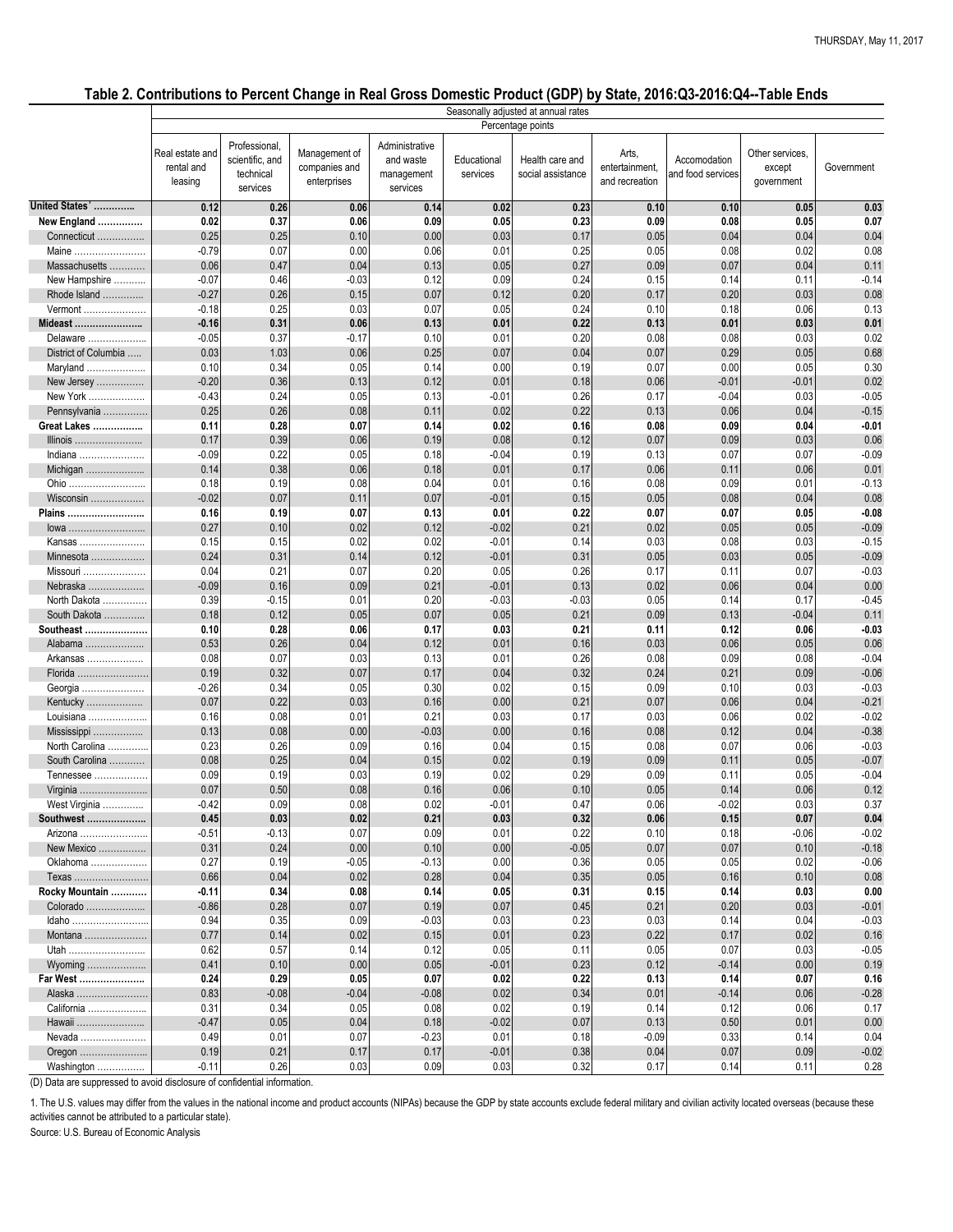1. The U.S. values may differ from the values in the national income and product accounts (NIPAs) because the GDP by state accounts exclude federal military and civilian activity located overseas (because these activities particular state).

|                      |                                     |            |            |                |                |            | $\frac{1}{2}$ |            | <b>OMM) FAIAIRI FAIAI</b> |       |       |                     |                |       |       |       |
|----------------------|-------------------------------------|------------|------------|----------------|----------------|------------|---------------|------------|---------------------------|-------|-------|---------------------|----------------|-------|-------|-------|
|                      | Seasonally adjusted at annual rates |            |            |                |                |            |               |            |                           |       |       | Percent of the U.S. |                |       |       |       |
|                      |                                     | 2015       |            |                |                | 2016       |               |            |                           | 2015  |       |                     |                | 2016  |       |       |
|                      | Q <sub>1</sub>                      | Q2         | Q3         | Q <sub>4</sub> | Q <sub>1</sub> | Q2         | Q3            | Q4         | Q <sub>1</sub>            | Q2    | Q3    | Q4                  | Q <sub>1</sub> | Q2    | Q3    | Q4    |
| United States'       | 17,671,025                          | 17,886,695 | 18,030,967 | 18,111,878     | 18,170,091     | 18,337,791 | 18,561,915    | 18,755,370 | 100.0                     | 100.0 | 100.0 | 100.0               | 100.0          | 100.0 | 100.0 | 100.0 |
| New England          | 941,945                             | 959,027    | 964,703    | 982,152        | 983,200        | 990,080    | 1,002,400     | 1,012,104  | 5.3                       | 5.4   | 5.4   | 5.4                 | 5.4            | 5.4   | 5.4   | 5.4   |
| Connecticut          | 250,628                             | 256,514    | 257,895    | 260,185        | 260,604        | 262,341    | 263,973       | 266,597    | 1.4                       | 1.4   | 1.4   | 1.4                 | 1.4            | 1.4   | 1.4   | 1.4   |
| <b>Maine</b>         | 55,930                              | 57,230     | 57,716     | 58,453         | 58,540         | 59,224     | 59,478        | 59,857     | 0.3                       | 0.3   | 0.3   | 0.3                 | 0.3            | 0.3   | 0.3   | 0.3   |
| Massachusetts        | 478,320                             | 485,938    | 487,509    | 500,634        | 500,418        | 503,357    | 511,392       | 516,483    | 2.7                       | 2.7   | 2.7   | 2.8                 | 2.8            | 2.7   | 2.8   | 2.8   |
| New Hampshire        | 72,395                              | 73,810     | 75,038     | 75,833         | 76,737         | 77,201     | 78,329        | 79,155     | 0.4                       | 0.4   | 0.4   | 0.4                 | 0.4            | 0.4   | 0.4   | 0.4   |
| Rhode Island         | 54,858                              | 55,401     | 55,884     | 56,457         | 56,087         | 57,099     | 58,017        | 58,527     | 0.3                       | 0.3   | 0.3   | 0.3                 | 0.3            | 0.3   | 0.3   | 0.3   |
| Vermont              | 29,815                              | 30,135     | 30,660     | 30,591         | 30,814         | 30,859     | 31,211        | 31,483     | 0.2                       | 0.2   | 0.2   | 0.2                 | 0.2            | 0.2   | 0.2   | 0.2   |
| Mideast              | 3,223,326                           | 3,270,682  | 3,302,756  | 3,301,626      | 3,329,683      | 3,358,622  | 3,381,370     | 3,408,478  | 18.2                      | 18.3  | 18.3  | 18.2                | 18.3           | 18.3  | 18.2  | 18.2  |
| Delaware             | 68,216                              | 68,898     | 69,086     | 69,256         | 68,952         | 69,747     | 71,080        | 71,769     | 0.4                       | 0.4   | 0.4   | 0.4                 | 0.4            | 0.4   | 0.4   | 0.4   |
| District of Columbia | 120,100                             | 121,210    | 121,295    | 121,870        | 125,356        | 126,100    | 127,208       | 128,597    | 0.7                       | 0.7   | 0.7   | 0.7                 | 0.7            | 0.7   | 0.7   | 0.7   |
| Maryland             | 361,870                             | 363,936    | 366,991    | 372,169        | 371,205        | 376,578    | 380,950       | 384,386    | 2.0                       | 2.0   | 2.0   | 2.1                 | 2.0            | 2.1   | 2.1   | 2.0   |
| New Jersey           | 547,279                             | 565,951    | 571,204    | 573,006        | 574,277        | 577,703    | 583,804       | 588,706    | 3.1                       | 3.2   | 3.2   | 3.2                 | 3.2            | 3.2   | 3.1   | 3.1   |
| New York             | 1,427,065                           | 1,445,357  | 1,462,516  | 1,447,505      | 1,481,479      | 1,489,457  | 1,486,075     | 1,494,981  | 8.1                       | 8.1   | 8.1   | 8.0                 | 8.2            | 8.1   | 8.0   | 8.0   |
| Pennsylvania         | 698,796                             | 705,330    | 711,663    | 717,821        | 708,415        | 719,037    | 732,252       | 740,039    | 4.0                       | 3.9   | 3.9   | 4.0                 | 3.9            | 3.9   | 3.9   | 3.9   |
| Great Lakes          | 2,448,105                           | 2,473,845  | 2,499,169  | 2,519,159      | 2,521,077      | 2,541,207  | 2,568,564     | 2,593,179  | 13.9                      | 13.8  | 13.9  | 13.9                | 13.9           | 13.9  | 13.8  | 13.8  |
| Illinois             | 763,309                             | 766,689    | 778,688    | 780,040        | 788,510        | 787,470    | 791,450       | 798,999    | 4.3                       | 4.3   | 4.3   | 4.3                 | 4.3            | 4.3   | 4.3   | 4.3   |
| Indiana              | 327,996                             | 333,135    | 334,536    | 337,786        | 337,423        | 339,900    | 343,721       | 346,591    | 1.9                       | 1.9   | 1.9   | 1.9                 | 1.9            | 1.9   | 1.9   | 1.8   |
| Michigan             | 460,714                             | 468,784    | 473,861    | 479,085        | 477,634        | 485,680    | 490,342       | 495,300    | 2.6                       | 2.6   | 2.6   | 2.6                 | 2.6            | 2.6   | 2.6   | 2.6   |
| Ohio                 | 599,820                             | 605,409    | 608,502    | 615,575        | 612,191        | 621,138    | 631,347       | 638,185    | 3.4                       | 3.4   | 3.4   | 3.4                 | 3.4            | 3.4   | 3.4   | 3.4   |
| Wisconsin            | 296,267                             | 299,828    | 303,582    | 306,673        | 305,319        | 307,019    | 311,704       | 314,104    | 1.7                       | 1.7   | 1.7   | 1.7                 | 1.7            | 1.7   | 1.7   | 1.7   |
| Plains               | 1,147,993                           | 1,161,066  | 1,171,307  | 1,174,283      | 1,167,069      | 1,177,073  | 1,190,606     | 1,199,789  | 6.5                       | 6.5   | 6.5   | 6.5                 | 6.4            | 6.4   | 6.4   | 6.4   |
| lowa                 | 172,410                             | 175,098    | 177,491    | 178,238        | 176,443        | 177,667    | 179,944       | 181,007    | 1.0                       | 1.0   | 1.0   | 1.0                 | 1.0            | 1.0   | 1.0   | 1.0   |
| Kansas               | 148,490                             | 152,674    | 153,489    | 152,725        | 151,833        | 152,822    | 153,801       | 154,574    | 0.8                       | 0.9   | 0.9   | 0.8                 | 0.8            | 0.8   | 0.8   | 0.8   |
| Minnesota            | 324,022                             | 324,510    | 326,873    | 331,926        | 329,008        | 331,958    | 338,304       | 341,318    | 1.8                       | 1.8   | 1.8   | 1.8                 | 1.8            | 1.8   | 1.8   | 1.8   |
| Missouri             | 288,381                             | 292,194    | 294,997    | 295,298        | 297,412        | 299,897    | 301,824       | 304,431    | 1.6                       | 1.6   | 1.6   | 1.6                 | 1.6            | 1.6   | 1.6   | 1.6   |
| Nebraska             | 111,411                             | 113,604    | 114,836    | 113,982        | 113,782        | 114,805    | 116,025       | 116,769    | 0.6                       | 0.6   | 0.6   | 0.6                 | 0.6            | 0.6   | 0.6   | 0.6   |
| North Dakota         | 57,402                              | 56,560     | 55,719     | 54,027         | 51,450         | 52,015     | 52,096        | 52,796     | 0.3                       | 0.3   | 0.3   | 0.3                 | 0.3            | 0.3   | 0.3   | 0.3   |
| South Dakota         | 45,878                              | 46,426     | 47,903     | 48,086         | 47,142         | 47,908     | 48,612        | 48,893     | 0.3                       | 0.3   | 0.3   | 0.3                 | 0.3            | 0.3   | 0.3   | 0.3   |
| Southeast            | 3,745,076                           | 3,794,648  | 3,840,495  | 3,872,660      | 3,881,685      | 3,914,726  | 3,964,744     | 4,005,534  | 21.2                      | 21.2  | 21.3  | 21.4                | 21.4           | 21.3  | 21.4  | 21.4  |
| Alabama              | 196,820                             | 199,677    | 201,498    | 201,926        | 202,298        | 204,232    | 205,307       | 207,608    | 1.1                       | 1.1   | 1.1   | 1.1                 | 1.1            | 1.1   | 1.1   | 1.1   |
| Arkansas             | 117,064                             | 118,592    | 119,560    | 119,492        | 119,920        | 120,704    | 120,683       | 121,448    | 0.7                       | 0.7   | 0.7   | 0.7                 | 0.7            | 0.7   | 0.7   | 0.6   |
| Florida              | 866,212                             | 875,944    | 889,512    | 903,778        | 906,448        | 917,885    | 935,927       | 947,007    | 4.9                       | 4.9   | 4.9   | 5.0                 | 5.0            | 5.0   | 5.0   | 5.0   |
| Georgia              | 491,481                             | 498,673    | 505,437    | 510,496        | 520,453        | 520,479    | 527,705       | 532,805    | 2.8                       | 2.8   | 2.8   | 2.8                 | 2.9            | 2.8   | 2.8   | 2.8   |
| Kentucky             | 188,148                             | 191,427    | 193,072    | 194,942        | 191,394        | 195,685    | 199,550       | 201,545    | 1.1                       | 1.1   | 1.1   | 1.1                 | 1.1            | 1.1   | 1.1   | 1.1   |
| Louisiana            | 239,704                             | 239,172    | 238,492    | 234,932        | 233,388        | 234,573    | 234,905       | 237,569    | 1.4                       | 1.3   | 1.3   | 1.3                 | 1.3            | 1.3   | 1.3   | 1.3   |
| Mississippi          | 104,325                             | 105,635    | 106,684    | 106,841        | 107,425        | 107,397    | 107,683       | 108,215    | 0.6                       | 0.6   | 0.6   | 0.6                 | 0.6            | 0.6   | 0.6   | 0.6   |
| North Carolina       | 490,176                             | 496,874    | 503,657    | 508,257        | 509,358        | 514,182    | 521,265       | 526,809    | 2.8                       | 2.8   | 2.8   | 2.8                 | 2.8            | 2.8   | 2.8   | 2.8   |
| South Carolina       | 197,475                             | 200,135    | 203,438    | 206,274        | 206,715        | 209,032    | 210,589       | 212,529    | 1.1                       | 1.1   | 1.1   | 1.1                 | 1.1            | 1.1   | 1.1   | 1.1   |
| Tennessee            | 309,207                             | 314,661    | 319,867    | 322,900        | 323,864        | 326,262    | 330,988       | 333,966    | 1.7                       | 1.8   | 1.8   | 1.8                 | 1.8            | 1.8   | 1.8   | 1.8   |
| Virginia             | 471,999                             | 479,776    | 485,306    | 489,805        | 488,650        | 491,669    | 496,244       | 500,833    | 2.7                       | 2.7   | 2.7   | 2.7                 | 2.7            | 2.7   | 2.7   | 2.7   |
| West Virginia        | 72,465                              | 74,081     | 73,971     | 73,019         | 71,772         | 72,625     | 73,898        | 75,199     | 0.4                       | 0.4   | 0.4   | 0.4                 | 0.4            | 0.4   | 0.4   | 0.4   |
| Southwest            | 2,192,658                           | 2,194,494  | 2,185,231  | 2,163,126      | 2,155,605      | 2,178,893  | 2,207,112     | 2,242,336  | 12.4                      | 12.3  | 12.1  | 11.9                | 11.9           | 11.9  | 11.9  | 12.0  |
| Arizona              | 287,190                             | 290,463    | 292,540    | 295,597        | 296,314        | 299,626    | 306,764       | 309,103    | 1.6                       | 1.6   | 1.6   | 1.6                 | 1.6            | 1.6   | 1.7   | 1.6   |
| New Mexico           | 93,025                              | 93,799     | 93,713     | 92,383         | 91,496         | 92,931     | 93,784        | 94,974     | 0.5                       | 0.5   | 0.5   | 0.5                 | 0.5            | 0.5   | 0.5   | 0.5   |
| Oklahoma             | 191,872                             | 189,264    | 187,795    | 183,112        | 180,399        | 182,688    | 183,061       | 185,602    | 1.1                       | 1.1   | 1.0   | 1.0                 | 1.0            | 1.0   | 1.0   | 1.0   |
| Texas                | 1,620,571                           | 1,620,968  | 1,611,183  | 1,592,033      | 1,587,395      | 1,603,648  | 1,623,503     | 1,652,657  | 9.2                       | 9.1   | 8.9   | 8.8                 | 8.7            | 8.7   | 8.7   | 8.8   |
| Rocky Mountain       | 605,555                             | 613,147    | 616,369    | 617,524        | 619,325        | 624,954    | 636,667       | 643,739    | 3.4                       | 3.4   | 3.4   | 3.4                 | 3.4            | 3.4   | 3.4   | 3.4   |
|                      |                                     |            |            |                |                |            |               |            |                           |       |       |                     |                |       |       |       |

**Table 3. Current-Dollar Gross Domestic Product (GDP) by State, 2015:Q1-2016:Q4**

| Colorado             | 309,993   | 313,303   | 314,546   | 315,475   | 316,481   | 320,634   | 327,333   | 330,319   | 1.8  | 1.8  |                   |      |                   |            | 1.8              | 1.8  |
|----------------------|-----------|-----------|-----------|-----------|-----------|-----------|-----------|-----------|------|------|-------------------|------|-------------------|------------|------------------|------|
| Idaho                | 64,856    | 65,342    | 65,884    | 65,760    | 66,010    | 66,927    | 67,714    | 68,450    | 0.4  | 0.4  |                   | 0.4  | 0.4               |            | 0.4              | 0.4  |
| Montana              | 45,186    | 46,207    | 46,119    | 45,868    | 45,789    | 45,642    | 46,041    | 46,506    | 0.3  | 0.3  | 0.3               | 0.3  | 0.3               | 0.2        | 0.2              | 0.2  |
| Utah<br>             | 145,982   | 148,314   | 150,215   | 151,884   | 153,422   | 154,182   | 157,802   | 160,002   | 0.8  | 0.8  | 0.8               | 0.8  | 0.8               |            | 0.9              | 0.9  |
| Wyoming              | 39,538    | 39,981    | 39,604    | 38,537    | 37,622    | 37,569    | 37,777    | 38,463    | 0.2  | 0.2  | 0.2               | 0.2  | 0.2               | 0.2        | 0.2              | 0.2  |
| <b>Far West</b><br>. | 3,366,368 | 3,419,789 | 3,450,939 | 3,481,350 | 3,512,447 | 3,552,236 | 3,610,452 | 3,650,211 | 19.1 | 19.1 | 19.1              | 19.2 | 19.3              | 19.4       | 19.5             | 19.5 |
| Alaska               | 53,997    | 54,615    | 53,155    | 51,770    | 50,059    | 50,545    | 50,742    | 51,506    | 0.3  | 0.3  | 0.3               | 0.3  | 0.3               | 0.3        | 0.3              | 0.3  |
| California           | 2,444,063 | 2,485,470 | 2,505,638 | 2,531,304 | 2,545,953 | 2,581,572 | 2,627,083 | 2,656,080 | 13.8 | 13.9 | 13.9              | 14.0 | 14.0 <sub>1</sub> | 14.1       | 14.2             | 14.2 |
| Hawaii               | 79,538    | 80,302    | 80,907    | 81,650    | 82,904    | 83,548    | 84,325    | 84,889    | 0.5  | 0.4  | 0.4               | 0.5  | 0.5               | 0.5        | 0.5              | 0.5  |
| Nevada.              | 137,533   | 140,194   | 142,952   | 143,602   | 143,572   | 145,068   | 149,913   | 151,348   | 0.8  | 0.8  | 0.8               | 0.8  | 0.8               | 0.8        | 0.8              | 0.8  |
| Oregon               | 212,763   | 214,687   | 218,660   | 219,979   | 224,181   | 225,947   | 227,316   | 229,837   | 1.2  | 1.2  | 1.2               | 1.2  |                   |            | 1.2 <sub>1</sub> | 1.2  |
| Washington.<br>.     | 438,475   | 444,522   | 449,627   | 453,045   | 465,779   | 465,556   | 471,073   | 476,550   | 2.5  | 2.5  | $^{\circ}$<br>2.5 | 2.5  | 2.6               | ኅ ር<br>ے ۔ | 2.5              | 2.5  |

Source: U.S. Bureau of Economic Analysis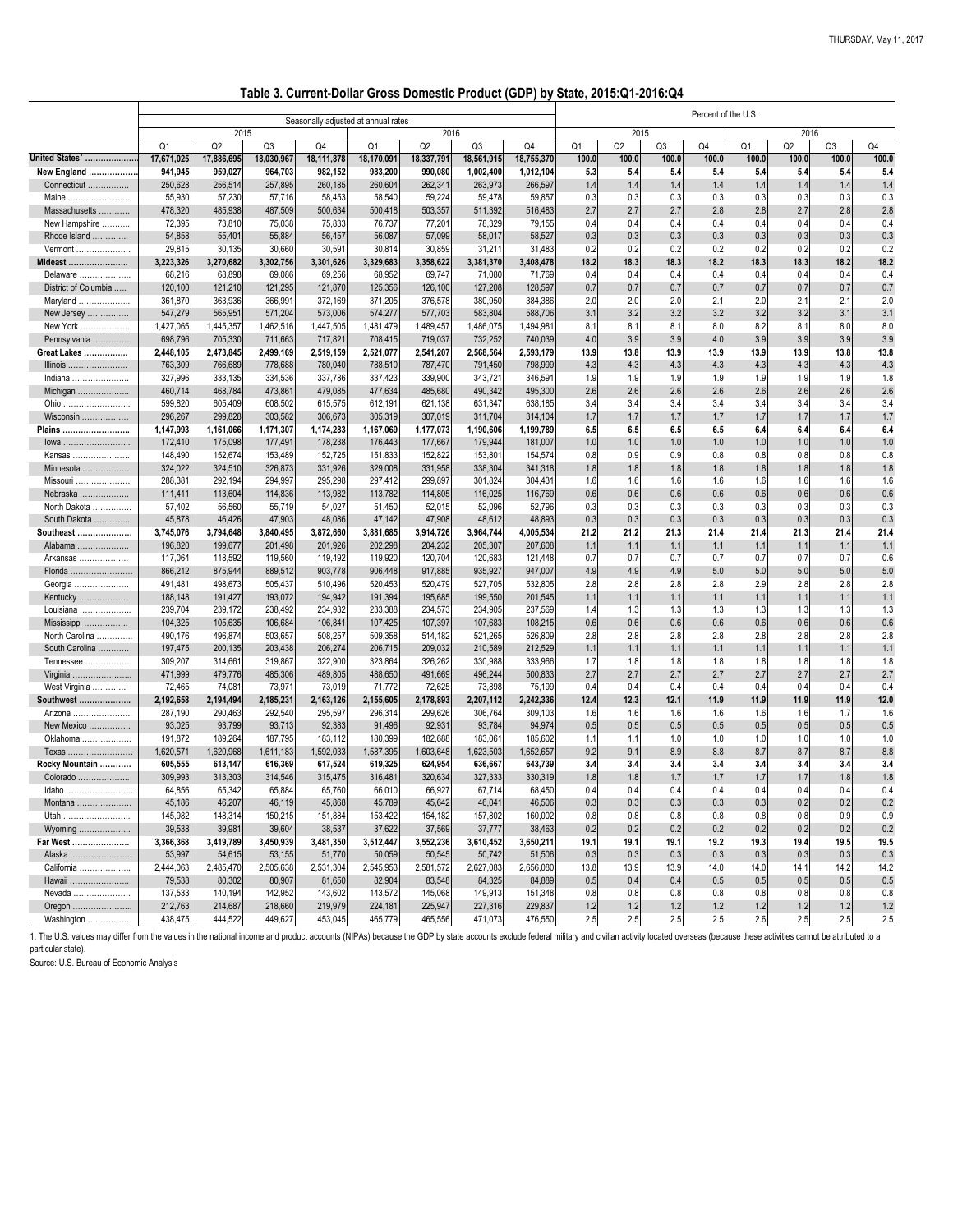|                      | 2013   | 2014   | 2015   | 2016   | <b>Rank 2016</b> |
|----------------------|--------|--------|--------|--------|------------------|
| United States'       | 1.5    | 2.2    | 2.6    | 1.5    |                  |
| New England          | $-0.5$ | 0.9    | 2.8    | 1.7    |                  |
| Connecticut          | $-1.4$ | $-0.6$ | 2.2    | 1.0    | 32               |
| Maine                | $-0.6$ | 1.6    | 1.1    | 1.4    | 21               |
| Massachusetts        | $-0.2$ | 1.7    | 3.7    | 2.0    | 12               |
| New Hampshire        | 0.6    | 1.7    | 2.1    | 3.0    |                  |
| Rhode Island         | 0.4    | 0.8    | 1.1    | 1.2    | 27               |
| Vermont              | $-0.2$ | 0.3    | 0.9    | 0.8    | 36               |
| Mideast              | 0.5    | 1.5    | 1.7    | 1.0    |                  |
| Delaware             | $-1.4$ | 5.3    | 2.2    | 0.3    | 41               |
| District of Columbia | $-0.2$ | 1.5    | 1.6    | 2.4    | .                |
| Maryland             | 0.2    | 1.1    | 2.1    | 1.3    | 24               |
| New Jersey           | 1.4    | 0.1    | 1.6    | 1.2    | 26               |
| New York             | $-0.3$ | 1.8    | 1.2    | 0.8    | 38               |
| Pennsylvania         | 1.6    | 1.9    | 2.6    | 1.1    | 30               |
| <b>Great Lakes </b>  | 0.9    | 1.8    | 1.3    | 1.4    |                  |
| Illinois             | $-0.3$ | 1.5    | 1.0    | 0.9    | 33               |
| Indiana              | 2.4    | 2.0    | 0.8    | 1.5    | 20               |
| Michigan             | 1.4    | 1.4    | 2.7    | 1.8    | 15               |
| Ohio                 | 1.0    | 2.7    | 1.0    | 1.7    | 17               |
| Wisconsin            | 1.3    | 1.4    | 1.3    | 1.1    | 31               |
| Plains               | 1.5    | 2.2    | 1.3    | 0.7    |                  |
| lowa                 | 0.5    | 3.1    | 2.2    | 0.9    | 34               |
| Kansas               | 0.2    | 1.4    | 2.2    | 0.2    | 42               |
| Minnesota            | 2.1    | 2.6    | 1.3    | 1.3    | 23               |
| Missouri             | 1.6    | 0.2    | 1.4    | 1.1    | 29               |
| Nebraska             | 2.5    | 3.7    | 0.3    | 1.2    | 28               |
| North Dakota         | 2.4    | 7.3    | $-3.1$ | $-6.5$ | 50               |
| South Dakota         | 1.1    | 0.7    | 2.6    | 1.7    | 18               |
| Southeast            | 1.1    | 1.7    | 2.4    | 1.8    |                  |
| Alabama              | 0.9    | $-0.1$ | 1.1    | 1.3    | 22               |
| Arkansas             | 2.9    | 1.4    | 0.2    | 0.8    | 35               |
| Florida              | 2.1    | 2.6    | 3.6    | 3.0    | 5                |
| Georgia              | 1.4    | 3.0    | 2.5    | 3.0    | 6                |
| Kentucky             | 0.9    | 0.4    | 1.1    | 1.3    | 25               |
| Louisiana            | $-3.4$ | 1.7    | 0.5    | $-0.6$ | 45               |
| Mississippi          | 0.6    | $-1.2$ | 0.3    | 0.8    | 37               |
| North Carolina       | 1.7    | 1.9    | 2.7    | 1.6    | 19               |
| South Carolina       | 2.0    | 3.0    | 2.8    | 2.1    | 11               |
| Tennessee            | 1.6    | 1.6    | 3.1    | 2.0    | 14               |
| Virginia             | 0.0    | 0.1    | 2.4    | 0.6    | 39               |
| West Virginia        | 0.5    | 0.9    | 0.4    | $-0.9$ | 46               |
| Southwest            | 4.1    | 3.5    | 3.8    | 0.4    |                  |
| Arizona              | 0.5    | 1.8    | 1.4    | 2.1    | 10               |
| New Mexico           | $-1.0$ | 2.9    | 1.7    | $-0.5$ | 44               |
| Oklahoma             | 4.4    | 4.6    | 2.7    | $-2.3$ | 47               |
| Texas                | 5.1    | 3.7    | 4.5    | 0.4    | 40               |
| Rocky Mountain       | 2.6    | 3.7    | 3.0    | 1.7    |                  |
| Colorado             | 3.2    | 4.7    | 3.0    | 2.0    | 13               |
| Idaho                | 2.9    | 2.4    | 2.2    | 1.8    | 16               |
| Montana              | 0.7    | 2.8    | 2.1    | 0.2    | 43               |
| Utah                 | 2.5    | 3.3    | 4.3    | 3.0    | $\mathbf{3}$     |

| Wyoming    |      |     |     |  |
|------------|------|-----|-----|--|
| Far West   | 2.0  | 3.  | 4.0 |  |
| Alaska     |      | ົ   | 0.6 |  |
| California | 2.5  | ບ.  | 4.4 |  |
| Hawaii     |      | 0.6 | 2.3 |  |
| Nevada     | 0.5  |     | 3.5 |  |
| Oregon     | -2.( |     | 4.5 |  |
| Washington |      | 2.8 | 2.9 |  |

### **Table 4. Percent Change in Real Gross Domestic Product (GDP) by State, 2013-2016**

Source: U.S. Bureau of Economic Analysis 1. The U.S. values may differ from the values in the national income and product accounts (NIPAs) because the GDP by state accounts exclude federal military and civilian activity located overseas (because these activities cannot be attributed to a particular state).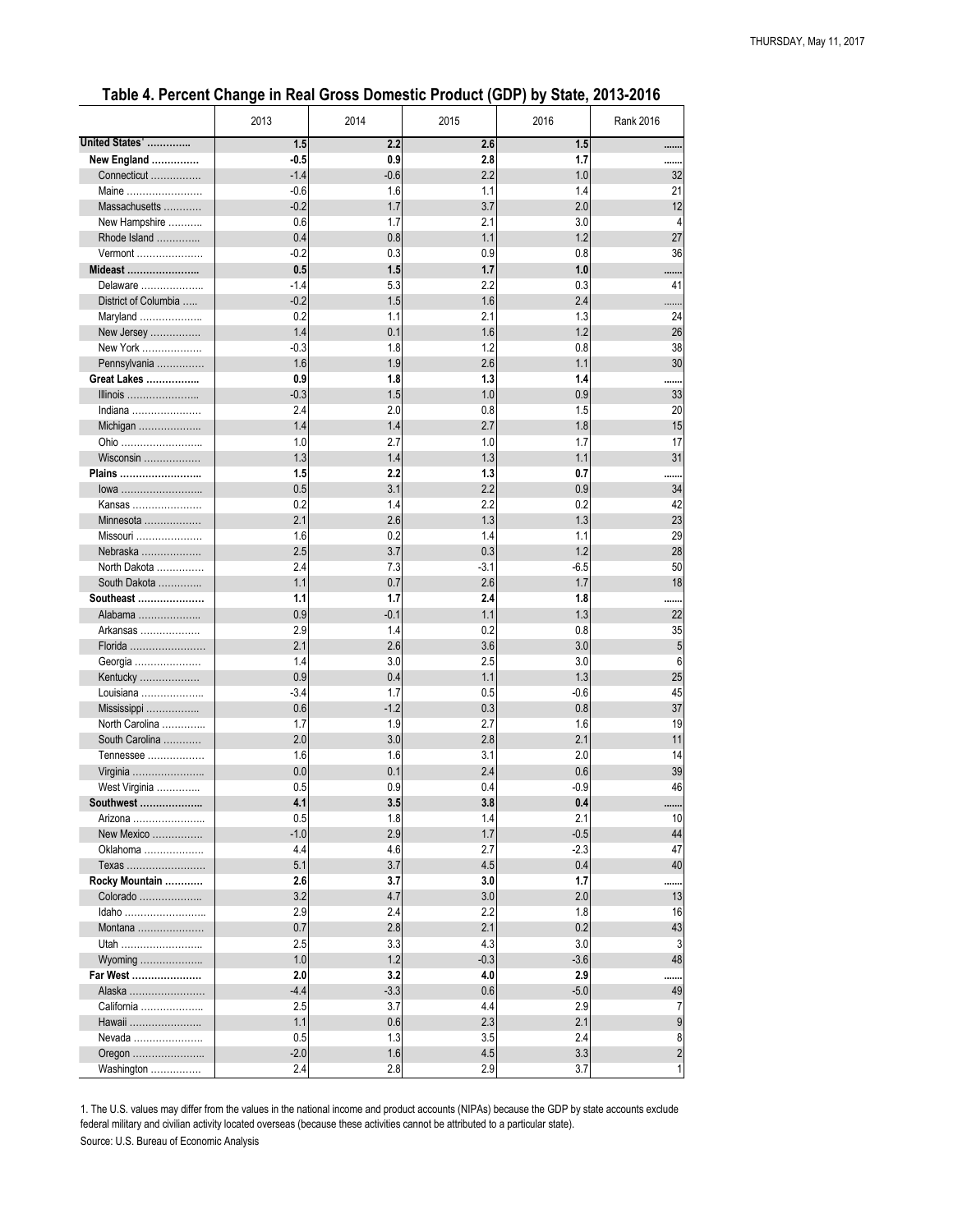1. The U.S. values may differ from the values in the national income and product accounts (NIPAs) because the GDP by state accounts exclude federal military and civilian activity located overseas (because these activities particular state).

| ldaho<br>  |     | 0.24 | $-0.85$  | 0.08    | 0.59    | 0.39    |         | 0.10    | 0.38    | 0.01    | 0.12 | 0.25    |
|------------|-----|------|----------|---------|---------|---------|---------|---------|---------|---------|------|---------|
| Montana    |     | 0.05 | $-1.57'$ | 0.06    | $-0.01$ | 0.01    | 0.79    | $-0.02$ | 0.16    | $-0.16$ | 0.07 | 0.03    |
| Utah<br>   |     | 0.01 | $-0.52$  | 0.06    | 0.431   | 0.17    | 0.18    | 0.09    | 0.42    | 0.17    | 0.48 | $-0.06$ |
| Wyoming    |     | 0.02 | $-1.72$  | 0.07    | $-0.69$ | $-0.16$ | 0.49    | $-0.36$ | $-0.05$ | $-0.46$ | 0.04 | $-0.09$ |
| Far West   | Z.J | 0.09 | $-0.14$  | 0.03    | 0.24    | 0.22    | 0.04    | 0.03    | 0.15    | 0.13    | 0.68 | 0.11    |
|            |     | 0.02 | $-3.67$  | 0.04    | $-0.56$ | $-0.04$ | 0.04    | $-0.05$ | 0.00    | $-0.31$ | 0.05 | $-0.06$ |
| California |     | 0.10 | $-0.07$  | 0.04    | 0.22    | 0.27    | 0.05    | 0.01    | 0.06    | 0.14    | 0.71 | 0.13    |
| Hawaii     |     | 0.03 | $-0.03$  | $-0.05$ | 0.46    | 0.00    | 0.11    | 0.05    | 0.18    | 0.29    | 0.03 | 0.09    |
| Nevada     |     | 0.01 | $-0.67'$ | 0.05    | 0.38    | 0.08    | 0.00    | 0.05    | 0.13    | 0.25    | 0.18 | 0.04    |
|            |     | 0.05 | $-0.01$  | 0.12    | 0.34    | 0.91    | $-0.11$ | 0.13    | 0.17    | 0.06    | 0.19 | 0.01    |
| Washington |     | 0.10 | $-0.03$  | $-0.03$ | 0.33    | $-0.25$ | 0.08    | 0.09    | 0.67    | 0.11    | 1.12 | 0.04    |

(D) Data are suppressed to avoid disclosure of confidential information.

Source: U.S. Bureau of Economic Analysis

| Percent change<br>Agriculture,<br>in real GDP by<br>Durable-goods<br>Nondurable-goods   Wholesale trade <sup>1</sup><br>Transportation and<br>Finance and<br><b>Utilities</b><br>Retail trade<br>forestry, fishing,<br>Mining<br>Construction<br>Information<br>state<br>manufacturing<br>manufacturing<br>warehousing<br>insurance<br>and hunting<br>United States'<br>$-0.18$<br> 0.00 <br>0.04<br>0.12<br>0.10<br>1.5<br>0.07<br>0.08<br>0.14<br>$-0.02$<br>0.06<br>0.30<br>0.12<br>0.12<br>0.07<br>0.12<br>$-0.16$<br>0.11<br>0.23<br>0.29<br>New England<br>1.7<br>(D)<br>(D)<br>0.04<br>0.23<br>0.02<br>0.02<br>$-0.20$<br>0.20<br>1.0<br>0.01<br>0.12<br>0.09<br>0.08<br>0.08<br>0.04<br>Connecticut<br>0.05<br>Maine<br>0.02<br>$-0.01$<br>0.08<br>0.05<br>$-0.06$<br>$-0.22$<br>0.03<br>0.12<br>0.03<br>0.15<br>1.4<br>.<br>0.23<br>2.0<br>0.24<br>0.00<br>0.00<br>0.08<br>0.14<br>$-0.16$<br>0.14<br>0.29<br>Massachusetts<br>0.14<br>0.05<br>1.06<br>New Hampshire<br>3.0<br>$-0.02$<br>0.04<br>0.21<br>0.03<br>0.14<br>0.23<br>0.00<br>0.11<br>0.01<br>0.08<br>0.54<br>1.2<br>0.06<br>$-0.03$<br>$-0.12$<br>0.03<br>0.11<br>0.03<br>0.01<br>Rhode Island<br>(D)<br>(D)<br>0.19<br>0.00<br>0.8<br>0.09<br>$-0.12$<br>$-0.29$<br>0.04<br>$-0.36$<br>$-0.11$<br>0.28<br>0.00<br>0.07<br>Vermont<br>0.06<br>$-0.01$<br>(D)<br>(D)<br>0.07<br>$-0.06$<br>Mideast<br>1.0<br>0.09<br>$-0.07$<br>$-0.02$<br>0.05<br>0.07<br>0.28<br>$-0.08$<br>0.30<br>0.3<br>0.04<br>0.07<br>0.05<br>0.08<br>0.07<br>(D)<br>(D)<br>$-0.51$<br>0.01<br>Delaware<br>0.06<br>District of Columbia<br>2.4<br>0.00<br>0.03<br>0.03<br>0.01<br>0.00<br>0.24<br>0.00<br>$-0.01$<br>0.10<br>0.02<br>0.07<br>1.3<br>0.01<br>$-0.02$<br>0.07<br>0.20<br>0.01<br>$-0.12$<br>0.00<br>0.10<br>0.16<br>Maryland<br>0.05<br>0.13<br>1.2<br>0.12<br>0.02<br>$-0.01$<br>0.13<br>0.06<br>0.04<br>0.02<br>0.04<br>0.18<br>0.10<br>New Jersey<br>$-0.14$<br>New York<br>0.8<br>$-0.02$<br>0.05<br>$-0.07$<br>$-0.15$<br>$-0.01$<br>0.04<br>0.37<br>0.01<br>0.11<br>0.04<br>0.08<br>0.07<br>0.04<br>$-0.16$<br>0.02<br>$-0.07$<br>0.27<br>0.05<br>0.34<br>Pennsylvania<br>1.1<br>0.03<br>0.05<br>1.4<br>0.06<br>0.07<br>$-0.05$<br>0.19<br><b>Great Lakes </b><br>0.12<br>0.10<br>$-0.05$<br>0.08<br>0.09<br>0.03<br>0.11<br>0.23<br>Illinois<br>0.12<br>0.05<br>0.14<br>0.04<br>$-0.09$<br>$-0.12$<br>0.03<br>0.03<br>0.04<br>0.9<br>0.11<br>0.23<br>0.08<br>$-0.03$<br>0.17<br>0.03<br>$-0.05$<br>0.03<br>0.03<br>0.03<br>0.06<br>0.11<br>Indiana<br>1.5<br>0.15<br>1.8<br>0.01<br>0.02<br>0.03<br>0.17<br>0.03<br>0.13<br>Michigan<br>0.07<br>$-0.13$<br>0.15<br>0.19<br>0.25<br>$-0.07$<br>0.03<br>Ohio.<br>0.08<br>0.51<br>0.06<br>0.07<br>0.09<br>0.06<br>0.03<br>0.13<br>1.7<br>0.13<br>$-0.21$<br>$-0.07$<br>0.04<br>$-0.32$<br>0.15<br>0.11<br>0.00<br>Wisconsin<br>1.1<br>0.15<br>$-0.10$<br>0.13<br>0.08<br>$-0.15$<br>$-0.02$<br>Plains<br>0.7<br>0.25<br>$-0.27$<br>0.08<br>0.05<br>$-0.10$<br>0.15<br>0.06<br>$-0.04$<br>0.30<br>0.01<br>$-0.31$<br>$-0.30$<br>0.9<br>0.26<br>0.02<br>0.16<br>0.52<br>$-0.04$<br>$-0.04$<br>$-0.10$<br>lowa<br>$-0.29$<br>0.16<br>0.2<br>0.09<br>$-0.23$<br>0.08<br>$-0.03$<br>0.23<br>0.02<br>0.15<br>0.09<br>0.01<br>Kansas<br>$-0.19$<br>1.3<br>0.09<br>$-0.01$<br>$-0.05$<br>0.05<br>$-0.04$<br>0.12<br>0.00<br>0.14<br>$-0.19$<br>0.16<br>Minnesota<br>0.08<br>0.14<br>$-0.07$<br>0.09<br>0.12<br>$-0.05$<br>$-0.29$<br>0.16<br>0.10<br>0.19<br>0.02<br>Missouri<br>1.1<br>0.29<br>Nebraska<br>0.34<br>$-0.08$<br>0.07<br>0.13<br>$-0.17$<br>$-0.24$<br>0.04<br>0.20<br>$-0.32$<br>0.28<br>1.2<br>North Dakota<br>$-6.5$<br>$-3.09$<br>0.10<br>$-0.82$<br>$-0.29$<br>$-0.91$<br>$-0.22$<br>0.17<br>0.05<br>0.30<br>$-0.05$<br>$-0.91$<br>$-0.20$<br>0.11<br>0.51<br>$-0.09$<br>0.26<br>$-0.11$<br>0.17<br>1.7<br>0.11<br>0.14<br>$-0.02$<br>0.11<br>South Dakota<br>1.8<br>0.10<br>$-0.11$<br>0.12<br>0.20<br>0.04<br>0.09<br>0.15<br>0.23<br>Southeast<br>0.05<br>$-0.06$<br>0.09<br>$-0.08$<br>1.3<br>0.27<br>0.23<br>0.11<br>0.03<br>$-0.31$<br>0.11<br>0.04<br>0.16<br>0.02<br>0.03<br>Alabama<br>0.8<br>$-0.08$<br>$-0.10$<br>0.17<br>0.14<br>0.22<br>$-0.55$<br>0.04<br>0.05<br>$-0.08$<br>$-0.05$<br>0.24<br>Arkansas.<br>3.0<br>0.15<br>0.03<br>$-0.04$<br>0.44<br>0.09<br>0.01<br>0.16<br>0.32<br>Florida<br>0.15<br>0.19<br>0.15<br>3.0<br>0.12<br>0.22<br>0.36<br>0.06<br>0.17<br>0.10<br>0.64<br>0.05<br>$-0.06$<br>$-0.05$<br>0.25<br>Georgia<br>0.12<br>1.3<br>0.07<br>$-0.07$<br>0.16<br>$-0.13$<br>0.08<br>$-0.15$<br>0.16<br>0.26<br>0.23<br>0.00<br>Kentucky<br>0.07<br>$-0.6$<br>$-0.03$<br>$-0.37$<br>$-0.14$<br>Louisiana<br>0.07<br>$-0.47$<br>0.05<br>1.33<br>0.06<br>$-0.28$<br>$-0.09$<br>0.02<br>0.8<br>0.23<br>0.08<br>0.18<br>0.20<br>$-0.02$<br>$-0.29$<br>0.13<br>$-0.11$<br>0.00<br>0.05<br>Mississippi<br>0.09<br>0.12<br>0.01<br>$-0.53$<br>0.12<br>North Carolina<br>1.6<br>0.08<br>$-0.03$<br>0.26<br>0.17<br>0.04<br>0.24<br>2.1<br>0.14<br>0.10<br>0.14<br>$-0.20$<br>0.23<br>0.13<br>South Carolina<br>0.03<br>0.00<br>0.45<br>0.10<br>0.06<br>2.0<br>$-0.01$<br>0.36<br>0.16<br>0.04<br>$-0.06$<br>0.04<br>$-0.20$<br>0.18<br>0.18<br>0.20<br>0.19<br>Tennessee<br>0.07<br>0.6<br>0.02<br>$-0.20$<br>$-0.31$<br>0.00<br>0.05<br>0.04<br>0.01<br>0.05<br>0.06<br>0.11<br>Virginia<br>$-0.9$<br>0.14<br>$-0.42$<br>0.00<br>$-0.20$<br>0.06<br>$-0.05$<br>0.00<br>$-0.26$<br>$-0.04$<br>$-0.11$<br>0.07<br>West Virginia<br>0.12<br>$-1.01$<br>0.11<br>0.08<br>$-0.23$<br>0.19<br>0.02<br>0.14<br>0.18<br>Southwest<br>0.4<br>0.05<br>$-0.01$<br>0.22<br>2.1<br>0.17<br>0.22<br>0.11<br>0.21<br>0.27<br>0.05<br>$-0.40$<br>$-0.02$<br>0.09<br>0.06<br>Arizona<br>0.00<br>$-0.5$<br>$-0.09$<br>0.06<br>$-0.97$<br>0.11<br>$-0.05$<br>$-0.01$<br>$-0.05$<br>0.02<br>$-0.13$<br>0.14<br>New Mexico<br>0.04<br>$-2.3$<br>0.00<br>$-1.72$<br>0.03<br>$-0.05$<br>$-0.54$<br>$-0.16$<br>$-0.12$<br>0.12<br>Oklahoma<br>0.21<br>0.07<br>0.12<br>0.4<br>0.11<br>0.07<br>$-0.26$<br>0.24<br>0.17<br>0.05<br>$-1.04$<br>0.03<br>0.14<br>0.00<br>Texas<br>1.7<br>0.06<br>Rocky Mountain<br>0.04<br>$-0.72$<br>0.08<br>0.27<br>0.09<br>0.10<br>0.05<br>0.24<br>0.37<br>0.00 |          |     |      |         |      |      |      | Percentage points |      |      |      |      |      |
|-----------------------------------------------------------------------------------------------------------------------------------------------------------------------------------------------------------------------------------------------------------------------------------------------------------------------------------------------------------------------------------------------------------------------------------------------------------------------------------------------------------------------------------------------------------------------------------------------------------------------------------------------------------------------------------------------------------------------------------------------------------------------------------------------------------------------------------------------------------------------------------------------------------------------------------------------------------------------------------------------------------------------------------------------------------------------------------------------------------------------------------------------------------------------------------------------------------------------------------------------------------------------------------------------------------------------------------------------------------------------------------------------------------------------------------------------------------------------------------------------------------------------------------------------------------------------------------------------------------------------------------------------------------------------------------------------------------------------------------------------------------------------------------------------------------------------------------------------------------------------------------------------------------------------------------------------------------------------------------------------------------------------------------------------------------------------------------------------------------------------------------------------------------------------------------------------------------------------------------------------------------------------------------------------------------------------------------------------------------------------------------------------------------------------------------------------------------------------------------------------------------------------------------------------------------------------------------------------------------------------------------------------------------------------------------------------------------------------------------------------------------------------------------------------------------------------------------------------------------------------------------------------------------------------------------------------------------------------------------------------------------------------------------------------------------------------------------------------------------------------------------------------------------------------------------------------------------------------------------------------------------------------------------------------------------------------------------------------------------------------------------------------------------------------------------------------------------------------------------------------------------------------------------------------------------------------------------------------------------------------------------------------------------------------------------------------------------------------------------------------------------------------------------------------------------------------------------------------------------------------------------------------------------------------------------------------------------------------------------------------------------------------------------------------------------------------------------------------------------------------------------------------------------------------------------------------------------------------------------------------------------------------------------------------------------------------------------------------------------------------------------------------------------------------------------------------------------------------------------------------------------------------------------------------------------------------------------------------------------------------------------------------------------------------------------------------------------------------------------------------------------------------------------------------------------------------------------------------------------------------------------------------------------------------------------------------------------------------------------------------------------------------------------------------------------------------------------------------------------------------------------------------------------------------------------------------------------------------------------------------------------------------------------------------------------------------------------------------------------------------------------------------------------------------------------------------------------------------------------------------------------------------------------------------------------------------------------------------------------------------------------------------------------------------------------------------------------------------------------------------------------------------------------------------------------------------------------------------------------------------------------------------------------------------------------------------------------------------------------------------------------------------------------------------------------------------------------------------------------------------------------------------------------------------------------------------------------------------|----------|-----|------|---------|------|------|------|-------------------|------|------|------|------|------|
|                                                                                                                                                                                                                                                                                                                                                                                                                                                                                                                                                                                                                                                                                                                                                                                                                                                                                                                                                                                                                                                                                                                                                                                                                                                                                                                                                                                                                                                                                                                                                                                                                                                                                                                                                                                                                                                                                                                                                                                                                                                                                                                                                                                                                                                                                                                                                                                                                                                                                                                                                                                                                                                                                                                                                                                                                                                                                                                                                                                                                                                                                                                                                                                                                                                                                                                                                                                                                                                                                                                                                                                                                                                                                                                                                                                                                                                                                                                                                                                                                                                                                                                                                                                                                                                                                                                                                                                                                                                                                                                                                                                                                                                                                                                                                                                                                                                                                                                                                                                                                                                                                                                                                                                                                                                                                                                                                                                                                                                                                                                                                                                                                                                                                                                                                                                                                                                                                                                                                                                                                                                                                                                                                                                                                       |          |     |      |         |      |      |      |                   |      |      |      |      |      |
|                                                                                                                                                                                                                                                                                                                                                                                                                                                                                                                                                                                                                                                                                                                                                                                                                                                                                                                                                                                                                                                                                                                                                                                                                                                                                                                                                                                                                                                                                                                                                                                                                                                                                                                                                                                                                                                                                                                                                                                                                                                                                                                                                                                                                                                                                                                                                                                                                                                                                                                                                                                                                                                                                                                                                                                                                                                                                                                                                                                                                                                                                                                                                                                                                                                                                                                                                                                                                                                                                                                                                                                                                                                                                                                                                                                                                                                                                                                                                                                                                                                                                                                                                                                                                                                                                                                                                                                                                                                                                                                                                                                                                                                                                                                                                                                                                                                                                                                                                                                                                                                                                                                                                                                                                                                                                                                                                                                                                                                                                                                                                                                                                                                                                                                                                                                                                                                                                                                                                                                                                                                                                                                                                                                                                       |          |     |      |         |      |      |      |                   |      |      |      |      |      |
|                                                                                                                                                                                                                                                                                                                                                                                                                                                                                                                                                                                                                                                                                                                                                                                                                                                                                                                                                                                                                                                                                                                                                                                                                                                                                                                                                                                                                                                                                                                                                                                                                                                                                                                                                                                                                                                                                                                                                                                                                                                                                                                                                                                                                                                                                                                                                                                                                                                                                                                                                                                                                                                                                                                                                                                                                                                                                                                                                                                                                                                                                                                                                                                                                                                                                                                                                                                                                                                                                                                                                                                                                                                                                                                                                                                                                                                                                                                                                                                                                                                                                                                                                                                                                                                                                                                                                                                                                                                                                                                                                                                                                                                                                                                                                                                                                                                                                                                                                                                                                                                                                                                                                                                                                                                                                                                                                                                                                                                                                                                                                                                                                                                                                                                                                                                                                                                                                                                                                                                                                                                                                                                                                                                                                       |          |     |      |         |      |      |      |                   |      |      |      |      |      |
|                                                                                                                                                                                                                                                                                                                                                                                                                                                                                                                                                                                                                                                                                                                                                                                                                                                                                                                                                                                                                                                                                                                                                                                                                                                                                                                                                                                                                                                                                                                                                                                                                                                                                                                                                                                                                                                                                                                                                                                                                                                                                                                                                                                                                                                                                                                                                                                                                                                                                                                                                                                                                                                                                                                                                                                                                                                                                                                                                                                                                                                                                                                                                                                                                                                                                                                                                                                                                                                                                                                                                                                                                                                                                                                                                                                                                                                                                                                                                                                                                                                                                                                                                                                                                                                                                                                                                                                                                                                                                                                                                                                                                                                                                                                                                                                                                                                                                                                                                                                                                                                                                                                                                                                                                                                                                                                                                                                                                                                                                                                                                                                                                                                                                                                                                                                                                                                                                                                                                                                                                                                                                                                                                                                                                       |          |     |      |         |      |      |      |                   |      |      |      |      |      |
|                                                                                                                                                                                                                                                                                                                                                                                                                                                                                                                                                                                                                                                                                                                                                                                                                                                                                                                                                                                                                                                                                                                                                                                                                                                                                                                                                                                                                                                                                                                                                                                                                                                                                                                                                                                                                                                                                                                                                                                                                                                                                                                                                                                                                                                                                                                                                                                                                                                                                                                                                                                                                                                                                                                                                                                                                                                                                                                                                                                                                                                                                                                                                                                                                                                                                                                                                                                                                                                                                                                                                                                                                                                                                                                                                                                                                                                                                                                                                                                                                                                                                                                                                                                                                                                                                                                                                                                                                                                                                                                                                                                                                                                                                                                                                                                                                                                                                                                                                                                                                                                                                                                                                                                                                                                                                                                                                                                                                                                                                                                                                                                                                                                                                                                                                                                                                                                                                                                                                                                                                                                                                                                                                                                                                       |          |     |      |         |      |      |      |                   |      |      |      |      |      |
|                                                                                                                                                                                                                                                                                                                                                                                                                                                                                                                                                                                                                                                                                                                                                                                                                                                                                                                                                                                                                                                                                                                                                                                                                                                                                                                                                                                                                                                                                                                                                                                                                                                                                                                                                                                                                                                                                                                                                                                                                                                                                                                                                                                                                                                                                                                                                                                                                                                                                                                                                                                                                                                                                                                                                                                                                                                                                                                                                                                                                                                                                                                                                                                                                                                                                                                                                                                                                                                                                                                                                                                                                                                                                                                                                                                                                                                                                                                                                                                                                                                                                                                                                                                                                                                                                                                                                                                                                                                                                                                                                                                                                                                                                                                                                                                                                                                                                                                                                                                                                                                                                                                                                                                                                                                                                                                                                                                                                                                                                                                                                                                                                                                                                                                                                                                                                                                                                                                                                                                                                                                                                                                                                                                                                       |          |     |      |         |      |      |      |                   |      |      |      |      |      |
|                                                                                                                                                                                                                                                                                                                                                                                                                                                                                                                                                                                                                                                                                                                                                                                                                                                                                                                                                                                                                                                                                                                                                                                                                                                                                                                                                                                                                                                                                                                                                                                                                                                                                                                                                                                                                                                                                                                                                                                                                                                                                                                                                                                                                                                                                                                                                                                                                                                                                                                                                                                                                                                                                                                                                                                                                                                                                                                                                                                                                                                                                                                                                                                                                                                                                                                                                                                                                                                                                                                                                                                                                                                                                                                                                                                                                                                                                                                                                                                                                                                                                                                                                                                                                                                                                                                                                                                                                                                                                                                                                                                                                                                                                                                                                                                                                                                                                                                                                                                                                                                                                                                                                                                                                                                                                                                                                                                                                                                                                                                                                                                                                                                                                                                                                                                                                                                                                                                                                                                                                                                                                                                                                                                                                       |          |     |      |         |      |      |      |                   |      |      |      |      |      |
|                                                                                                                                                                                                                                                                                                                                                                                                                                                                                                                                                                                                                                                                                                                                                                                                                                                                                                                                                                                                                                                                                                                                                                                                                                                                                                                                                                                                                                                                                                                                                                                                                                                                                                                                                                                                                                                                                                                                                                                                                                                                                                                                                                                                                                                                                                                                                                                                                                                                                                                                                                                                                                                                                                                                                                                                                                                                                                                                                                                                                                                                                                                                                                                                                                                                                                                                                                                                                                                                                                                                                                                                                                                                                                                                                                                                                                                                                                                                                                                                                                                                                                                                                                                                                                                                                                                                                                                                                                                                                                                                                                                                                                                                                                                                                                                                                                                                                                                                                                                                                                                                                                                                                                                                                                                                                                                                                                                                                                                                                                                                                                                                                                                                                                                                                                                                                                                                                                                                                                                                                                                                                                                                                                                                                       |          |     |      |         |      |      |      |                   |      |      |      |      |      |
|                                                                                                                                                                                                                                                                                                                                                                                                                                                                                                                                                                                                                                                                                                                                                                                                                                                                                                                                                                                                                                                                                                                                                                                                                                                                                                                                                                                                                                                                                                                                                                                                                                                                                                                                                                                                                                                                                                                                                                                                                                                                                                                                                                                                                                                                                                                                                                                                                                                                                                                                                                                                                                                                                                                                                                                                                                                                                                                                                                                                                                                                                                                                                                                                                                                                                                                                                                                                                                                                                                                                                                                                                                                                                                                                                                                                                                                                                                                                                                                                                                                                                                                                                                                                                                                                                                                                                                                                                                                                                                                                                                                                                                                                                                                                                                                                                                                                                                                                                                                                                                                                                                                                                                                                                                                                                                                                                                                                                                                                                                                                                                                                                                                                                                                                                                                                                                                                                                                                                                                                                                                                                                                                                                                                                       |          |     |      |         |      |      |      |                   |      |      |      |      |      |
|                                                                                                                                                                                                                                                                                                                                                                                                                                                                                                                                                                                                                                                                                                                                                                                                                                                                                                                                                                                                                                                                                                                                                                                                                                                                                                                                                                                                                                                                                                                                                                                                                                                                                                                                                                                                                                                                                                                                                                                                                                                                                                                                                                                                                                                                                                                                                                                                                                                                                                                                                                                                                                                                                                                                                                                                                                                                                                                                                                                                                                                                                                                                                                                                                                                                                                                                                                                                                                                                                                                                                                                                                                                                                                                                                                                                                                                                                                                                                                                                                                                                                                                                                                                                                                                                                                                                                                                                                                                                                                                                                                                                                                                                                                                                                                                                                                                                                                                                                                                                                                                                                                                                                                                                                                                                                                                                                                                                                                                                                                                                                                                                                                                                                                                                                                                                                                                                                                                                                                                                                                                                                                                                                                                                                       |          |     |      |         |      |      |      |                   |      |      |      |      |      |
|                                                                                                                                                                                                                                                                                                                                                                                                                                                                                                                                                                                                                                                                                                                                                                                                                                                                                                                                                                                                                                                                                                                                                                                                                                                                                                                                                                                                                                                                                                                                                                                                                                                                                                                                                                                                                                                                                                                                                                                                                                                                                                                                                                                                                                                                                                                                                                                                                                                                                                                                                                                                                                                                                                                                                                                                                                                                                                                                                                                                                                                                                                                                                                                                                                                                                                                                                                                                                                                                                                                                                                                                                                                                                                                                                                                                                                                                                                                                                                                                                                                                                                                                                                                                                                                                                                                                                                                                                                                                                                                                                                                                                                                                                                                                                                                                                                                                                                                                                                                                                                                                                                                                                                                                                                                                                                                                                                                                                                                                                                                                                                                                                                                                                                                                                                                                                                                                                                                                                                                                                                                                                                                                                                                                                       |          |     |      |         |      |      |      |                   |      |      |      |      |      |
|                                                                                                                                                                                                                                                                                                                                                                                                                                                                                                                                                                                                                                                                                                                                                                                                                                                                                                                                                                                                                                                                                                                                                                                                                                                                                                                                                                                                                                                                                                                                                                                                                                                                                                                                                                                                                                                                                                                                                                                                                                                                                                                                                                                                                                                                                                                                                                                                                                                                                                                                                                                                                                                                                                                                                                                                                                                                                                                                                                                                                                                                                                                                                                                                                                                                                                                                                                                                                                                                                                                                                                                                                                                                                                                                                                                                                                                                                                                                                                                                                                                                                                                                                                                                                                                                                                                                                                                                                                                                                                                                                                                                                                                                                                                                                                                                                                                                                                                                                                                                                                                                                                                                                                                                                                                                                                                                                                                                                                                                                                                                                                                                                                                                                                                                                                                                                                                                                                                                                                                                                                                                                                                                                                                                                       |          |     |      |         |      |      |      |                   |      |      |      |      |      |
|                                                                                                                                                                                                                                                                                                                                                                                                                                                                                                                                                                                                                                                                                                                                                                                                                                                                                                                                                                                                                                                                                                                                                                                                                                                                                                                                                                                                                                                                                                                                                                                                                                                                                                                                                                                                                                                                                                                                                                                                                                                                                                                                                                                                                                                                                                                                                                                                                                                                                                                                                                                                                                                                                                                                                                                                                                                                                                                                                                                                                                                                                                                                                                                                                                                                                                                                                                                                                                                                                                                                                                                                                                                                                                                                                                                                                                                                                                                                                                                                                                                                                                                                                                                                                                                                                                                                                                                                                                                                                                                                                                                                                                                                                                                                                                                                                                                                                                                                                                                                                                                                                                                                                                                                                                                                                                                                                                                                                                                                                                                                                                                                                                                                                                                                                                                                                                                                                                                                                                                                                                                                                                                                                                                                                       |          |     |      |         |      |      |      |                   |      |      |      |      |      |
|                                                                                                                                                                                                                                                                                                                                                                                                                                                                                                                                                                                                                                                                                                                                                                                                                                                                                                                                                                                                                                                                                                                                                                                                                                                                                                                                                                                                                                                                                                                                                                                                                                                                                                                                                                                                                                                                                                                                                                                                                                                                                                                                                                                                                                                                                                                                                                                                                                                                                                                                                                                                                                                                                                                                                                                                                                                                                                                                                                                                                                                                                                                                                                                                                                                                                                                                                                                                                                                                                                                                                                                                                                                                                                                                                                                                                                                                                                                                                                                                                                                                                                                                                                                                                                                                                                                                                                                                                                                                                                                                                                                                                                                                                                                                                                                                                                                                                                                                                                                                                                                                                                                                                                                                                                                                                                                                                                                                                                                                                                                                                                                                                                                                                                                                                                                                                                                                                                                                                                                                                                                                                                                                                                                                                       |          |     |      |         |      |      |      |                   |      |      |      |      |      |
|                                                                                                                                                                                                                                                                                                                                                                                                                                                                                                                                                                                                                                                                                                                                                                                                                                                                                                                                                                                                                                                                                                                                                                                                                                                                                                                                                                                                                                                                                                                                                                                                                                                                                                                                                                                                                                                                                                                                                                                                                                                                                                                                                                                                                                                                                                                                                                                                                                                                                                                                                                                                                                                                                                                                                                                                                                                                                                                                                                                                                                                                                                                                                                                                                                                                                                                                                                                                                                                                                                                                                                                                                                                                                                                                                                                                                                                                                                                                                                                                                                                                                                                                                                                                                                                                                                                                                                                                                                                                                                                                                                                                                                                                                                                                                                                                                                                                                                                                                                                                                                                                                                                                                                                                                                                                                                                                                                                                                                                                                                                                                                                                                                                                                                                                                                                                                                                                                                                                                                                                                                                                                                                                                                                                                       |          |     |      |         |      |      |      |                   |      |      |      |      |      |
|                                                                                                                                                                                                                                                                                                                                                                                                                                                                                                                                                                                                                                                                                                                                                                                                                                                                                                                                                                                                                                                                                                                                                                                                                                                                                                                                                                                                                                                                                                                                                                                                                                                                                                                                                                                                                                                                                                                                                                                                                                                                                                                                                                                                                                                                                                                                                                                                                                                                                                                                                                                                                                                                                                                                                                                                                                                                                                                                                                                                                                                                                                                                                                                                                                                                                                                                                                                                                                                                                                                                                                                                                                                                                                                                                                                                                                                                                                                                                                                                                                                                                                                                                                                                                                                                                                                                                                                                                                                                                                                                                                                                                                                                                                                                                                                                                                                                                                                                                                                                                                                                                                                                                                                                                                                                                                                                                                                                                                                                                                                                                                                                                                                                                                                                                                                                                                                                                                                                                                                                                                                                                                                                                                                                                       |          |     |      |         |      |      |      |                   |      |      |      |      |      |
|                                                                                                                                                                                                                                                                                                                                                                                                                                                                                                                                                                                                                                                                                                                                                                                                                                                                                                                                                                                                                                                                                                                                                                                                                                                                                                                                                                                                                                                                                                                                                                                                                                                                                                                                                                                                                                                                                                                                                                                                                                                                                                                                                                                                                                                                                                                                                                                                                                                                                                                                                                                                                                                                                                                                                                                                                                                                                                                                                                                                                                                                                                                                                                                                                                                                                                                                                                                                                                                                                                                                                                                                                                                                                                                                                                                                                                                                                                                                                                                                                                                                                                                                                                                                                                                                                                                                                                                                                                                                                                                                                                                                                                                                                                                                                                                                                                                                                                                                                                                                                                                                                                                                                                                                                                                                                                                                                                                                                                                                                                                                                                                                                                                                                                                                                                                                                                                                                                                                                                                                                                                                                                                                                                                                                       |          |     |      |         |      |      |      |                   |      |      |      |      |      |
|                                                                                                                                                                                                                                                                                                                                                                                                                                                                                                                                                                                                                                                                                                                                                                                                                                                                                                                                                                                                                                                                                                                                                                                                                                                                                                                                                                                                                                                                                                                                                                                                                                                                                                                                                                                                                                                                                                                                                                                                                                                                                                                                                                                                                                                                                                                                                                                                                                                                                                                                                                                                                                                                                                                                                                                                                                                                                                                                                                                                                                                                                                                                                                                                                                                                                                                                                                                                                                                                                                                                                                                                                                                                                                                                                                                                                                                                                                                                                                                                                                                                                                                                                                                                                                                                                                                                                                                                                                                                                                                                                                                                                                                                                                                                                                                                                                                                                                                                                                                                                                                                                                                                                                                                                                                                                                                                                                                                                                                                                                                                                                                                                                                                                                                                                                                                                                                                                                                                                                                                                                                                                                                                                                                                                       |          |     |      |         |      |      |      |                   |      |      |      |      |      |
|                                                                                                                                                                                                                                                                                                                                                                                                                                                                                                                                                                                                                                                                                                                                                                                                                                                                                                                                                                                                                                                                                                                                                                                                                                                                                                                                                                                                                                                                                                                                                                                                                                                                                                                                                                                                                                                                                                                                                                                                                                                                                                                                                                                                                                                                                                                                                                                                                                                                                                                                                                                                                                                                                                                                                                                                                                                                                                                                                                                                                                                                                                                                                                                                                                                                                                                                                                                                                                                                                                                                                                                                                                                                                                                                                                                                                                                                                                                                                                                                                                                                                                                                                                                                                                                                                                                                                                                                                                                                                                                                                                                                                                                                                                                                                                                                                                                                                                                                                                                                                                                                                                                                                                                                                                                                                                                                                                                                                                                                                                                                                                                                                                                                                                                                                                                                                                                                                                                                                                                                                                                                                                                                                                                                                       |          |     |      |         |      |      |      |                   |      |      |      |      |      |
|                                                                                                                                                                                                                                                                                                                                                                                                                                                                                                                                                                                                                                                                                                                                                                                                                                                                                                                                                                                                                                                                                                                                                                                                                                                                                                                                                                                                                                                                                                                                                                                                                                                                                                                                                                                                                                                                                                                                                                                                                                                                                                                                                                                                                                                                                                                                                                                                                                                                                                                                                                                                                                                                                                                                                                                                                                                                                                                                                                                                                                                                                                                                                                                                                                                                                                                                                                                                                                                                                                                                                                                                                                                                                                                                                                                                                                                                                                                                                                                                                                                                                                                                                                                                                                                                                                                                                                                                                                                                                                                                                                                                                                                                                                                                                                                                                                                                                                                                                                                                                                                                                                                                                                                                                                                                                                                                                                                                                                                                                                                                                                                                                                                                                                                                                                                                                                                                                                                                                                                                                                                                                                                                                                                                                       |          |     |      |         |      |      |      |                   |      |      |      |      |      |
|                                                                                                                                                                                                                                                                                                                                                                                                                                                                                                                                                                                                                                                                                                                                                                                                                                                                                                                                                                                                                                                                                                                                                                                                                                                                                                                                                                                                                                                                                                                                                                                                                                                                                                                                                                                                                                                                                                                                                                                                                                                                                                                                                                                                                                                                                                                                                                                                                                                                                                                                                                                                                                                                                                                                                                                                                                                                                                                                                                                                                                                                                                                                                                                                                                                                                                                                                                                                                                                                                                                                                                                                                                                                                                                                                                                                                                                                                                                                                                                                                                                                                                                                                                                                                                                                                                                                                                                                                                                                                                                                                                                                                                                                                                                                                                                                                                                                                                                                                                                                                                                                                                                                                                                                                                                                                                                                                                                                                                                                                                                                                                                                                                                                                                                                                                                                                                                                                                                                                                                                                                                                                                                                                                                                                       |          |     |      |         |      |      |      |                   |      |      |      |      |      |
|                                                                                                                                                                                                                                                                                                                                                                                                                                                                                                                                                                                                                                                                                                                                                                                                                                                                                                                                                                                                                                                                                                                                                                                                                                                                                                                                                                                                                                                                                                                                                                                                                                                                                                                                                                                                                                                                                                                                                                                                                                                                                                                                                                                                                                                                                                                                                                                                                                                                                                                                                                                                                                                                                                                                                                                                                                                                                                                                                                                                                                                                                                                                                                                                                                                                                                                                                                                                                                                                                                                                                                                                                                                                                                                                                                                                                                                                                                                                                                                                                                                                                                                                                                                                                                                                                                                                                                                                                                                                                                                                                                                                                                                                                                                                                                                                                                                                                                                                                                                                                                                                                                                                                                                                                                                                                                                                                                                                                                                                                                                                                                                                                                                                                                                                                                                                                                                                                                                                                                                                                                                                                                                                                                                                                       |          |     |      |         |      |      |      |                   |      |      |      |      |      |
|                                                                                                                                                                                                                                                                                                                                                                                                                                                                                                                                                                                                                                                                                                                                                                                                                                                                                                                                                                                                                                                                                                                                                                                                                                                                                                                                                                                                                                                                                                                                                                                                                                                                                                                                                                                                                                                                                                                                                                                                                                                                                                                                                                                                                                                                                                                                                                                                                                                                                                                                                                                                                                                                                                                                                                                                                                                                                                                                                                                                                                                                                                                                                                                                                                                                                                                                                                                                                                                                                                                                                                                                                                                                                                                                                                                                                                                                                                                                                                                                                                                                                                                                                                                                                                                                                                                                                                                                                                                                                                                                                                                                                                                                                                                                                                                                                                                                                                                                                                                                                                                                                                                                                                                                                                                                                                                                                                                                                                                                                                                                                                                                                                                                                                                                                                                                                                                                                                                                                                                                                                                                                                                                                                                                                       |          |     |      |         |      |      |      |                   |      |      |      |      |      |
|                                                                                                                                                                                                                                                                                                                                                                                                                                                                                                                                                                                                                                                                                                                                                                                                                                                                                                                                                                                                                                                                                                                                                                                                                                                                                                                                                                                                                                                                                                                                                                                                                                                                                                                                                                                                                                                                                                                                                                                                                                                                                                                                                                                                                                                                                                                                                                                                                                                                                                                                                                                                                                                                                                                                                                                                                                                                                                                                                                                                                                                                                                                                                                                                                                                                                                                                                                                                                                                                                                                                                                                                                                                                                                                                                                                                                                                                                                                                                                                                                                                                                                                                                                                                                                                                                                                                                                                                                                                                                                                                                                                                                                                                                                                                                                                                                                                                                                                                                                                                                                                                                                                                                                                                                                                                                                                                                                                                                                                                                                                                                                                                                                                                                                                                                                                                                                                                                                                                                                                                                                                                                                                                                                                                                       |          |     |      |         |      |      |      |                   |      |      |      |      |      |
|                                                                                                                                                                                                                                                                                                                                                                                                                                                                                                                                                                                                                                                                                                                                                                                                                                                                                                                                                                                                                                                                                                                                                                                                                                                                                                                                                                                                                                                                                                                                                                                                                                                                                                                                                                                                                                                                                                                                                                                                                                                                                                                                                                                                                                                                                                                                                                                                                                                                                                                                                                                                                                                                                                                                                                                                                                                                                                                                                                                                                                                                                                                                                                                                                                                                                                                                                                                                                                                                                                                                                                                                                                                                                                                                                                                                                                                                                                                                                                                                                                                                                                                                                                                                                                                                                                                                                                                                                                                                                                                                                                                                                                                                                                                                                                                                                                                                                                                                                                                                                                                                                                                                                                                                                                                                                                                                                                                                                                                                                                                                                                                                                                                                                                                                                                                                                                                                                                                                                                                                                                                                                                                                                                                                                       |          |     |      |         |      |      |      |                   |      |      |      |      |      |
|                                                                                                                                                                                                                                                                                                                                                                                                                                                                                                                                                                                                                                                                                                                                                                                                                                                                                                                                                                                                                                                                                                                                                                                                                                                                                                                                                                                                                                                                                                                                                                                                                                                                                                                                                                                                                                                                                                                                                                                                                                                                                                                                                                                                                                                                                                                                                                                                                                                                                                                                                                                                                                                                                                                                                                                                                                                                                                                                                                                                                                                                                                                                                                                                                                                                                                                                                                                                                                                                                                                                                                                                                                                                                                                                                                                                                                                                                                                                                                                                                                                                                                                                                                                                                                                                                                                                                                                                                                                                                                                                                                                                                                                                                                                                                                                                                                                                                                                                                                                                                                                                                                                                                                                                                                                                                                                                                                                                                                                                                                                                                                                                                                                                                                                                                                                                                                                                                                                                                                                                                                                                                                                                                                                                                       |          |     |      |         |      |      |      |                   |      |      |      |      |      |
|                                                                                                                                                                                                                                                                                                                                                                                                                                                                                                                                                                                                                                                                                                                                                                                                                                                                                                                                                                                                                                                                                                                                                                                                                                                                                                                                                                                                                                                                                                                                                                                                                                                                                                                                                                                                                                                                                                                                                                                                                                                                                                                                                                                                                                                                                                                                                                                                                                                                                                                                                                                                                                                                                                                                                                                                                                                                                                                                                                                                                                                                                                                                                                                                                                                                                                                                                                                                                                                                                                                                                                                                                                                                                                                                                                                                                                                                                                                                                                                                                                                                                                                                                                                                                                                                                                                                                                                                                                                                                                                                                                                                                                                                                                                                                                                                                                                                                                                                                                                                                                                                                                                                                                                                                                                                                                                                                                                                                                                                                                                                                                                                                                                                                                                                                                                                                                                                                                                                                                                                                                                                                                                                                                                                                       |          |     |      |         |      |      |      |                   |      |      |      |      |      |
|                                                                                                                                                                                                                                                                                                                                                                                                                                                                                                                                                                                                                                                                                                                                                                                                                                                                                                                                                                                                                                                                                                                                                                                                                                                                                                                                                                                                                                                                                                                                                                                                                                                                                                                                                                                                                                                                                                                                                                                                                                                                                                                                                                                                                                                                                                                                                                                                                                                                                                                                                                                                                                                                                                                                                                                                                                                                                                                                                                                                                                                                                                                                                                                                                                                                                                                                                                                                                                                                                                                                                                                                                                                                                                                                                                                                                                                                                                                                                                                                                                                                                                                                                                                                                                                                                                                                                                                                                                                                                                                                                                                                                                                                                                                                                                                                                                                                                                                                                                                                                                                                                                                                                                                                                                                                                                                                                                                                                                                                                                                                                                                                                                                                                                                                                                                                                                                                                                                                                                                                                                                                                                                                                                                                                       |          |     |      |         |      |      |      |                   |      |      |      |      |      |
|                                                                                                                                                                                                                                                                                                                                                                                                                                                                                                                                                                                                                                                                                                                                                                                                                                                                                                                                                                                                                                                                                                                                                                                                                                                                                                                                                                                                                                                                                                                                                                                                                                                                                                                                                                                                                                                                                                                                                                                                                                                                                                                                                                                                                                                                                                                                                                                                                                                                                                                                                                                                                                                                                                                                                                                                                                                                                                                                                                                                                                                                                                                                                                                                                                                                                                                                                                                                                                                                                                                                                                                                                                                                                                                                                                                                                                                                                                                                                                                                                                                                                                                                                                                                                                                                                                                                                                                                                                                                                                                                                                                                                                                                                                                                                                                                                                                                                                                                                                                                                                                                                                                                                                                                                                                                                                                                                                                                                                                                                                                                                                                                                                                                                                                                                                                                                                                                                                                                                                                                                                                                                                                                                                                                                       |          |     |      |         |      |      |      |                   |      |      |      |      |      |
|                                                                                                                                                                                                                                                                                                                                                                                                                                                                                                                                                                                                                                                                                                                                                                                                                                                                                                                                                                                                                                                                                                                                                                                                                                                                                                                                                                                                                                                                                                                                                                                                                                                                                                                                                                                                                                                                                                                                                                                                                                                                                                                                                                                                                                                                                                                                                                                                                                                                                                                                                                                                                                                                                                                                                                                                                                                                                                                                                                                                                                                                                                                                                                                                                                                                                                                                                                                                                                                                                                                                                                                                                                                                                                                                                                                                                                                                                                                                                                                                                                                                                                                                                                                                                                                                                                                                                                                                                                                                                                                                                                                                                                                                                                                                                                                                                                                                                                                                                                                                                                                                                                                                                                                                                                                                                                                                                                                                                                                                                                                                                                                                                                                                                                                                                                                                                                                                                                                                                                                                                                                                                                                                                                                                                       |          |     |      |         |      |      |      |                   |      |      |      |      |      |
|                                                                                                                                                                                                                                                                                                                                                                                                                                                                                                                                                                                                                                                                                                                                                                                                                                                                                                                                                                                                                                                                                                                                                                                                                                                                                                                                                                                                                                                                                                                                                                                                                                                                                                                                                                                                                                                                                                                                                                                                                                                                                                                                                                                                                                                                                                                                                                                                                                                                                                                                                                                                                                                                                                                                                                                                                                                                                                                                                                                                                                                                                                                                                                                                                                                                                                                                                                                                                                                                                                                                                                                                                                                                                                                                                                                                                                                                                                                                                                                                                                                                                                                                                                                                                                                                                                                                                                                                                                                                                                                                                                                                                                                                                                                                                                                                                                                                                                                                                                                                                                                                                                                                                                                                                                                                                                                                                                                                                                                                                                                                                                                                                                                                                                                                                                                                                                                                                                                                                                                                                                                                                                                                                                                                                       |          |     |      |         |      |      |      |                   |      |      |      |      |      |
|                                                                                                                                                                                                                                                                                                                                                                                                                                                                                                                                                                                                                                                                                                                                                                                                                                                                                                                                                                                                                                                                                                                                                                                                                                                                                                                                                                                                                                                                                                                                                                                                                                                                                                                                                                                                                                                                                                                                                                                                                                                                                                                                                                                                                                                                                                                                                                                                                                                                                                                                                                                                                                                                                                                                                                                                                                                                                                                                                                                                                                                                                                                                                                                                                                                                                                                                                                                                                                                                                                                                                                                                                                                                                                                                                                                                                                                                                                                                                                                                                                                                                                                                                                                                                                                                                                                                                                                                                                                                                                                                                                                                                                                                                                                                                                                                                                                                                                                                                                                                                                                                                                                                                                                                                                                                                                                                                                                                                                                                                                                                                                                                                                                                                                                                                                                                                                                                                                                                                                                                                                                                                                                                                                                                                       |          |     |      |         |      |      |      |                   |      |      |      |      |      |
|                                                                                                                                                                                                                                                                                                                                                                                                                                                                                                                                                                                                                                                                                                                                                                                                                                                                                                                                                                                                                                                                                                                                                                                                                                                                                                                                                                                                                                                                                                                                                                                                                                                                                                                                                                                                                                                                                                                                                                                                                                                                                                                                                                                                                                                                                                                                                                                                                                                                                                                                                                                                                                                                                                                                                                                                                                                                                                                                                                                                                                                                                                                                                                                                                                                                                                                                                                                                                                                                                                                                                                                                                                                                                                                                                                                                                                                                                                                                                                                                                                                                                                                                                                                                                                                                                                                                                                                                                                                                                                                                                                                                                                                                                                                                                                                                                                                                                                                                                                                                                                                                                                                                                                                                                                                                                                                                                                                                                                                                                                                                                                                                                                                                                                                                                                                                                                                                                                                                                                                                                                                                                                                                                                                                                       |          |     |      |         |      |      |      |                   |      |      |      |      |      |
|                                                                                                                                                                                                                                                                                                                                                                                                                                                                                                                                                                                                                                                                                                                                                                                                                                                                                                                                                                                                                                                                                                                                                                                                                                                                                                                                                                                                                                                                                                                                                                                                                                                                                                                                                                                                                                                                                                                                                                                                                                                                                                                                                                                                                                                                                                                                                                                                                                                                                                                                                                                                                                                                                                                                                                                                                                                                                                                                                                                                                                                                                                                                                                                                                                                                                                                                                                                                                                                                                                                                                                                                                                                                                                                                                                                                                                                                                                                                                                                                                                                                                                                                                                                                                                                                                                                                                                                                                                                                                                                                                                                                                                                                                                                                                                                                                                                                                                                                                                                                                                                                                                                                                                                                                                                                                                                                                                                                                                                                                                                                                                                                                                                                                                                                                                                                                                                                                                                                                                                                                                                                                                                                                                                                                       |          |     |      |         |      |      |      |                   |      |      |      |      |      |
|                                                                                                                                                                                                                                                                                                                                                                                                                                                                                                                                                                                                                                                                                                                                                                                                                                                                                                                                                                                                                                                                                                                                                                                                                                                                                                                                                                                                                                                                                                                                                                                                                                                                                                                                                                                                                                                                                                                                                                                                                                                                                                                                                                                                                                                                                                                                                                                                                                                                                                                                                                                                                                                                                                                                                                                                                                                                                                                                                                                                                                                                                                                                                                                                                                                                                                                                                                                                                                                                                                                                                                                                                                                                                                                                                                                                                                                                                                                                                                                                                                                                                                                                                                                                                                                                                                                                                                                                                                                                                                                                                                                                                                                                                                                                                                                                                                                                                                                                                                                                                                                                                                                                                                                                                                                                                                                                                                                                                                                                                                                                                                                                                                                                                                                                                                                                                                                                                                                                                                                                                                                                                                                                                                                                                       |          |     |      |         |      |      |      |                   |      |      |      |      |      |
|                                                                                                                                                                                                                                                                                                                                                                                                                                                                                                                                                                                                                                                                                                                                                                                                                                                                                                                                                                                                                                                                                                                                                                                                                                                                                                                                                                                                                                                                                                                                                                                                                                                                                                                                                                                                                                                                                                                                                                                                                                                                                                                                                                                                                                                                                                                                                                                                                                                                                                                                                                                                                                                                                                                                                                                                                                                                                                                                                                                                                                                                                                                                                                                                                                                                                                                                                                                                                                                                                                                                                                                                                                                                                                                                                                                                                                                                                                                                                                                                                                                                                                                                                                                                                                                                                                                                                                                                                                                                                                                                                                                                                                                                                                                                                                                                                                                                                                                                                                                                                                                                                                                                                                                                                                                                                                                                                                                                                                                                                                                                                                                                                                                                                                                                                                                                                                                                                                                                                                                                                                                                                                                                                                                                                       |          |     |      |         |      |      |      |                   |      |      |      |      |      |
|                                                                                                                                                                                                                                                                                                                                                                                                                                                                                                                                                                                                                                                                                                                                                                                                                                                                                                                                                                                                                                                                                                                                                                                                                                                                                                                                                                                                                                                                                                                                                                                                                                                                                                                                                                                                                                                                                                                                                                                                                                                                                                                                                                                                                                                                                                                                                                                                                                                                                                                                                                                                                                                                                                                                                                                                                                                                                                                                                                                                                                                                                                                                                                                                                                                                                                                                                                                                                                                                                                                                                                                                                                                                                                                                                                                                                                                                                                                                                                                                                                                                                                                                                                                                                                                                                                                                                                                                                                                                                                                                                                                                                                                                                                                                                                                                                                                                                                                                                                                                                                                                                                                                                                                                                                                                                                                                                                                                                                                                                                                                                                                                                                                                                                                                                                                                                                                                                                                                                                                                                                                                                                                                                                                                                       |          |     |      |         |      |      |      |                   |      |      |      |      |      |
|                                                                                                                                                                                                                                                                                                                                                                                                                                                                                                                                                                                                                                                                                                                                                                                                                                                                                                                                                                                                                                                                                                                                                                                                                                                                                                                                                                                                                                                                                                                                                                                                                                                                                                                                                                                                                                                                                                                                                                                                                                                                                                                                                                                                                                                                                                                                                                                                                                                                                                                                                                                                                                                                                                                                                                                                                                                                                                                                                                                                                                                                                                                                                                                                                                                                                                                                                                                                                                                                                                                                                                                                                                                                                                                                                                                                                                                                                                                                                                                                                                                                                                                                                                                                                                                                                                                                                                                                                                                                                                                                                                                                                                                                                                                                                                                                                                                                                                                                                                                                                                                                                                                                                                                                                                                                                                                                                                                                                                                                                                                                                                                                                                                                                                                                                                                                                                                                                                                                                                                                                                                                                                                                                                                                                       |          |     |      |         |      |      |      |                   |      |      |      |      |      |
|                                                                                                                                                                                                                                                                                                                                                                                                                                                                                                                                                                                                                                                                                                                                                                                                                                                                                                                                                                                                                                                                                                                                                                                                                                                                                                                                                                                                                                                                                                                                                                                                                                                                                                                                                                                                                                                                                                                                                                                                                                                                                                                                                                                                                                                                                                                                                                                                                                                                                                                                                                                                                                                                                                                                                                                                                                                                                                                                                                                                                                                                                                                                                                                                                                                                                                                                                                                                                                                                                                                                                                                                                                                                                                                                                                                                                                                                                                                                                                                                                                                                                                                                                                                                                                                                                                                                                                                                                                                                                                                                                                                                                                                                                                                                                                                                                                                                                                                                                                                                                                                                                                                                                                                                                                                                                                                                                                                                                                                                                                                                                                                                                                                                                                                                                                                                                                                                                                                                                                                                                                                                                                                                                                                                                       |          |     |      |         |      |      |      |                   |      |      |      |      |      |
|                                                                                                                                                                                                                                                                                                                                                                                                                                                                                                                                                                                                                                                                                                                                                                                                                                                                                                                                                                                                                                                                                                                                                                                                                                                                                                                                                                                                                                                                                                                                                                                                                                                                                                                                                                                                                                                                                                                                                                                                                                                                                                                                                                                                                                                                                                                                                                                                                                                                                                                                                                                                                                                                                                                                                                                                                                                                                                                                                                                                                                                                                                                                                                                                                                                                                                                                                                                                                                                                                                                                                                                                                                                                                                                                                                                                                                                                                                                                                                                                                                                                                                                                                                                                                                                                                                                                                                                                                                                                                                                                                                                                                                                                                                                                                                                                                                                                                                                                                                                                                                                                                                                                                                                                                                                                                                                                                                                                                                                                                                                                                                                                                                                                                                                                                                                                                                                                                                                                                                                                                                                                                                                                                                                                                       |          |     |      |         |      |      |      |                   |      |      |      |      |      |
|                                                                                                                                                                                                                                                                                                                                                                                                                                                                                                                                                                                                                                                                                                                                                                                                                                                                                                                                                                                                                                                                                                                                                                                                                                                                                                                                                                                                                                                                                                                                                                                                                                                                                                                                                                                                                                                                                                                                                                                                                                                                                                                                                                                                                                                                                                                                                                                                                                                                                                                                                                                                                                                                                                                                                                                                                                                                                                                                                                                                                                                                                                                                                                                                                                                                                                                                                                                                                                                                                                                                                                                                                                                                                                                                                                                                                                                                                                                                                                                                                                                                                                                                                                                                                                                                                                                                                                                                                                                                                                                                                                                                                                                                                                                                                                                                                                                                                                                                                                                                                                                                                                                                                                                                                                                                                                                                                                                                                                                                                                                                                                                                                                                                                                                                                                                                                                                                                                                                                                                                                                                                                                                                                                                                                       |          |     |      |         |      |      |      |                   |      |      |      |      |      |
|                                                                                                                                                                                                                                                                                                                                                                                                                                                                                                                                                                                                                                                                                                                                                                                                                                                                                                                                                                                                                                                                                                                                                                                                                                                                                                                                                                                                                                                                                                                                                                                                                                                                                                                                                                                                                                                                                                                                                                                                                                                                                                                                                                                                                                                                                                                                                                                                                                                                                                                                                                                                                                                                                                                                                                                                                                                                                                                                                                                                                                                                                                                                                                                                                                                                                                                                                                                                                                                                                                                                                                                                                                                                                                                                                                                                                                                                                                                                                                                                                                                                                                                                                                                                                                                                                                                                                                                                                                                                                                                                                                                                                                                                                                                                                                                                                                                                                                                                                                                                                                                                                                                                                                                                                                                                                                                                                                                                                                                                                                                                                                                                                                                                                                                                                                                                                                                                                                                                                                                                                                                                                                                                                                                                                       |          |     |      |         |      |      |      |                   |      |      |      |      |      |
|                                                                                                                                                                                                                                                                                                                                                                                                                                                                                                                                                                                                                                                                                                                                                                                                                                                                                                                                                                                                                                                                                                                                                                                                                                                                                                                                                                                                                                                                                                                                                                                                                                                                                                                                                                                                                                                                                                                                                                                                                                                                                                                                                                                                                                                                                                                                                                                                                                                                                                                                                                                                                                                                                                                                                                                                                                                                                                                                                                                                                                                                                                                                                                                                                                                                                                                                                                                                                                                                                                                                                                                                                                                                                                                                                                                                                                                                                                                                                                                                                                                                                                                                                                                                                                                                                                                                                                                                                                                                                                                                                                                                                                                                                                                                                                                                                                                                                                                                                                                                                                                                                                                                                                                                                                                                                                                                                                                                                                                                                                                                                                                                                                                                                                                                                                                                                                                                                                                                                                                                                                                                                                                                                                                                                       |          |     |      |         |      |      |      |                   |      |      |      |      |      |
|                                                                                                                                                                                                                                                                                                                                                                                                                                                                                                                                                                                                                                                                                                                                                                                                                                                                                                                                                                                                                                                                                                                                                                                                                                                                                                                                                                                                                                                                                                                                                                                                                                                                                                                                                                                                                                                                                                                                                                                                                                                                                                                                                                                                                                                                                                                                                                                                                                                                                                                                                                                                                                                                                                                                                                                                                                                                                                                                                                                                                                                                                                                                                                                                                                                                                                                                                                                                                                                                                                                                                                                                                                                                                                                                                                                                                                                                                                                                                                                                                                                                                                                                                                                                                                                                                                                                                                                                                                                                                                                                                                                                                                                                                                                                                                                                                                                                                                                                                                                                                                                                                                                                                                                                                                                                                                                                                                                                                                                                                                                                                                                                                                                                                                                                                                                                                                                                                                                                                                                                                                                                                                                                                                                                                       |          |     |      |         |      |      |      |                   |      |      |      |      |      |
|                                                                                                                                                                                                                                                                                                                                                                                                                                                                                                                                                                                                                                                                                                                                                                                                                                                                                                                                                                                                                                                                                                                                                                                                                                                                                                                                                                                                                                                                                                                                                                                                                                                                                                                                                                                                                                                                                                                                                                                                                                                                                                                                                                                                                                                                                                                                                                                                                                                                                                                                                                                                                                                                                                                                                                                                                                                                                                                                                                                                                                                                                                                                                                                                                                                                                                                                                                                                                                                                                                                                                                                                                                                                                                                                                                                                                                                                                                                                                                                                                                                                                                                                                                                                                                                                                                                                                                                                                                                                                                                                                                                                                                                                                                                                                                                                                                                                                                                                                                                                                                                                                                                                                                                                                                                                                                                                                                                                                                                                                                                                                                                                                                                                                                                                                                                                                                                                                                                                                                                                                                                                                                                                                                                                                       |          |     |      |         |      |      |      |                   |      |      |      |      |      |
|                                                                                                                                                                                                                                                                                                                                                                                                                                                                                                                                                                                                                                                                                                                                                                                                                                                                                                                                                                                                                                                                                                                                                                                                                                                                                                                                                                                                                                                                                                                                                                                                                                                                                                                                                                                                                                                                                                                                                                                                                                                                                                                                                                                                                                                                                                                                                                                                                                                                                                                                                                                                                                                                                                                                                                                                                                                                                                                                                                                                                                                                                                                                                                                                                                                                                                                                                                                                                                                                                                                                                                                                                                                                                                                                                                                                                                                                                                                                                                                                                                                                                                                                                                                                                                                                                                                                                                                                                                                                                                                                                                                                                                                                                                                                                                                                                                                                                                                                                                                                                                                                                                                                                                                                                                                                                                                                                                                                                                                                                                                                                                                                                                                                                                                                                                                                                                                                                                                                                                                                                                                                                                                                                                                                                       |          |     |      |         |      |      |      |                   |      |      |      |      |      |
|                                                                                                                                                                                                                                                                                                                                                                                                                                                                                                                                                                                                                                                                                                                                                                                                                                                                                                                                                                                                                                                                                                                                                                                                                                                                                                                                                                                                                                                                                                                                                                                                                                                                                                                                                                                                                                                                                                                                                                                                                                                                                                                                                                                                                                                                                                                                                                                                                                                                                                                                                                                                                                                                                                                                                                                                                                                                                                                                                                                                                                                                                                                                                                                                                                                                                                                                                                                                                                                                                                                                                                                                                                                                                                                                                                                                                                                                                                                                                                                                                                                                                                                                                                                                                                                                                                                                                                                                                                                                                                                                                                                                                                                                                                                                                                                                                                                                                                                                                                                                                                                                                                                                                                                                                                                                                                                                                                                                                                                                                                                                                                                                                                                                                                                                                                                                                                                                                                                                                                                                                                                                                                                                                                                                                       |          |     |      |         |      |      |      |                   |      |      |      |      |      |
|                                                                                                                                                                                                                                                                                                                                                                                                                                                                                                                                                                                                                                                                                                                                                                                                                                                                                                                                                                                                                                                                                                                                                                                                                                                                                                                                                                                                                                                                                                                                                                                                                                                                                                                                                                                                                                                                                                                                                                                                                                                                                                                                                                                                                                                                                                                                                                                                                                                                                                                                                                                                                                                                                                                                                                                                                                                                                                                                                                                                                                                                                                                                                                                                                                                                                                                                                                                                                                                                                                                                                                                                                                                                                                                                                                                                                                                                                                                                                                                                                                                                                                                                                                                                                                                                                                                                                                                                                                                                                                                                                                                                                                                                                                                                                                                                                                                                                                                                                                                                                                                                                                                                                                                                                                                                                                                                                                                                                                                                                                                                                                                                                                                                                                                                                                                                                                                                                                                                                                                                                                                                                                                                                                                                                       | Colorado | 2.0 | 0.01 | $-0.54$ | 0.10 | 0.29 | 0.03 | $-0.03$           | 0.08 | 0.18 | 0.00 | 0.46 | 0.11 |
| 1.8<br>0.59<br>0.39<br>0.10<br>0.38<br>0.25<br>0.24<br>$-0.85$<br>0.08<br>$-0.14$<br>0.01<br>0.12<br>Idaho                                                                                                                                                                                                                                                                                                                                                                                                                                                                                                                                                                                                                                                                                                                                                                                                                                                                                                                                                                                                                                                                                                                                                                                                                                                                                                                                                                                                                                                                                                                                                                                                                                                                                                                                                                                                                                                                                                                                                                                                                                                                                                                                                                                                                                                                                                                                                                                                                                                                                                                                                                                                                                                                                                                                                                                                                                                                                                                                                                                                                                                                                                                                                                                                                                                                                                                                                                                                                                                                                                                                                                                                                                                                                                                                                                                                                                                                                                                                                                                                                                                                                                                                                                                                                                                                                                                                                                                                                                                                                                                                                                                                                                                                                                                                                                                                                                                                                                                                                                                                                                                                                                                                                                                                                                                                                                                                                                                                                                                                                                                                                                                                                                                                                                                                                                                                                                                                                                                                                                                                                                                                                                            |          |     |      |         |      |      |      |                   |      |      |      |      |      |

**Table 5. Contributions to Percent Change in Real Gross Domestic Product (GDP) by State, 2015-2016--Continues**